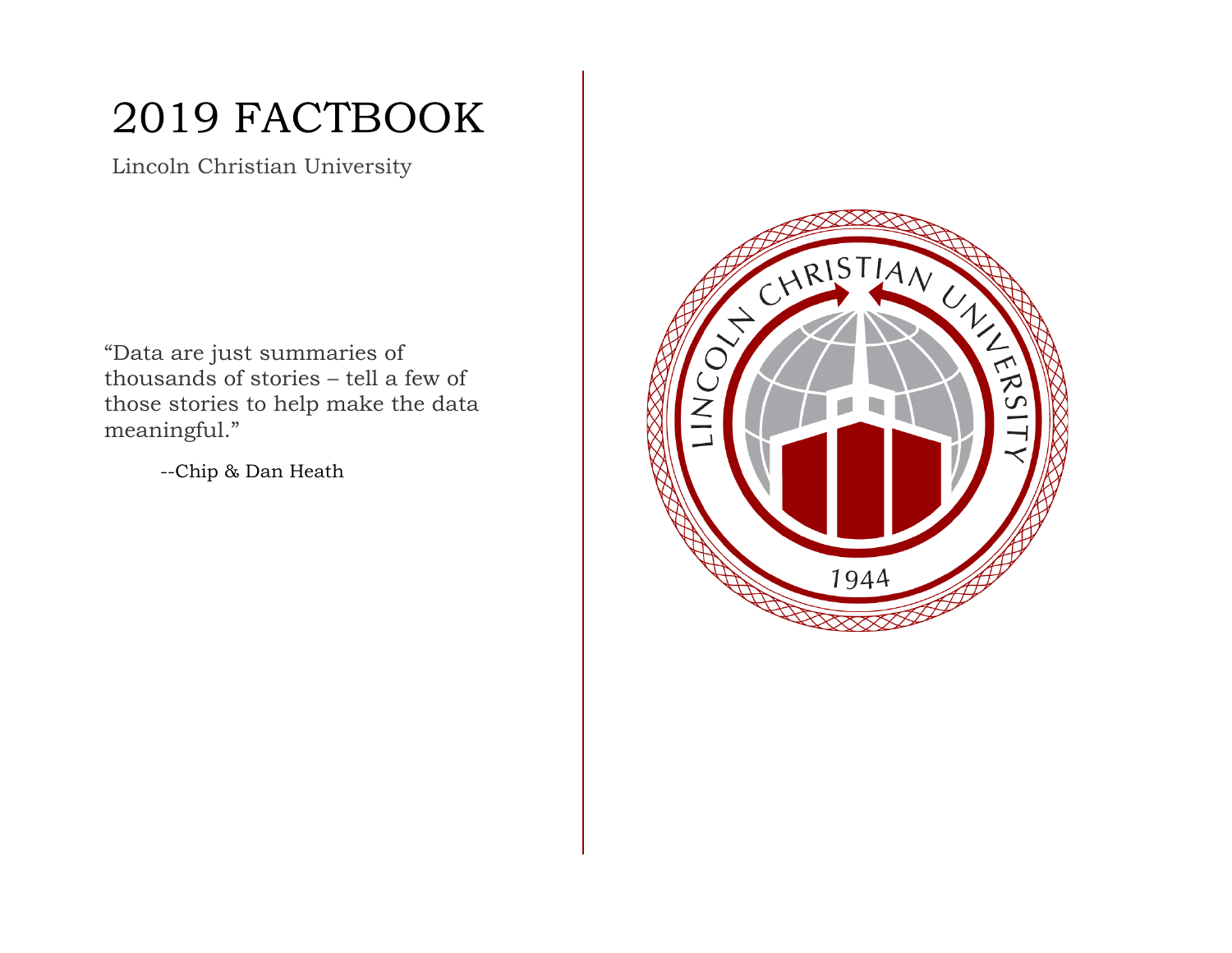## Table of Contents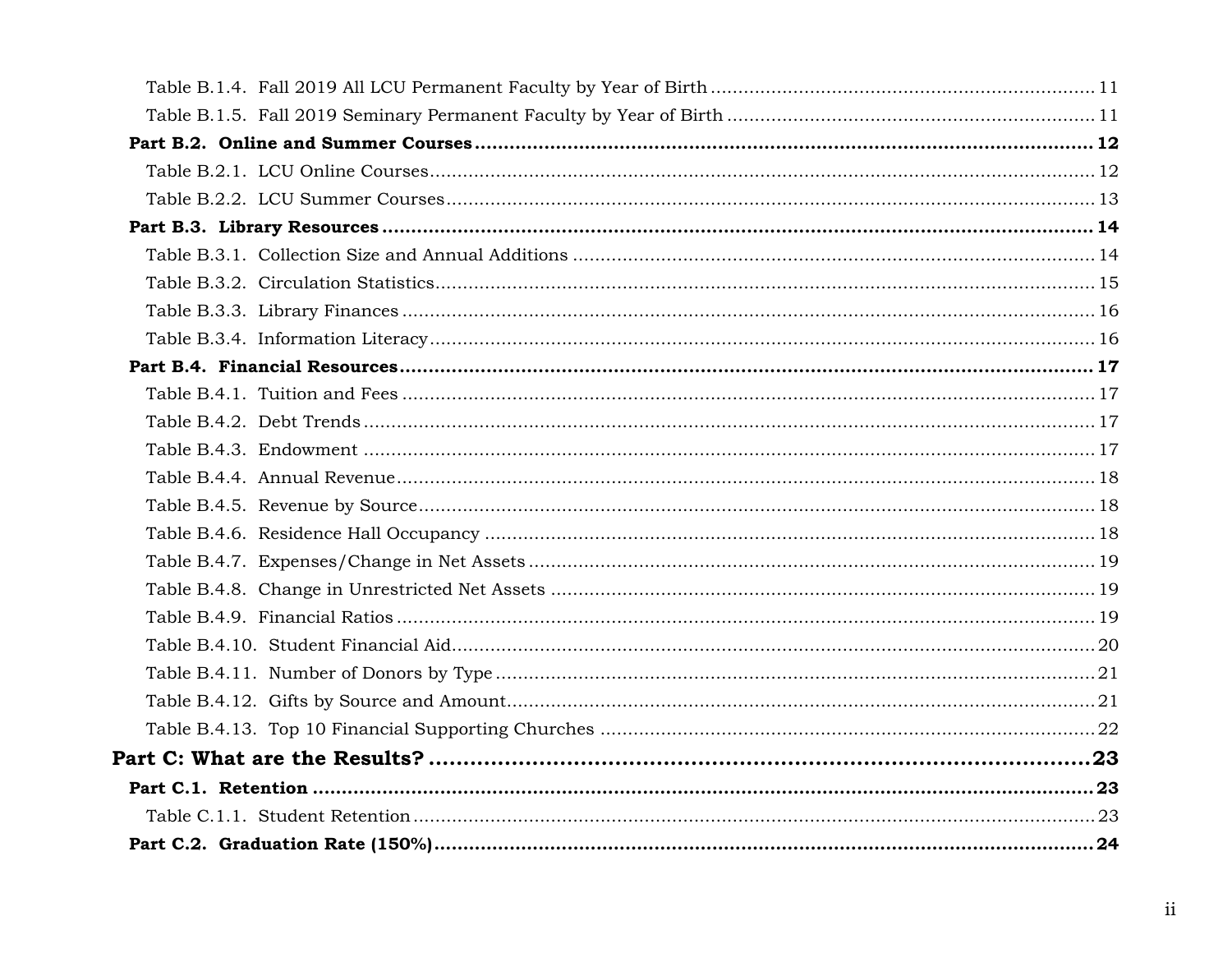| Table C.2.1. Fall Cohort of First Time, Full Time Undergraduate Freshman                     |  |
|----------------------------------------------------------------------------------------------|--|
|                                                                                              |  |
|                                                                                              |  |
|                                                                                              |  |
|                                                                                              |  |
|                                                                                              |  |
| Table C.3.4. 2018 – 2019 All Graduate and Seminary Course and Professor Evaluation Results31 |  |
|                                                                                              |  |
|                                                                                              |  |
|                                                                                              |  |
|                                                                                              |  |
|                                                                                              |  |
|                                                                                              |  |
|                                                                                              |  |
|                                                                                              |  |
|                                                                                              |  |
|                                                                                              |  |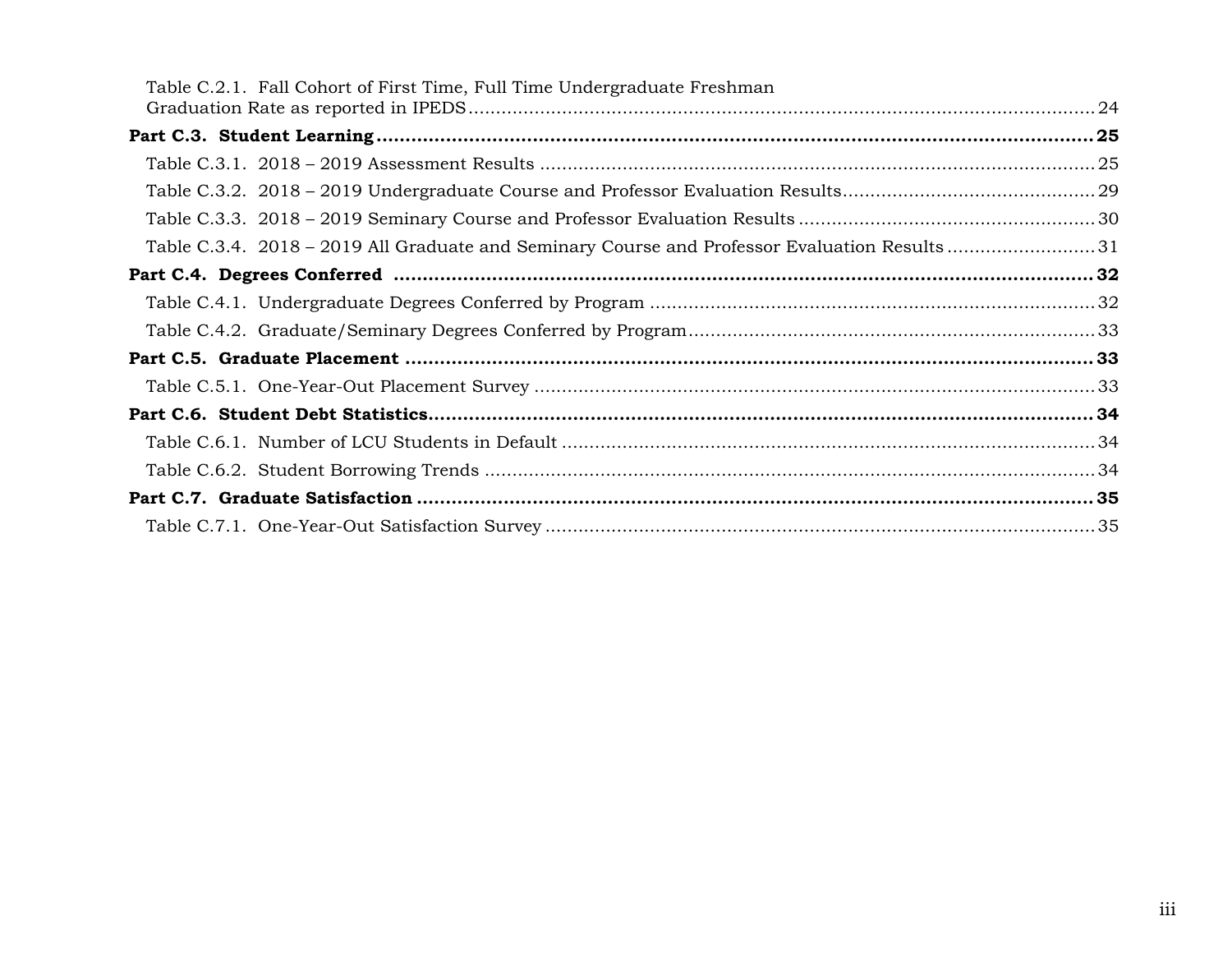### **Part A: Who are Our Students?**

#### <span id="page-4-2"></span><span id="page-4-1"></span><span id="page-4-0"></span>**Part A.1. Recruitment**

|                                   | Enrolled       |      |
|-----------------------------------|----------------|------|
|                                   | Actual         | Goal |
| <b>LEAP</b>                       | 20             |      |
| English Language Academy          | $\overline{4}$ |      |
| Total                             | 24             |      |
| <b>Traditional Undergraduate</b>  |                |      |
| First-time Freshmen               | 58             |      |
| <b>Transfer Students</b>          | 23             |      |
| Re-applicants                     | 1              |      |
| <b>Total</b>                      | 82             | 95   |
| Nontraditional Undergraduate      |                |      |
| <b>First-time Students</b>        | $\mathbf{1}$   |      |
| Transfer Students                 | 9              |      |
| Re-applicants                     | 5              |      |
| <b>Total</b>                      | 15             | 20   |
| Seminary                          |                |      |
| First-time Seminary Students      | 46             |      |
| Seminary Transfer Students        | 8              |      |
| Seminary Re-applicants            | 9              |      |
| Total                             | 63             | 65   |
| Graduate                          |                |      |
| First-time Graduate Students      | 20             |      |
| <b>Graduate Transfer Students</b> | 7              |      |
| Graduate Re-applicants            | $\overline{2}$ |      |
| <b>Total</b>                      | 29             | 45   |
| <b>University Total</b>           | 213            | 225  |

### Table A.1.1. New Fall Students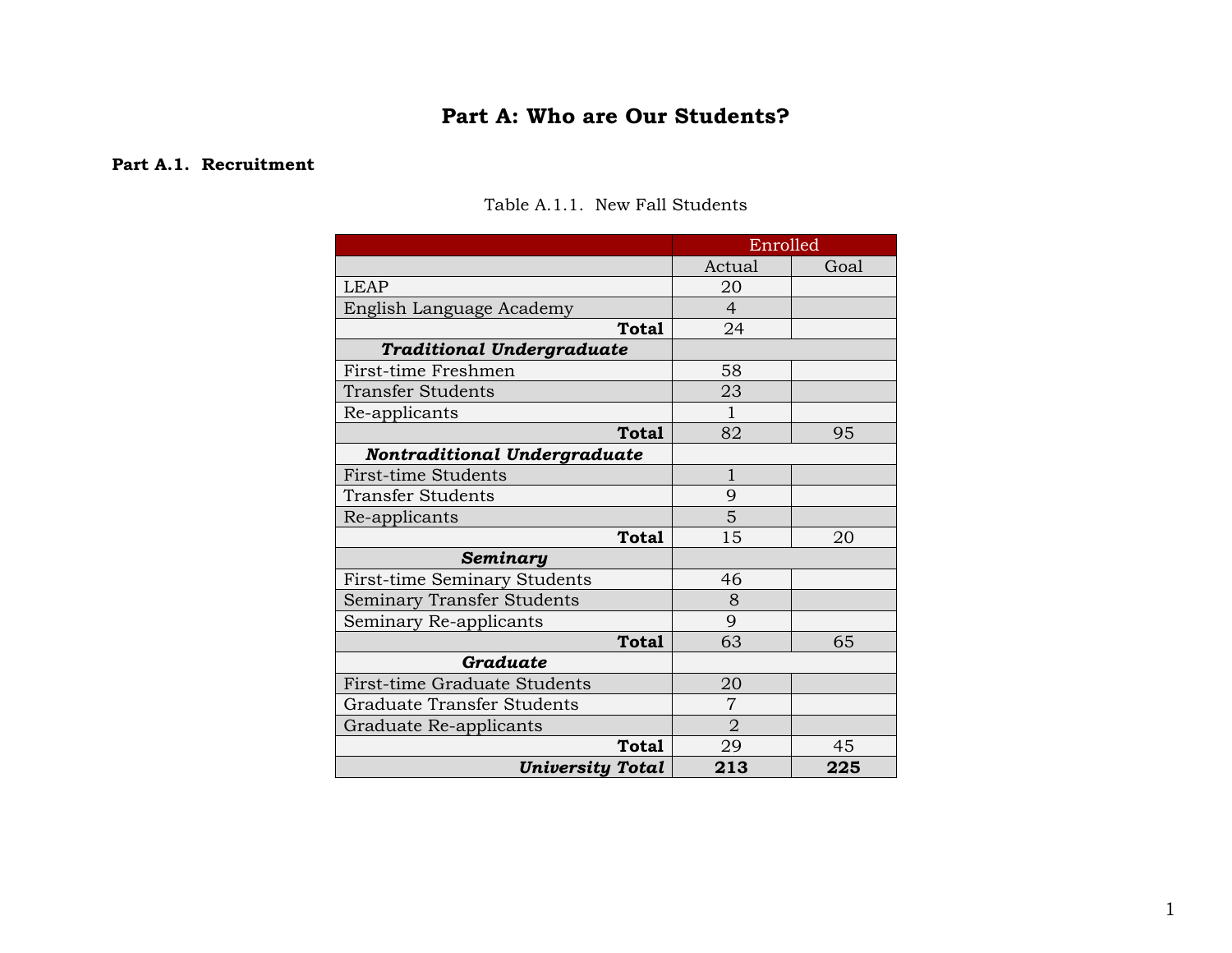<span id="page-5-0"></span>

|                          |            |          |                     | Enrolled |
|--------------------------|------------|----------|---------------------|----------|
|                          | Applicants | Accepted | Actual <sup>1</sup> | Goal     |
| <b>Traditional</b>       |            |          |                     | 95       |
| First-Time Freshmen      | 253        | 123      | 58                  |          |
| <b>Transfer Students</b> | 88         | 35       | 23                  |          |
| Re-applicants            |            |          |                     |          |
| English Language Academy | 10         |          | 4                   |          |
| Non-Traditional          |            |          |                     | 20       |
| First-Time Freshmen      | n          |          |                     |          |
| <b>Transfer Students</b> | 25         |          | Q                   |          |
| Re-applicants            |            | 3        | 5                   |          |
| <b>Total</b>             | 388        | 179      | 101                 | 115      |

<span id="page-5-2"></span>Table A.1.2. Undergraduate Fall 2019 Recruitment

Table A.1.3. Undergraduate Historic Fall Recruitment

<span id="page-5-1"></span>

|                 |     | 2015 |     | 2016 |                | 2017 |     | 2018 |     | 2019 |
|-----------------|-----|------|-----|------|----------------|------|-----|------|-----|------|
| Traditional     |     |      |     |      |                |      |     |      |     |      |
| Applicants      | 333 |      | 320 |      | 331            |      | 302 |      | 343 |      |
| Accepted        | 200 | 60%  | 173 | 54%  | 159            | 48%  | 172 | 57%  | 160 | 47%  |
| Enrolled        | 121 | 61%  | 109 | 70%  | 112            | 70%  | 85  | 49%  | 82  | 51%  |
| Non-Traditional |     |      |     |      |                |      |     |      |     |      |
| Applicants      | 86  |      | 69  |      | 86             |      | 40  |      | 41  |      |
| Accepted        | 38  | 44%  | 36  | 52%  | 52             | 60%  | 18  | 45%  | 15  | 37%  |
| Enrolled        | 24  | 63%  | 26  | 72%  | 39             | 75%  | 18  | 100% | 15  | 100% |
| Las Vegas       |     |      |     |      |                |      |     |      |     |      |
| Applicants      | 29  |      | 25  | ___  | 40             |      | n/a |      |     |      |
| Accepted        | 14  | 48%  | 7   | 28%  | 12             | 30%  | n/a | n/a  | n/a | n/a  |
| Enrolled        | 9   | 64%  | 4   | 57%  | $\overline{2}$ | 17%  | n/a | n/a  | n/a | n/a  |

<sup>1</sup> All numbers in this category are based on the Fall 10-Day Count.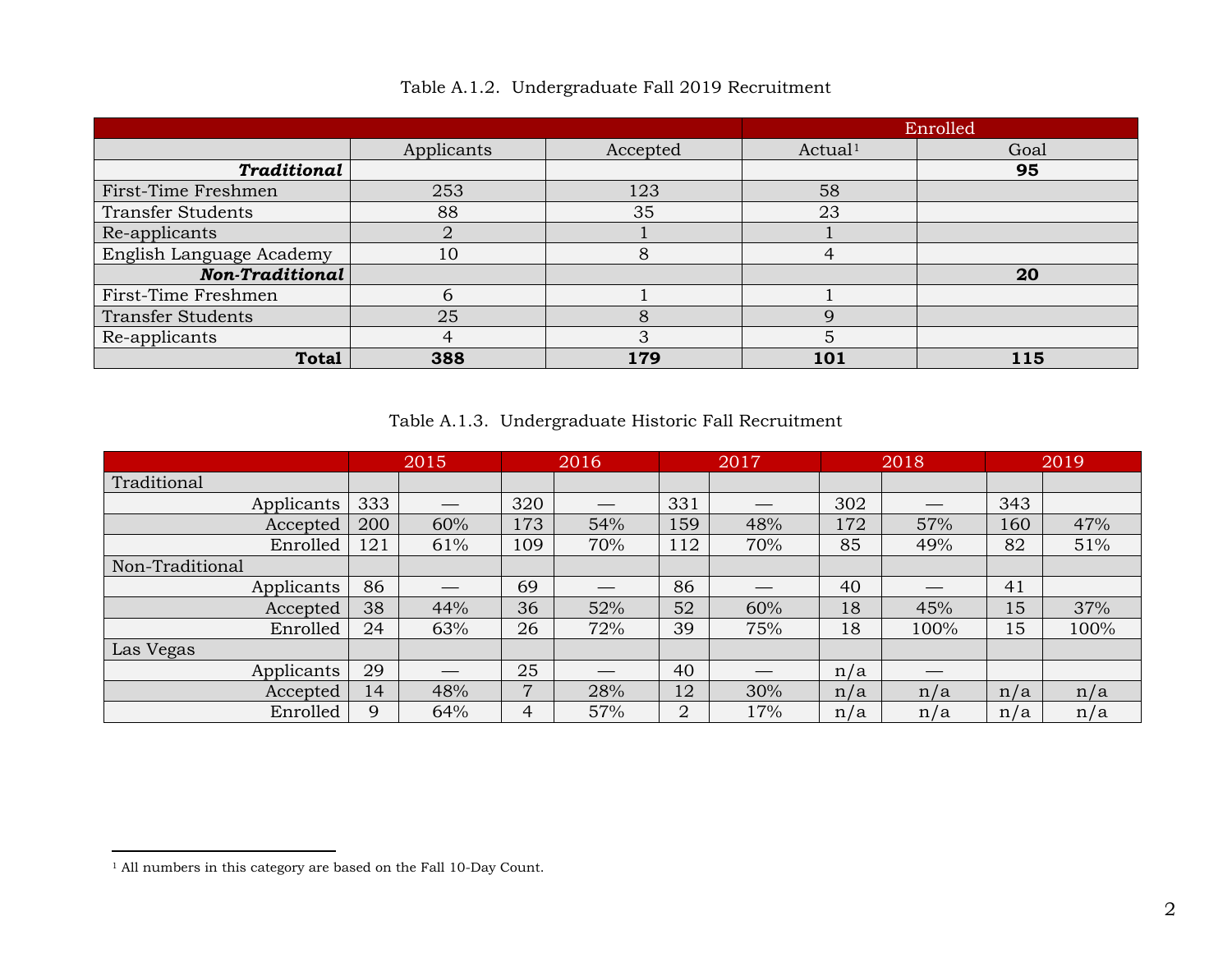<span id="page-6-0"></span>

|                                     |                            |                             |                     | Enrolled   |
|-------------------------------------|----------------------------|-----------------------------|---------------------|------------|
|                                     | Applicants                 | Accepted                    | Actual <sup>2</sup> | Goal       |
| Seminary                            |                            |                             |                     | 65         |
| MA in Counseling                    | 28                         | 20                          | 21                  |            |
| Master of Religious Education       | $\overline{4}$             | 3                           | 3                   |            |
| MA (Seminary)                       | 19                         | $\overline{7}$              | 8                   |            |
| Master of Divinity                  | 21                         | 15                          | 16                  |            |
| <b>MDiv Equivalency</b>             |                            |                             | $\overline{0}$      |            |
| MA in Formative Worship             | 3                          | 3                           | $\overline{4}$      |            |
| MA in Ministry                      | 15                         | 9                           | 10                  |            |
| Doctor of Ministry                  | $\overline{4}$             | $\overline{2}$              |                     |            |
| <b>Graduate</b>                     |                            |                             |                     | 45         |
| MA in Spiritual Formation (& Cert.) | 19<br>(8 MASF 11 SF Cert.) | 11<br>$(2$ MASF 9 SF Cert.) | $\overline{2}$      |            |
| MA in Bible and Theology            | 11                         | 10                          | 10                  |            |
| MA in Organizational Leadership     | 28                         | 17                          | 17                  |            |
| MA in Intercultural Studies         | n/a                        | n/a                         | n/a                 |            |
| <b>Total</b>                        | 153                        | 98                          | 92                  | <b>110</b> |

<span id="page-6-2"></span>

| Table A.1.4. Graduate and Seminary Fall 2019 Recruitment |  |  |
|----------------------------------------------------------|--|--|
|                                                          |  |  |

Table A.1.5. Graduate and Seminary Historic Fall Recruitment

<span id="page-6-1"></span>

|            | 2015 |     | 2016 |     | 2017 |     | 2018 |     | 2019 |     |
|------------|------|-----|------|-----|------|-----|------|-----|------|-----|
| Seminary   |      |     |      |     |      |     |      |     |      |     |
| Applicants | 128  |     | 105  |     | 158  |     | 107  |     | 111  |     |
| Accepted   | 101  | 79% | 75   | 71% | 97   | 61% | 63   | 59% | 69   | 62% |
| Enrolled   | 57   | 56% | 56   | 75% | 61   | 63% | 59   | 94% | 63   | 91% |
| Graduate   |      |     |      |     |      |     |      |     |      |     |
| Applicants | 88   |     | 74   |     | 100  |     | 67   |     | 53   |     |
| Accepted   | 46   | 52% | 52   | 70% | 56   | 56% | 47   | 70% | 31   | 58% |
| Enrolled   | 41   | 89% | 30   | 58% | 41   | 73% | 38   | 81% | 29   | 94% |

<sup>2</sup> All numbers in this category are based on the Fall 10-Day Count.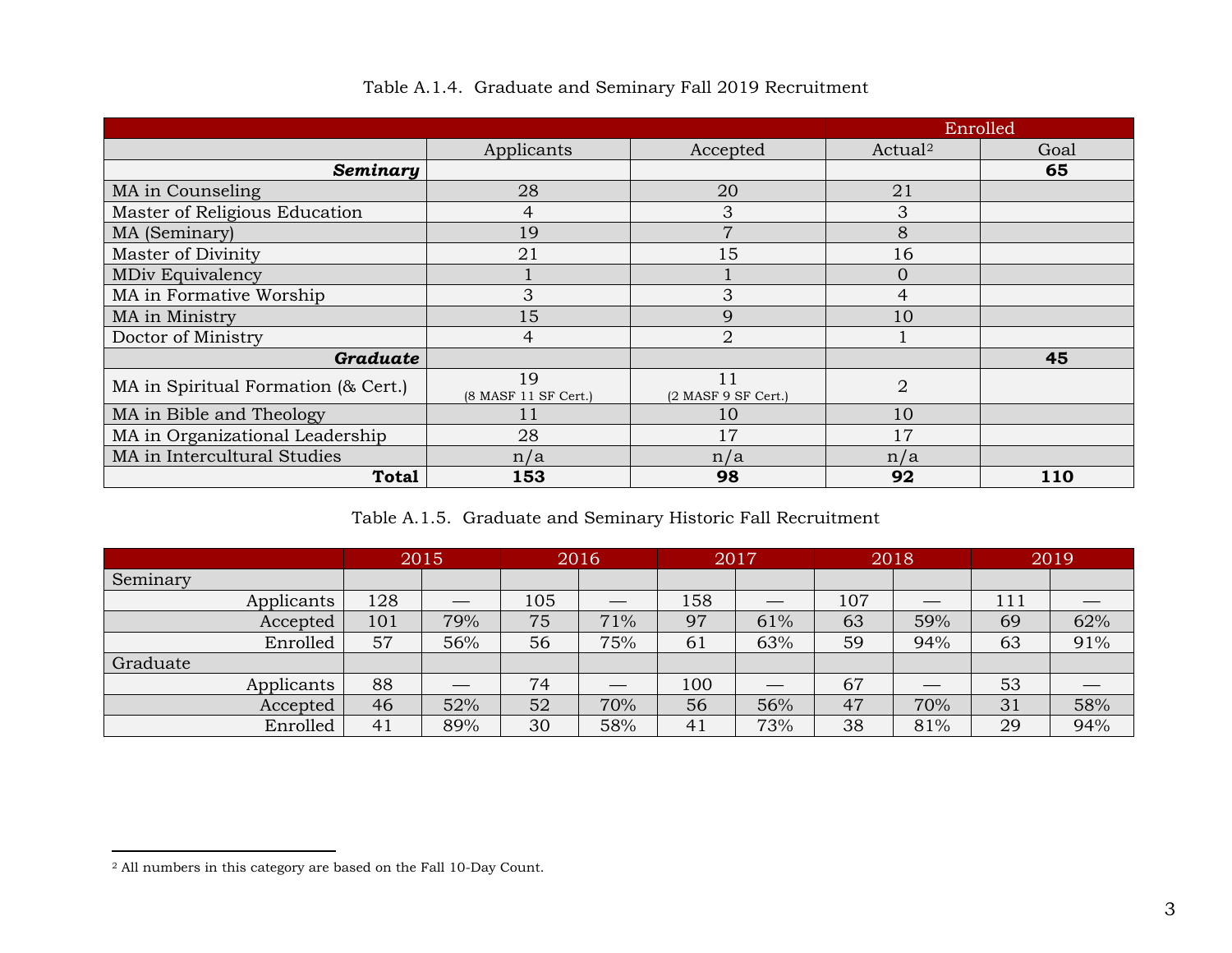### <span id="page-7-0"></span>**Part A.2. Average Incoming ACT/SAT Scores**

| Table A.2.1. Historic Fall ACT Composite (of those Reported) |  |
|--------------------------------------------------------------|--|
|--------------------------------------------------------------|--|

<span id="page-7-1"></span>

|                           | <b>Fall 2015</b> | <b>Fall 2016</b> | <b>Fall 2017</b>    | Fall 2018 | Fall 2019 |
|---------------------------|------------------|------------------|---------------------|-----------|-----------|
| Traditional Undergraduate | ററ               | ററ               | $\Omega$ 1 $\Gamma$ | റാ        | റ 1       |
|                           | 44               | 44.0             | 41.U                | 20.4      | 41.1      |

### Table A.2.2. Historic Fall SAT Composite (of those Reported)

<span id="page-7-2"></span>

|                           | 2015<br>Fall | 2016<br>Fall | all 2017 | Fall 2018 | Fall 2019 |
|---------------------------|--------------|--------------|----------|-----------|-----------|
| Traditional Undergraduate |              |              |          | 1053.2    | 997.6     |

#### <span id="page-7-4"></span><span id="page-7-3"></span>**Part A.3. Enrollment**

|  | Table A.3.1. LCU Fall Enrollment |
|--|----------------------------------|
|--|----------------------------------|

|                                   | 2015  | 2016  | 2017  | 2018  | 2019  |
|-----------------------------------|-------|-------|-------|-------|-------|
| Trad. Undergrad (with ELA & LEAP) |       |       |       |       |       |
| Headcount                         | 357   | 315   | 325   | 321   | 320   |
| <b>Total Credit Hours</b>         | 4,748 | 4,268 | 4,375 | 4,364 | 4,362 |
| <b>Non-Traditional Undergrad</b>  |       |       |       |       |       |
| Headcount                         | 173   | 147   | 136   | 91    | 63    |
| <b>Total Credit Hours</b>         | 1,734 | 1,416 | 1,228 | 866   | 558   |
| <b>Graduate and Seminary</b>      |       |       |       |       |       |
| Seminary                          |       |       |       |       |       |
| Headcount                         | 225   | 211   | 224   | 207   | 217   |
| <b>Total Credit Hours</b>         | 1,433 | 1,286 | 1,390 | 1,350 | 1,411 |
| Graduate                          |       |       |       |       |       |
| Headcount                         | 131   | 99    | 93    | 93    | 79    |
| <b>Total Credit Hours</b>         | 715   | 573   | 532   | 516   | 450   |
| <b>LCU Total</b>                  |       |       |       |       |       |
| Headcount                         | 886   | 772   | 778   | 712   | 679   |
| <b>Total Credit Hours</b>         | 8,630 | 7,543 | 7,525 | 7,096 | 6,781 |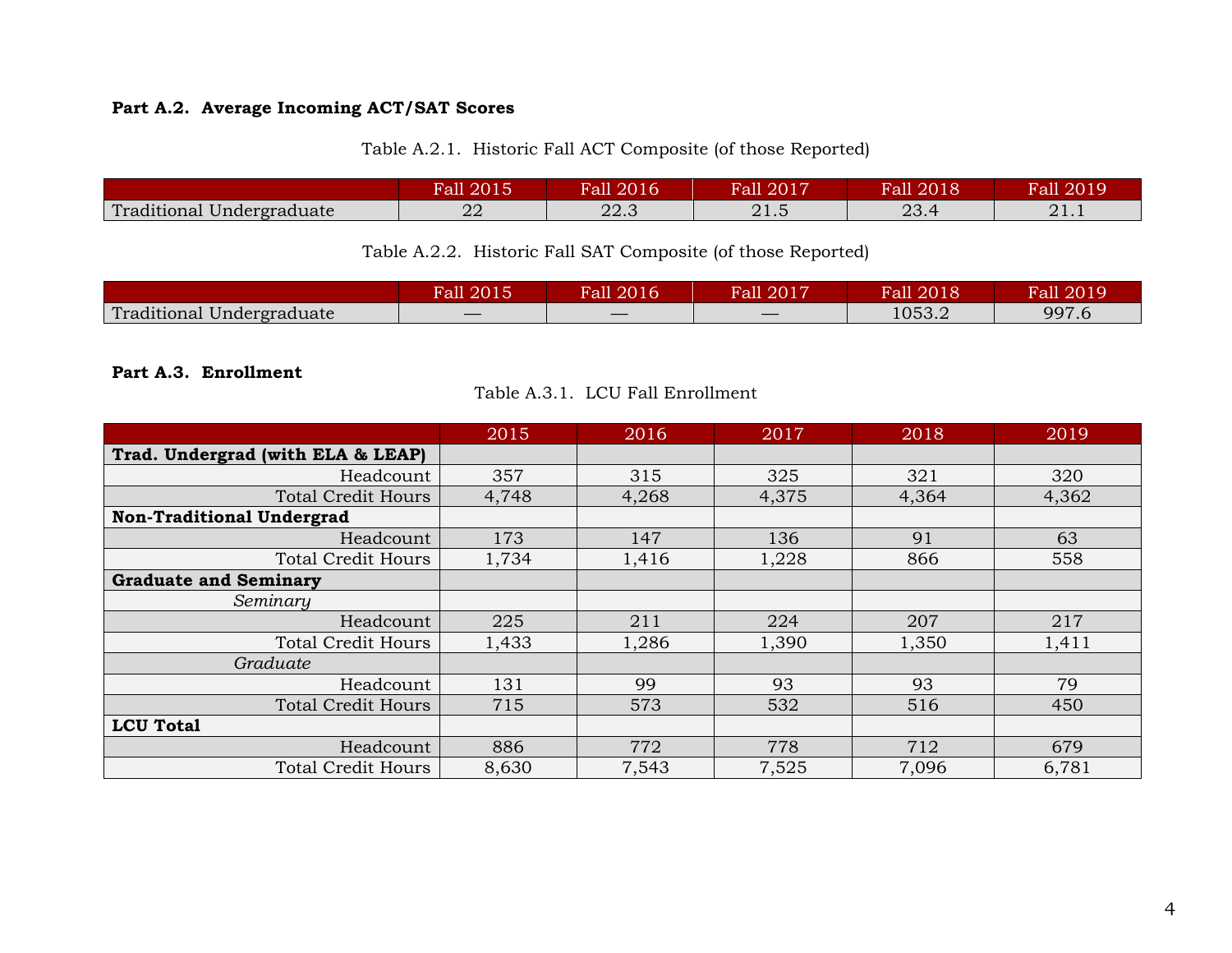<span id="page-8-0"></span>

|                                            | $2014 - 2015$ | $2015 - 2016*$ | $2016 - 2017*$ | $2017 - 2018*$ | $2018 - 2019$ |
|--------------------------------------------|---------------|----------------|----------------|----------------|---------------|
| Trad Undergrad (inc. ELA and LEAP)         |               |                |                |                |               |
| Und. Headcount                             | 397           | 366            | 355            | 349            | 348           |
| <b>FTE</b>                                 | 446           | 428            | 353            | 356            | 357           |
| Hargrove/Non-Trad. Undergrad. <sup>3</sup> |               |                |                |                |               |
| Und. Headcount                             | 438           | 208            | 174            | 163            | 106           |
| <b>FTE</b>                                 | 331           | 174            | 109            | 94             | 68            |
| Seminary (inc. DMin)                       |               |                |                |                |               |
| Und. Headcount                             | 256           | 277            | 251            | 260            | 254           |
| <b>FTE</b>                                 | 181           | 224            | 164            | 173            | 168           |
| Graduate                                   |               |                |                |                |               |
| Und. Headcount                             | n/a           | 142            | 117            | 113            | 126           |
| <b>FTE</b>                                 | n/a           | 96             | 88             | 83             | 83            |
| <b>LCU</b> Total                           |               |                |                |                |               |
| Und. Headcount                             | 1,091         | 993            | 897            | 885            | 834           |
| FTE <sup>4</sup>                           | 958           | 922            | 714            | 706            | 676           |

<span id="page-8-3"></span><span id="page-8-2"></span>Table A.3.2. LCU Unduplicated Annualized Enrollment

Table A.3.3. Traditional Undergraduate Enrollment by Category

<span id="page-8-1"></span>

|                              | Fall 2015 | Fall 2016 | Fall 2017 | Fall 2018 | Fall 2019 |
|------------------------------|-----------|-----------|-----------|-----------|-----------|
| Freshmen (inc. LEAP and ELA) |           |           |           |           |           |
| Headcount                    | 160       | 128       | 140       | 112       | 116       |
| <b>Total Credit Hours</b>    | 2,136     | 1,710     | 1,868     | 1,447     | 1,441     |
| Sophomores                   |           |           |           |           |           |
| Headcount                    | 58        | 64        | 74        | 81        | 69        |
| <b>Total Credit Hours</b>    | 846       | 959       | 1,085     | 1,204     | 1,027     |
| Juniors                      |           |           |           |           |           |
| Headcount                    | 53        | 61        | 57        | 77        | 65        |
| <b>Total Credit Hours</b>    | 719       | 876       | 791       | 1,058     | 945       |
| Seniors                      |           |           |           |           |           |
| Headcount                    | 83        | 62        | 54        | 51        | 70        |
| <b>Total Credit Hours</b>    | 1,047     | 723       | 631       | 655       | 949       |

<sup>3</sup> In the 2015-2016 School year the Hargrove School divided into non-traditional undergraduate and non-seminary graduate.

<sup>\*</sup> Current calculations are based on Fall-Spring-Summer. Prior to Fall 2015, calculations were based on Summer-Fall-Spring groupings.

<sup>4</sup> FTE here is calculated as 12 credit hours per semester for undergraduate students, 9 credit hours for graduate students, and 4 credit hours for doctoral students.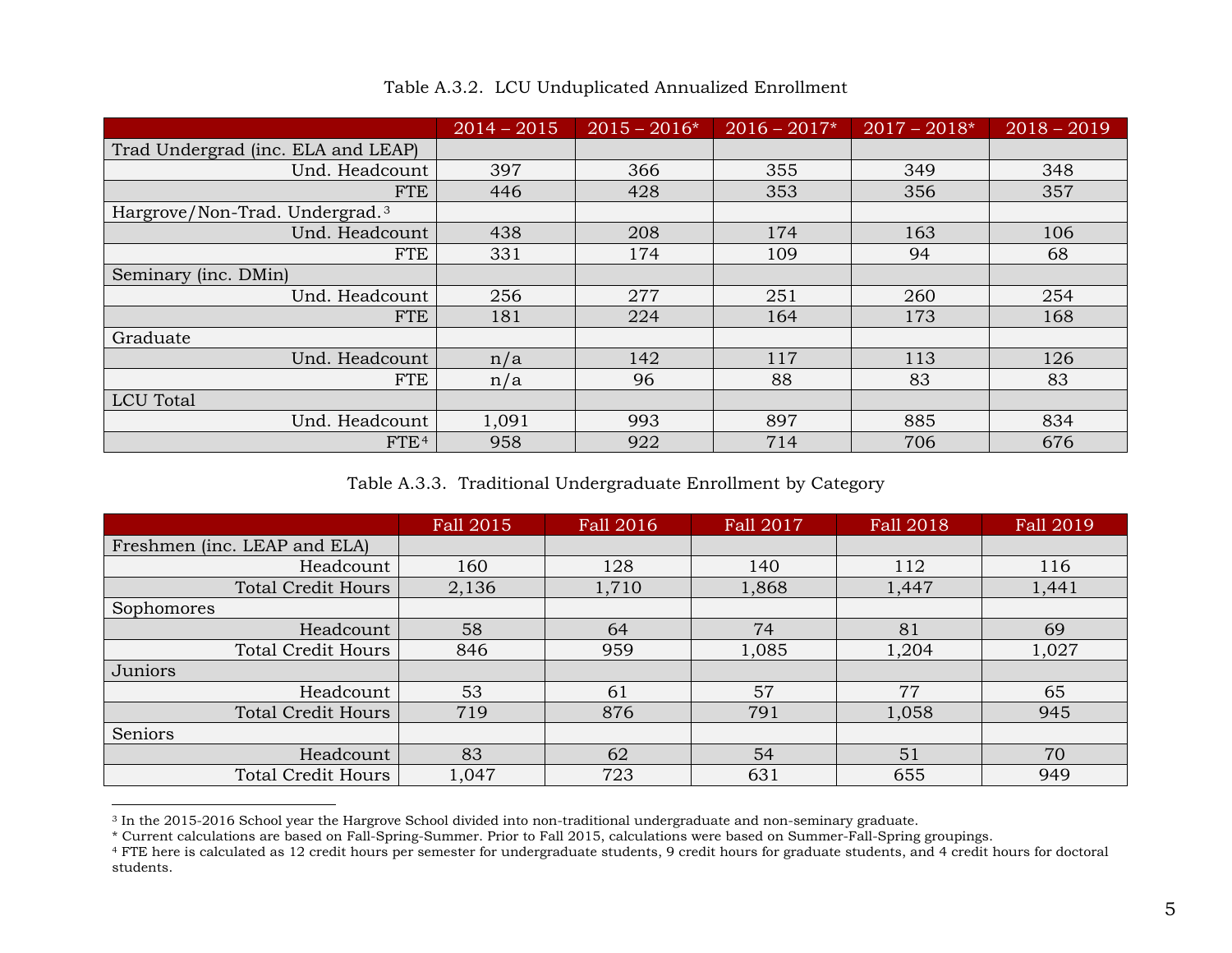|  | Table A.3.4. Non-Traditional Undergraduate Enrollment by Category |  |  |  |  |
|--|-------------------------------------------------------------------|--|--|--|--|
|--|-------------------------------------------------------------------|--|--|--|--|

<span id="page-9-0"></span>

|                           | Fall 2015 | Fall 2016 | Fall 2017 | Fall 2018 | Fall 2019 |
|---------------------------|-----------|-----------|-----------|-----------|-----------|
| Lincoln                   |           |           |           |           |           |
| Headcount                 | 125       | 105       | 106       | 80        | 63        |
| Total Credit Hours        | 1,199     | 977       | 945       | 753       | 558       |
| Las Vegas                 |           |           |           |           |           |
| Headcount                 | 48        | 42        | 30        | 12        | n/a       |
| <b>Total Credit Hours</b> | 532       | 439       | 283       | 119       | n/a       |

Table A.3.5. Graduate and Seminary Enrollment by Category

<span id="page-9-1"></span>

|                           | Fall 2015 | Fall 2016 | <b>Fall 2017</b> | <b>Fall 2018</b> | Fall 2019 |
|---------------------------|-----------|-----------|------------------|------------------|-----------|
| Seminary                  |           |           |                  |                  |           |
| Headcount                 | 196       | 184       | 202              | 191              | 200       |
| <b>Total Credit Hours</b> | 1,312     | 1,189     | 1,316            | 1,292            | 1,341     |
| Indianapolis Site         |           |           |                  |                  |           |
| Headcount                 | 10        | 6         | 3                |                  | n/a       |
| <b>Total Credit Hours</b> | 57        | 27        | 12               | 3                | n/a       |
| Graduate Online           |           |           |                  |                  |           |
| Headcount                 | 88        | 68        | 61               | 71               | 71        |
| <b>Total Credit Hours</b> | 483       | 369       | 330              | 381              | 402       |
| Graduate Normal           |           |           |                  |                  |           |
| Headcount                 | 22        | 12        | 21               | 19               | 8         |
| <b>Total Credit Hours</b> | 102       | 75        | 123              | 111              | 48        |
| Graduate Las Vegas        |           |           |                  |                  |           |
| Headcount                 | 18        | 18        | 11               | 3                | n/a       |
| <b>Total Credit Hours</b> | 130       | 129       | 79               | 24               | n/a       |
| Doctor of Ministry        |           |           |                  |                  |           |
| Headcount                 | 21        | 21        | 19               | 16               | 17        |
| <b>Total Credit Hours</b> | 64        | 70        | 62               | 58               | 70        |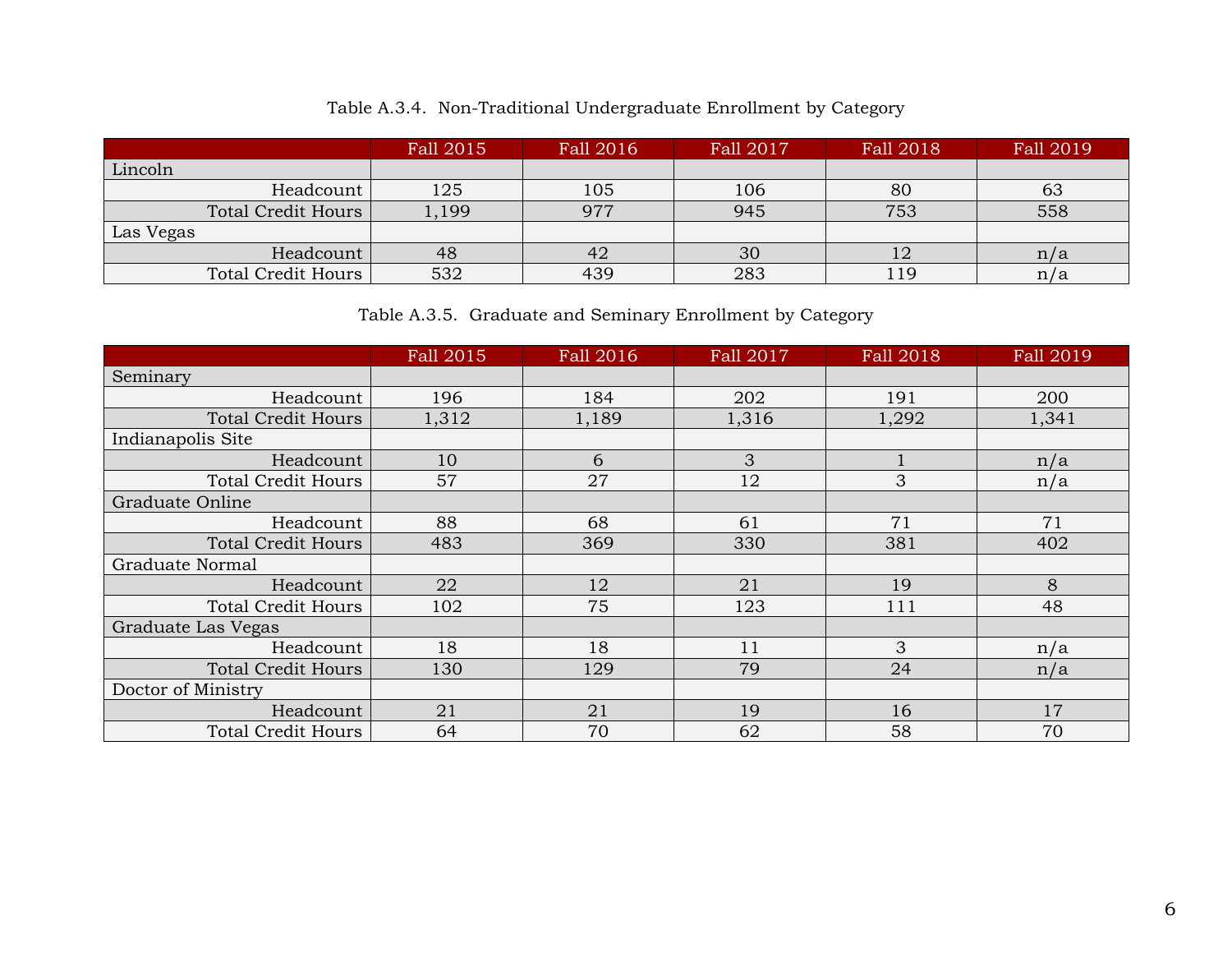<span id="page-10-0"></span>

| <b>Undergraduate Degrees</b>                            | Fall 2015       | Fall 2016       | Fall 2017       | Fall 2018       | Fall 2019        |
|---------------------------------------------------------|-----------------|-----------------|-----------------|-----------------|------------------|
| <b>Traditional</b>                                      |                 |                 |                 |                 |                  |
| 39.0201 AA in Bible                                     | $\mathbf{1}$    | 8               | 10              | $\overline{2}$  | 1                |
| 13.1210 AA in Early Childhood                           | $\mathbf{1}$    | $\mathbf{1}$    | n/a             | n/a             | n/a              |
| 13.0101 AA in Education w/ Greenville                   | 19              | 24              | 16              | 20              | 15               |
| 51.1105 AS in Pre-Nursing                               | $\overline{8}$  | $\overline{7}$  | $\overline{7}$  | 9               | 14               |
| 39.0201 Biblical Exposition / Biblical Studies          | 6               | $\sqrt{ }$      | 10              | 8               | $\overline{12}$  |
| 39.0201 Bible (Teacher Education)                       | $\overline{3}$  |                 |                 | $1\,$           |                  |
| 52.0201 Business Administration                         | $\overline{52}$ | 49              | 62              | 60              | 58               |
| 39.0702 Children & Family Studies / Children's Ministry | 19              | 14              | 9               | 9               | $\overline{8}$   |
| 39.0601 Christian Ministry <sup>5</sup>                 | n/a             | 38              | 31              | 21              | 20               |
| 39.0602 General Ministry (Communication)                |                 |                 |                 | $\mathbf{1}$    |                  |
| 09.0100 Communication Studies                           | $8\phantom{1}$  | 14              | 20              | 16              | 20               |
| 24.0101 General Studies                                 | $\overline{3}$  | n/a             | n/a             | n/a             | n/a              |
| 39.0301 Intercultural Studies                           | 33              | 19              | 16              | 12              | 11               |
| 38.0101 Philosophy                                      | $\mathbf{1}$    | $\overline{2}$  | 3               | $\overline{2}$  | $\overline{2}$   |
| 39.0602 Preaching Ministry                              | 13              | 17              | 19              | 17              | $\overline{11}$  |
| 42.0101 Psychology                                      | $\overline{50}$ | 41              | 44              | $\overline{37}$ | 35               |
| 39.0699 Spiritual Formation and Ministry                | 29              | 24              | 12              | 10              | $\overline{9}$   |
| 39.0501 Worship Ministry                                | 33              | 25              | 25              | 31              | 30               |
| 39.0702 Youth and Family Ministry                       | $\overline{41}$ | $\overline{33}$ | $\overline{33}$ | $\overline{40}$ | $\overline{37}$  |
| Undecided                                               |                 |                 |                 | 14              | 10               |
| <b>Non-Traditional</b>                                  |                 |                 |                 |                 |                  |
| 39.0201 AA in Bible                                     |                 |                 |                 | $\sqrt{6}$      | $\boldsymbol{7}$ |
| 39.0201 AA in Biblical Studies                          | 22              | $\overline{5}$  | $\overline{3}$  | $\overline{3}$  | $\mathbf{1}$     |
| 24.0101 AA in General Studies                           | $\overline{1}$  | $\mathbf{1}$    | n/a             | n/a             | n/a              |
| 13.1210 AAS in Early Childhood                          | $\overline{2}$  | $\mathbf{1}$    | n/a             | n/a             | n/a              |
| 39.0601 Christian Ministry                              | 66              | 37              | 42              | 34              | $\overline{27}$  |
| 52.0201 Business Administration                         | $\overline{3}$  | 9               | 12              | 13              | $\overline{9}$   |
| 42.0101 Psychology                                      | 9               | $\overline{21}$ | 36              | $24\,$          | $\overline{13}$  |
| 44.000 Human Services                                   | 34              | 19              | 9               | $\sqrt{6}$      | $\overline{3}$   |
| 24.0101 Individualized Study                            | 9               | $\overline{5}$  | $\mathbf{1}$    | $\,1\,$         |                  |
| 52.0213 Leadership and Management                       | 17              | $\overline{2}$  | $\mathbf{1}$    | $\mathbf 1$     | $\mathbf{1}$     |

### <span id="page-10-1"></span>Table A.3.6. Fall Undergraduate Enrollment by Program

 $^5$  This program was first offered in the traditional format in Fall 2015, and Fall 2016 was the first time it was listed separately.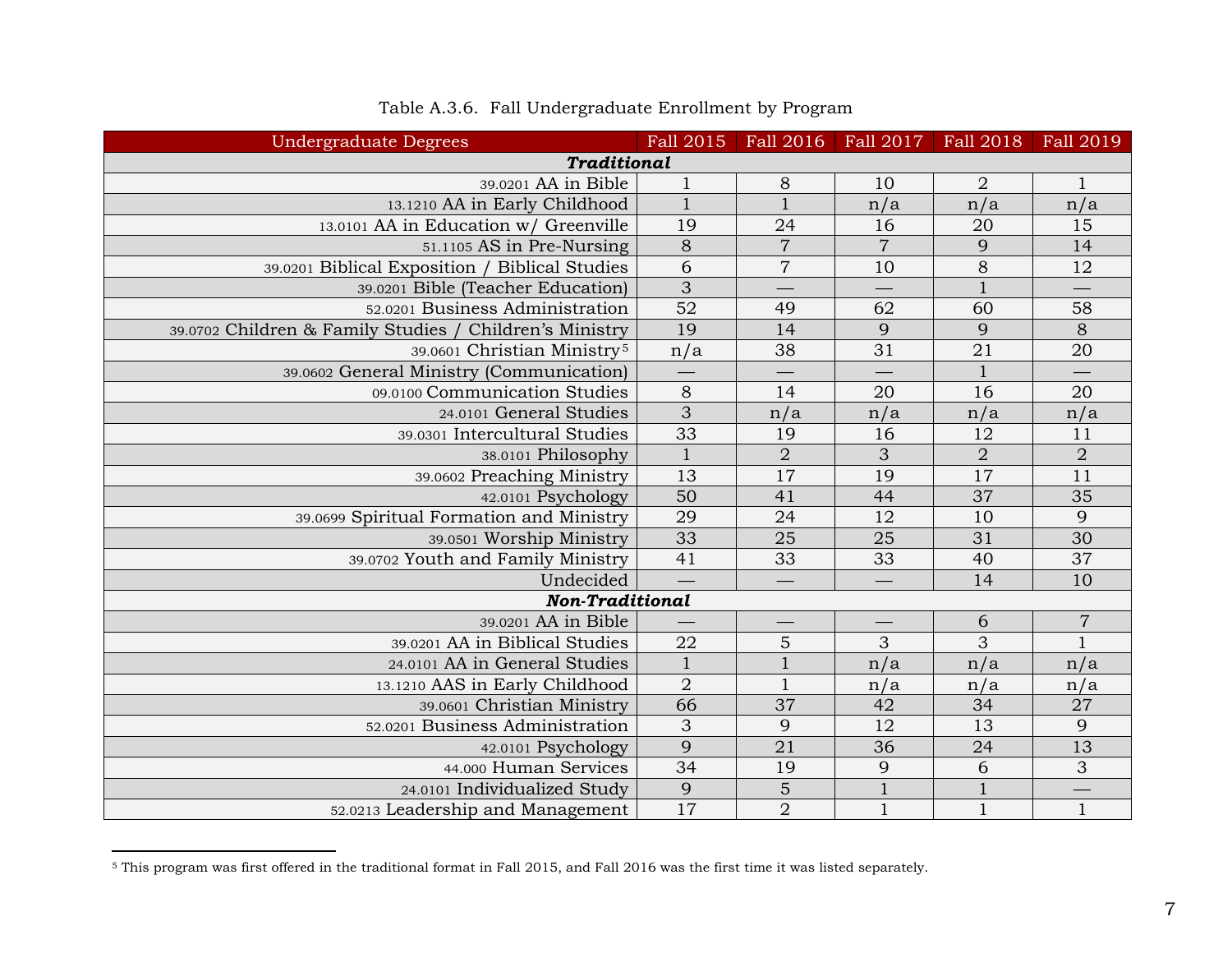<span id="page-11-0"></span>

| Graduate Programs                     | Fall 2015      | Fall 2016 | Fall 2017      | Fall 2018      | Fall 2019      |  |  |  |  |
|---------------------------------------|----------------|-----------|----------------|----------------|----------------|--|--|--|--|
| <b>Non-Seminary Masters</b>           |                |           |                |                |                |  |  |  |  |
| 39.0201 Bible & Theology              | 29             | 26        | 30             | 30             | 27             |  |  |  |  |
| 39.0301 Intercultural Studies         | 3              | 3         | $\overline{7}$ | 4              | 3              |  |  |  |  |
| 51.1505 Marriage and Family Therapy   | 18             | 18        | 11             | 3              | n/a            |  |  |  |  |
| 52.0213 Organizational Leadership     | 37             | 29        | 22             | 37             | 41             |  |  |  |  |
| 39.0699 Spiritual Formation           | 17             | 12        | 21             | 19             | 8              |  |  |  |  |
| 13.1401 TESOL <sup>6</sup>            | 19             | 10        |                | n/a            | n/a            |  |  |  |  |
| <b>Seminary Masters</b>               |                |           |                |                |                |  |  |  |  |
| 39.0602 Master of Divinity            | 68             | 55        | 48             | 43             | 47             |  |  |  |  |
| MDiv Equivalency                      | 2              |           | 4              | 2              |                |  |  |  |  |
| 39.0699 Master of Arts                | 46             | 36        | 39             | 39             | 36             |  |  |  |  |
| 42.2803 Master of Arts in Counseling  | 48             | 48        | 65             | 60             | 68             |  |  |  |  |
| 39.0401 Master of Religious Education | $8\phantom{1}$ | 13        | 12             | $\overline{7}$ | 7              |  |  |  |  |
| Master of Arts in Formative Worship   |                |           |                | $\overline{7}$ | 6              |  |  |  |  |
| 39.0601 Master of Arts in Ministry    | 20             | 33        | 31             | 33             | 32             |  |  |  |  |
| <b>Undecided</b>                      |                |           |                |                |                |  |  |  |  |
| 39.0601 Undecided                     | $\overline{4}$ | 5         | 7              | $\mathbf{0}$   | $\overline{2}$ |  |  |  |  |
| Doctoral                              |                |           |                |                |                |  |  |  |  |
| 39.0602 Doctorate of Ministry         | 21             | 21        | 19             | 16             | 17             |  |  |  |  |

### <span id="page-11-1"></span>Table A.3.7. Fall Graduate Enrollment by Program

<sup>6</sup> Includes TESOL Academic Certificate students.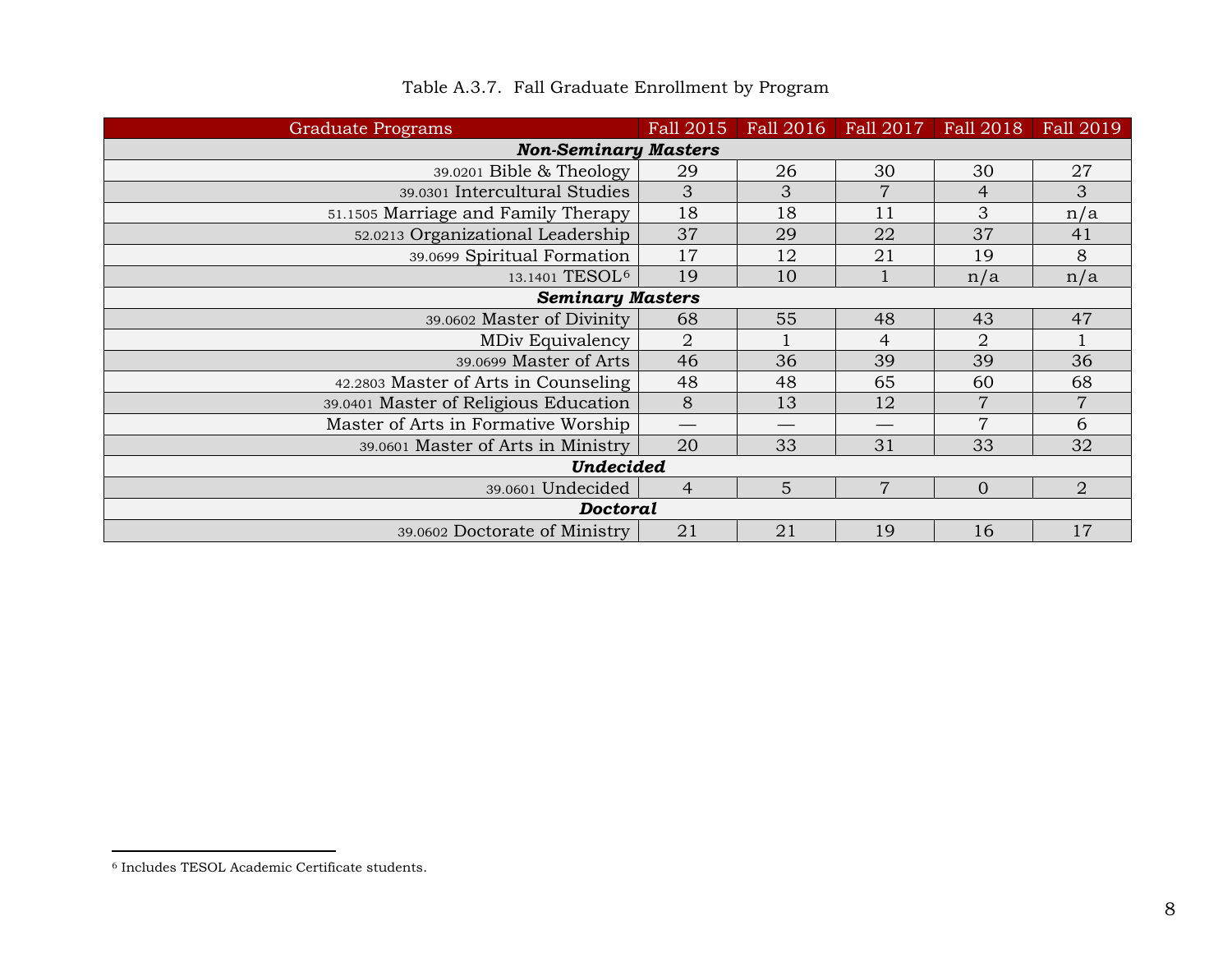<span id="page-12-0"></span>

|                      | Male | Female | White | African<br>American | Hispanic       | Asian          | Hawaiian<br><b>Islander</b> | <b>Native</b><br>American | 2 or more      | Unknown | <b>Non</b><br><b>Resident</b><br>F-1 Student |
|----------------------|------|--------|-------|---------------------|----------------|----------------|-----------------------------|---------------------------|----------------|---------|----------------------------------------------|
| Traditional UG       |      |        |       |                     |                |                |                             |                           |                |         |                                              |
| Full Time            | 152  | 128    | 231   | 20                  | 8              | 18             | $\overline{0}$              | $\overline{0}$            | 3              |         | 16                                           |
| Part Time            | 17   | 23     | 36    | 3                   | $\overline{0}$ |                | $\overline{0}$              | $\Omega$                  |                |         |                                              |
| Non-Trad. UG         |      |        |       |                     |                |                |                             |                           |                |         |                                              |
| Full Time            | 11   | 16     | 20    | 3                   | $\overline{2}$ |                | $\overline{0}$              | $\overline{0}$            |                |         |                                              |
| Part Time            | 19   | 17     | 27    | 6                   |                |                | $\overline{0}$              | $\overline{0}$            |                |         |                                              |
| Non-Sem. Grad.       |      |        |       |                     |                |                |                             |                           |                |         |                                              |
| Full Time            |      |        |       |                     |                |                |                             |                           |                |         |                                              |
| Part Time            | 53   | 26     | 71    | 5                   | $\overline{0}$ |                | $\overline{0}$              | $\Omega$                  |                |         |                                              |
| Seminary Grad.       |      |        |       |                     |                |                |                             |                           |                |         |                                              |
| Full Time            | 58   | 37     | 71    | 8                   | 4              | 9              | $\overline{0}$              | $\Omega$                  | 3              |         | 9                                            |
| Part Time            | 80   | 42     | 108   | 6                   | $\overline{2}$ | $\overline{2}$ | $\overline{0}$              | $\Omega$                  | 2              | 2       |                                              |
| <b>TOTAL</b>         | 390  | 289    | 564   | 51                  | 17             | 33             | $\mathbf 0$                 | $\mathbf 0$               | 10             | 4       | 29                                           |
| <b>Undergraduate</b> | 199  | 184    | 314   | 32                  | 11             | 21             | $\theta$                    | $\Omega$                  | $\overline{4}$ |         | 18                                           |
| Graduate             | 191  | 105    | 250   | 19                  | 6              | 12             | $\overline{O}$              | $\Omega$                  | 6              | 3       | 11                                           |

Table A.3.8. Fall 2019 Enrollment by Full Time/Part Time, Gender and Race

Table A.3.9. Undergraduate Class Sizes

<span id="page-12-1"></span>

| <b>Students</b> | $2014 - 2015$  | $2015 - 2016$ | $2016 - 2017$ | $2017 - 2018$ | $-2019$<br>$2018 -$ |
|-----------------|----------------|---------------|---------------|---------------|---------------------|
| $0 - 10$        | 127<br>ا ت 1   | 107           | 108           | 106           | 88                  |
| $1-20$          | 99             | 106           | 07            | 89            | H                   |
| $21+$           | $\cap$<br>- Ju | 56            | 43            | 49            | 57                  |

Table A.3.10. Graduate Class Sizes

<span id="page-12-2"></span>

| <b>Students</b> | 2015<br>$ 2014 -$ | 2016<br>$ 2015-$ | 2017<br>$2016 -$ | $2017 -$<br>2018<br>$\overline{\phantom{a}}$ | $2018 -$<br>2019 |
|-----------------|-------------------|------------------|------------------|----------------------------------------------|------------------|
| $0 - 10$        | 109               | 85               | 114              | 82                                           | 70               |
| $11-20$         | 42                | 62               | 36               | 42                                           | 57               |
| $21+$           |                   |                  |                  |                                              |                  |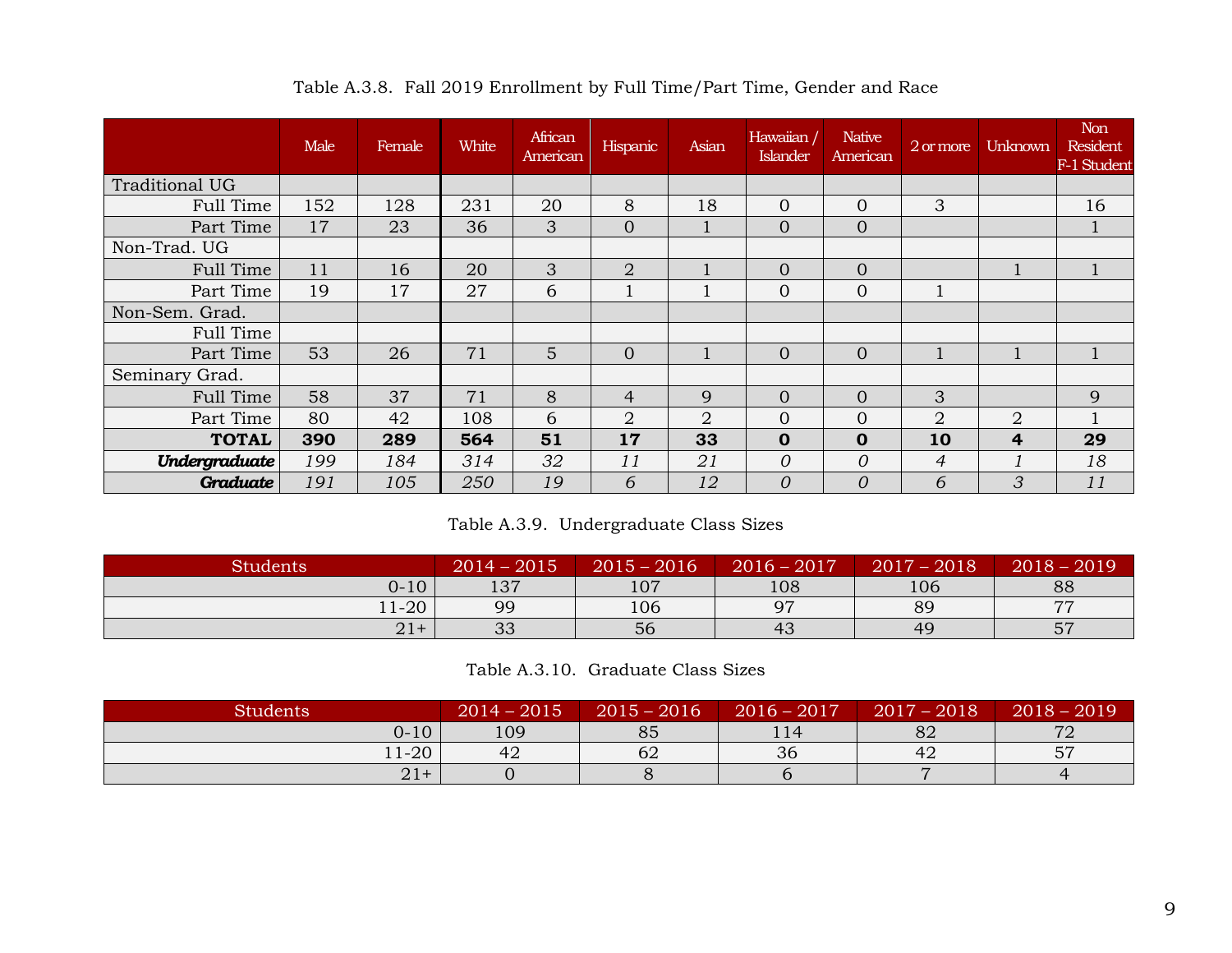### **Part B: What Do We Use and Do to Facilitate Student Success?**

### <span id="page-13-1"></span><span id="page-13-0"></span>**Part B.1. Quality Faculty**

<span id="page-13-2"></span>

|                                        | $2014 - 2015$ | $2015 - 2016$ | $2016 - 2017$  | 2017-2018             | $2018 - 2019$  |
|----------------------------------------|---------------|---------------|----------------|-----------------------|----------------|
| Faculty                                |               |               |                |                       |                |
| Unduplicated Permanent Faculty         | 39            | 40            | 37             | 37                    | 30             |
| Permanent Faculty with Terminal Degree | 20            | 23            | 20             | 20                    | 18             |
| <b>Adjunct Faculty</b>                 | 83            | 52            | 35             | 40                    | 37             |
| Adjunct Faculty with Terminal Degree   | 21            | 20            | 17             | 21                    | 20             |
| Seminary Faculty                       |               |               |                |                       |                |
| Unduplicated Permanent Faculty         | 12            | 12            | 11             | 11                    | 12             |
| Permanent Faculty with Terminal Degree | 11            | 12            | 11             | 10                    | 12             |
| <b>Adjunct Faculty</b>                 | 10            | 14            | $\overline{2}$ | $\mathcal{D}_{\cdot}$ | $\overline{4}$ |
| Adjunct Faculty with Terminal Degree   | 5             | 11            |                |                       | $\overline{2}$ |
| LCU Total                              |               |               |                |                       |                |
| Unduplicated Permanent Faculty         | 51            | 52            | 48             | 48                    | 42             |
| Permanent Faculty with Terminal Degree | 31            | 35            | 31             | 30                    | 30             |
| <b>Adjunct Faculty</b>                 | 93            | 66            | 37             | 42                    | 41             |
| Adjunct Faculty with Terminal Degree   | 26            | 31            | 18             | 22                    | 22             |

Table B.1.1. Faculty with Terminal Degrees

Table B.1.2. Fall 2019 All University Faculty by Gender and Race

<span id="page-13-3"></span>

|              | Male | Female | Unknown | White | Hispanic | <b>Native</b><br>American | Asian or<br>Asian<br>American | <b>Black</b> | Two or<br>more | Unknown |
|--------------|------|--------|---------|-------|----------|---------------------------|-------------------------------|--------------|----------------|---------|
| Permanent    | 30   |        |         | 36    |          |                           |                               |              |                |         |
| Adjunct      | 18   |        |         | 25    |          |                           |                               |              |                |         |
| <b>Total</b> | 48   | 15     |         | 01    |          |                           |                               |              |                |         |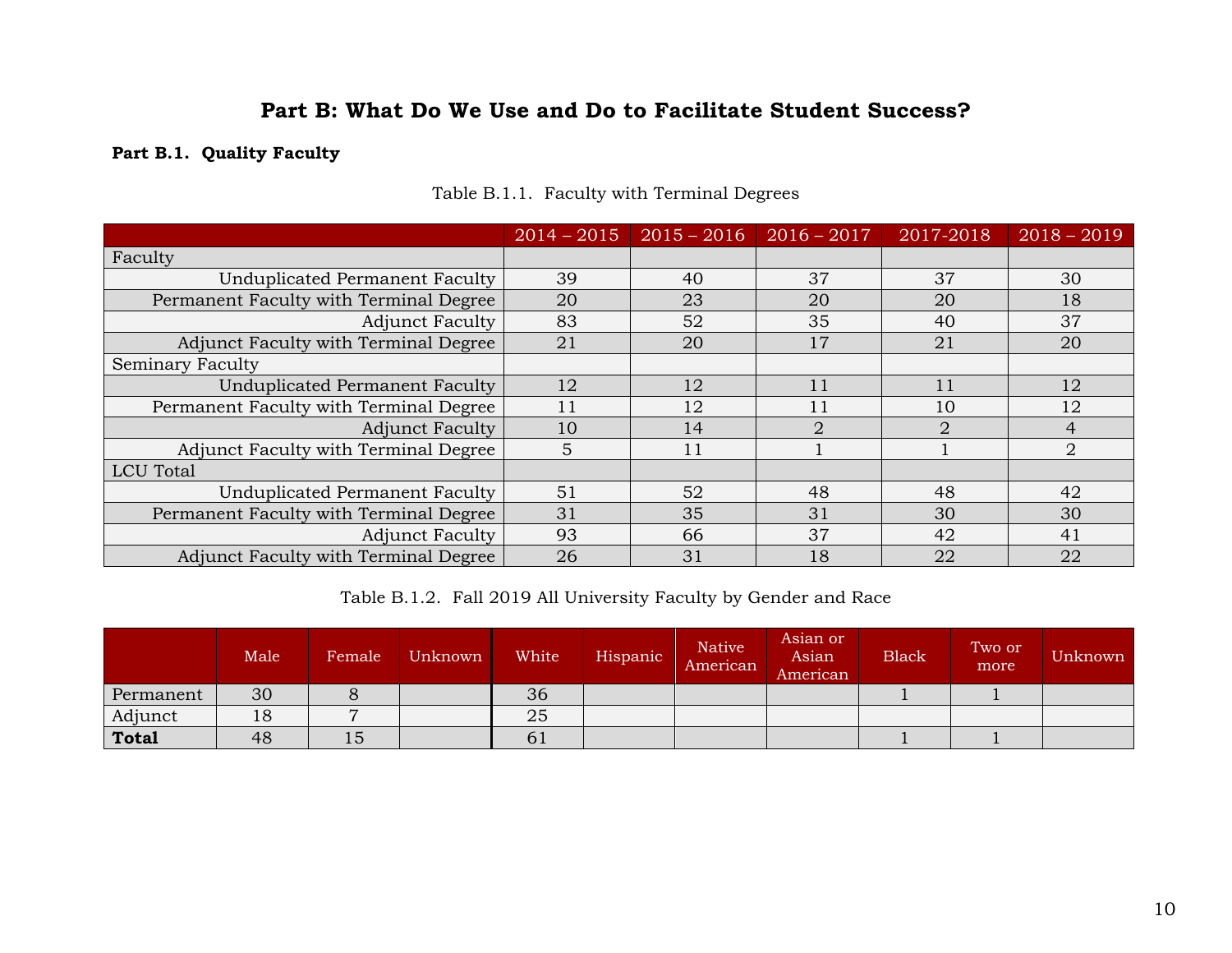<span id="page-14-0"></span>

|              | Male | Female | Unknown | White    | Hispanic | <b>Native</b><br>American | Asian or<br>Asian<br>American | <b>Black</b> | Two or<br>more | Unknown |
|--------------|------|--------|---------|----------|----------|---------------------------|-------------------------------|--------------|----------------|---------|
| Permanent    | 10   | ◢      |         | 11       |          |                           |                               |              |                |         |
| Adjunct      |      |        |         |          |          |                           |                               |              |                |         |
| <b>Total</b> | 14   |        |         | <b>1</b> |          |                           |                               |              |                |         |

Table B.1.4. Fall 2019 All LCU Permanent Faculty by Year of Birth

<span id="page-14-1"></span>

|  |    | 1940 – 1949          1950 – 1959          1960 – 1969          1970 – 1979          1980 – 1989  ' | $1990 - 1999$ |
|--|----|----------------------------------------------------------------------------------------------------|---------------|
|  | 10 |                                                                                                    |               |

Table B.1.5. Fall 2019 Seminary Permanent Faculty by Year of Birth

<span id="page-14-2"></span>

| $1940 - 1949$ | $1950 - 1959$ | $1960 - 1969$ 1970 – 1979 | $1980 - 1989$ | ، 1999 – 1999 |
|---------------|---------------|---------------------------|---------------|---------------|
|               |               |                           |               |               |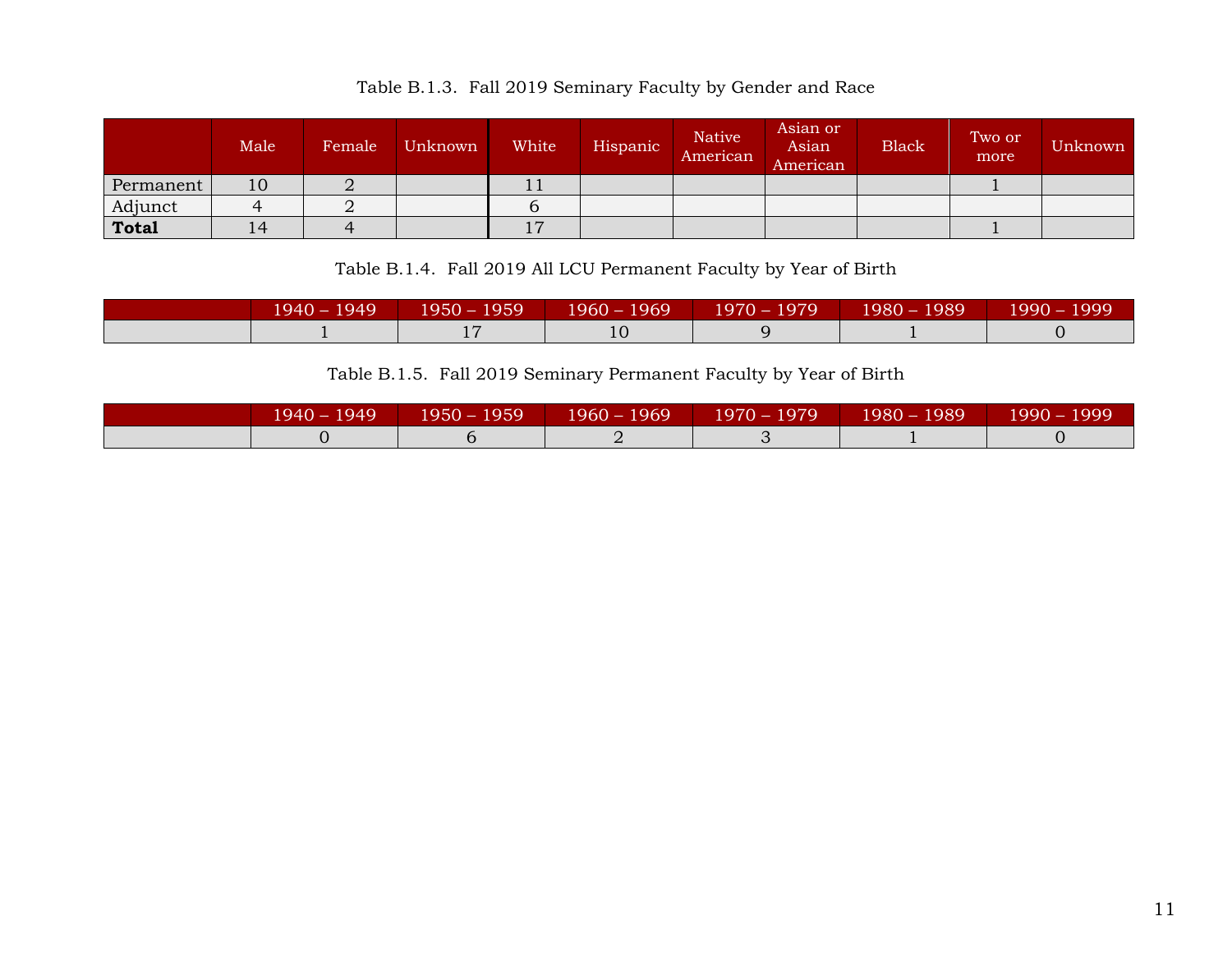#### <span id="page-15-0"></span>**Part B.2. Online and Summer Courses**

 $\overline{a}$ 

<span id="page-15-1"></span>

|                                           | $2014 - 2015$ | $2015 - 20167$ | $2016 - 2017$ | $2017 - 2018$ | $2018 - 2019$ |
|-------------------------------------------|---------------|----------------|---------------|---------------|---------------|
| Undergraduate                             |               |                |               |               |               |
| Number of Courses                         | 30            | 71             | 56            | 56            | 56            |
| Headcount                                 | 275           | 1,063          | 840           | 801           | 653           |
| Credit Hours                              | 825           | 3,189          | 2,520         | 2,365         | 1,959         |
| Non-Trad. Undergrad. & Grad. <sup>8</sup> |               |                |               |               |               |
| Number of Courses                         | 158           |                |               |               |               |
| Headcount                                 | 1,516         |                |               |               |               |
| Credit Hours                              | 4,493         |                |               |               |               |
| Seminary/Graduate                         |               |                |               |               |               |
| Number of Courses                         | 22            | 65             | 63            | 66            | 57            |
| Headcount                                 | 222           | 668            | 547           | 610           | 620           |
| Credit Hours                              | 666           | 2,004          | 1,641         | 1,830         | 1,830         |
| <b>LCU</b> Total                          |               |                |               |               |               |
| Number of Courses                         | 210           | 136            | 119           | 122           | 113           |
| Headcount                                 | 2,013         | 1,731          | 1,387         | 1,411         | 1,273         |
| Credit Hours                              | 5,984         | 5,193          | 4,161         | 4,195         | 3,789         |

#### <span id="page-15-3"></span><span id="page-15-2"></span>Table B.2.1. LCU Online Courses

<sup>7</sup> Beginning 2015-2016, all Undergraduate NET courses were included in the Undergraduate category (formerly split between the School of Undergraduate Studies and Hargrove).

<sup>&</sup>lt;sup>8</sup> This category was formerly Hargrove, which consisted of both Undergraduate and Graduate students. These students are now divided between Undergraduate and Graduate.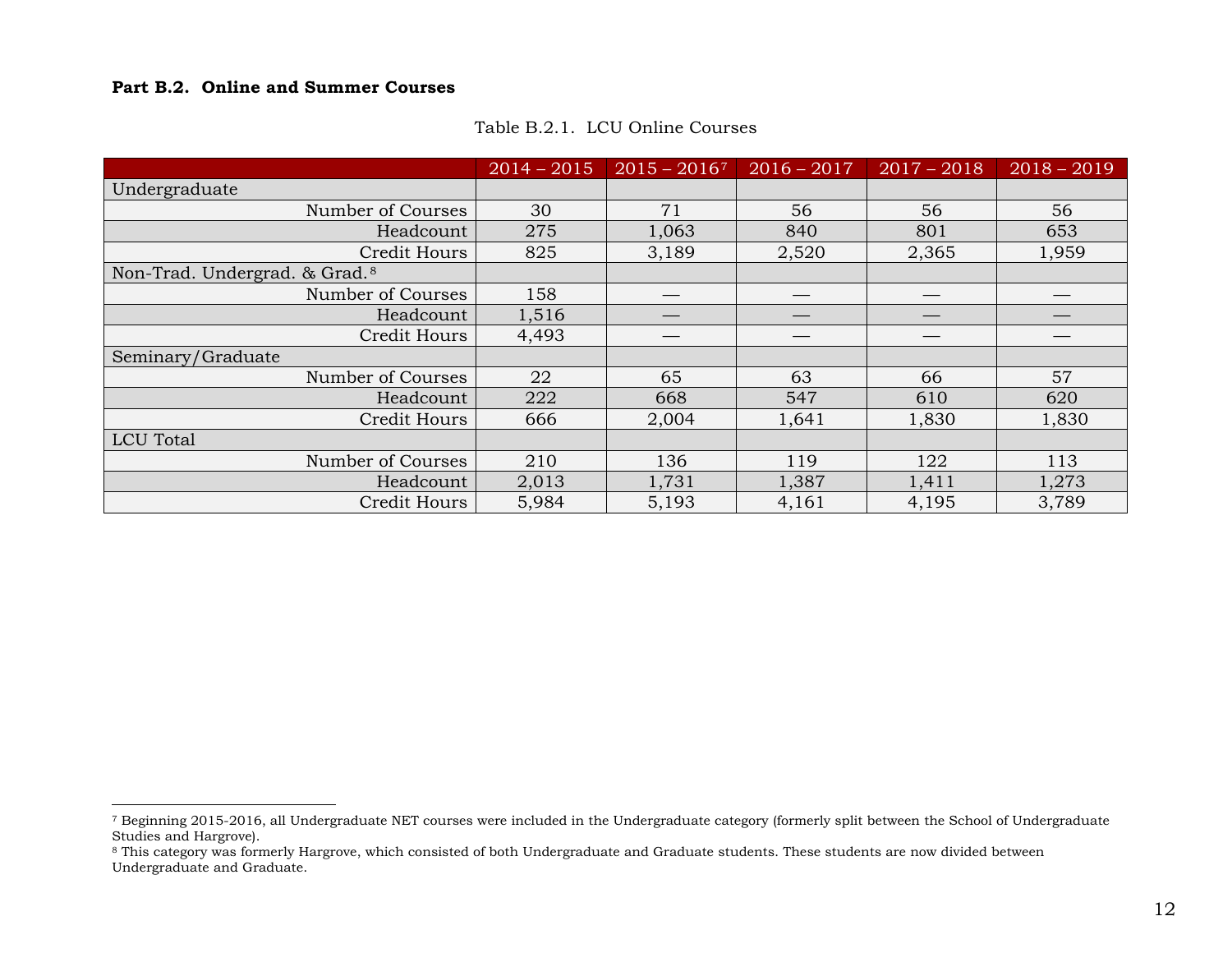<span id="page-16-0"></span>

|                                       | 2015             | 2016           | 2017            | 2018           | 2019           |
|---------------------------------------|------------------|----------------|-----------------|----------------|----------------|
| Traditional Undergraduate             |                  |                |                 |                |                |
| No. of Courses <sup>9</sup>           | 3                | $\overline{2}$ | $\mathbf{1}$    | $\mathbf{1}$   | $\mathbf{1}$   |
| Headcount <sup>10</sup>               | 9                | 3              | 33              | 36             | $1\,$          |
| <b>Credit Hours</b>                   | $\overline{33}$  | 9              | 111             | 96             | 3              |
| Non-Trad. Undergraduate (Online & LV) |                  |                |                 |                |                |
| No. of Courses                        | 3                | 5              | $\overline{4}$  | $\overline{4}$ | $\overline{2}$ |
| Headcount                             | $\overline{20}$  | 33             | 16              | 12             | 18             |
| <b>Credit Hours</b>                   | 60               | 99             | $\overline{57}$ | 45             | 54             |
| Graduate (Online & LV)                |                  |                |                 |                |                |
| No. of Courses                        | 12               | 16             | 16              | 10             | 8              |
| Headcount                             | 105              | 154            | 63              | 52             | 81             |
| Credit Hours                          | 303              | 462            | 369             | 300            | 243            |
| Graduate (Normal)                     |                  |                |                 |                |                |
| No. of Courses                        | $\overline{0}$   | $\overline{4}$ | $\overline{2}$  | $\mathbf{1}$   | $\mathbf{1}$   |
| Headcount                             | $\mathbf{0}$     | 31             | $10\,$          | 18             | $\overline{6}$ |
| Credit Hours                          | $\overline{0}$   | 93             | 60              | 111            | 18             |
| Seminary                              |                  |                |                 |                |                |
| No. of Courses                        | 3                | 5              | 3               | $\overline{4}$ | 3              |
| Headcount                             | 17               | 11             | $\overline{31}$ | 27             | 15             |
| <b>Credit Hours</b>                   | 51               | 33             | 105             | 88             | 45             |
| <b>DMin</b>                           |                  |                |                 |                |                |
| No. of Courses                        | $\boldsymbol{0}$ | 6              | $\overline{2}$  | $\overline{4}$ | 3              |
| Headcount                             | $\overline{0}$   | 20             | $\overline{12}$ | 16             | 10             |
| Credit Hours                          | $\overline{0}$   | 62             | 50              | 66             | 38             |
| <b>LCU</b> Total                      |                  |                |                 |                |                |
| No. of Courses                        | 21               | 38             | 28              | 24             | 18             |
| Headcount                             | 151              | 252            | 165             | 161            | 131            |
| Credit Hours                          | 447              | 758            | 752             | 715            | 401            |

<span id="page-16-2"></span><span id="page-16-1"></span>Table B.2.2. LCU Summer Courses

 $\overline{\phantom{a}}$ 

<sup>&</sup>lt;sup>9</sup> The number of courses category for this chart does not include orientations, independent/specialized studies, internships, projects, practicums, or mentored ministry.

<sup>10</sup> All headcount and credit hour totals are based on the 10-day count.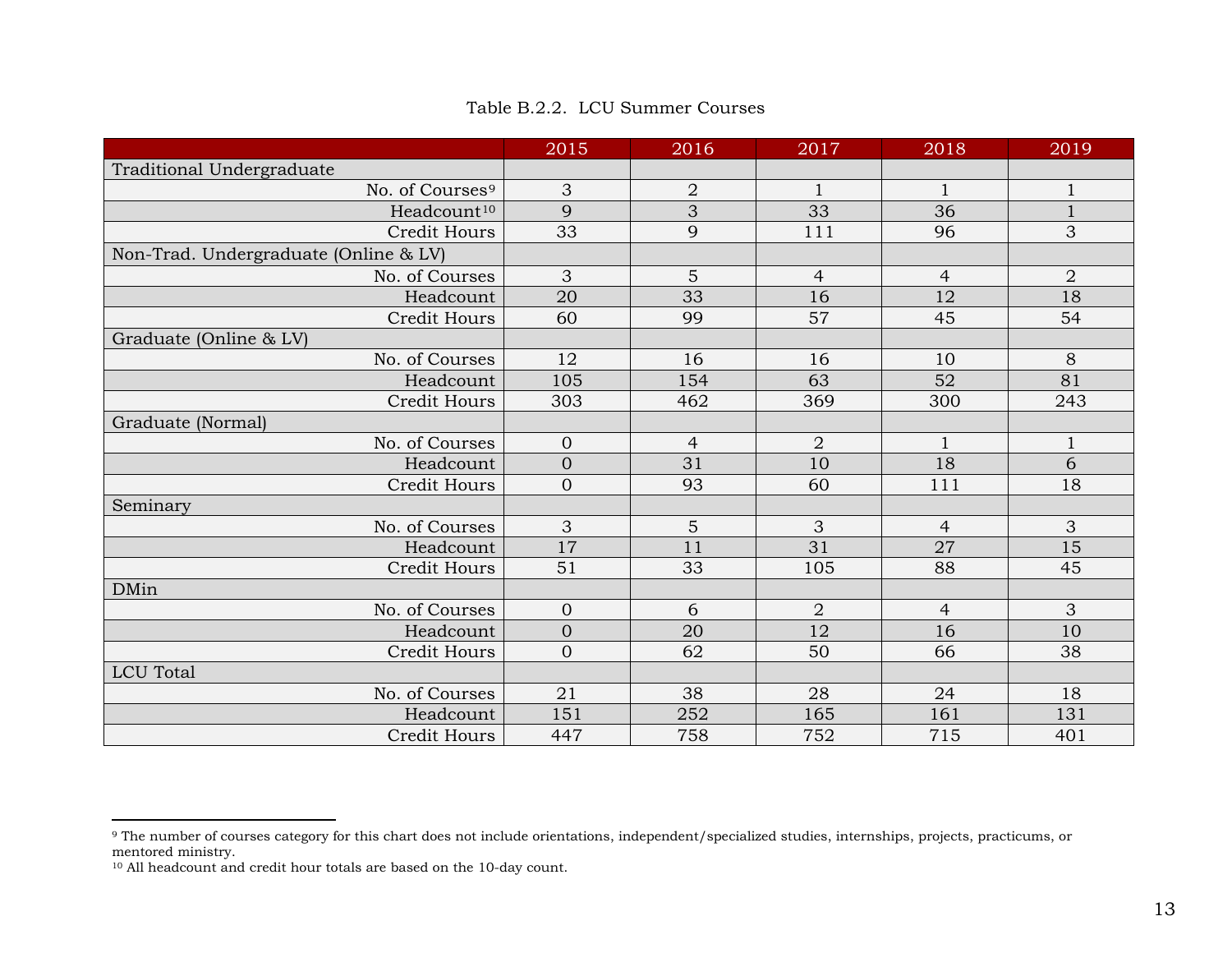### <span id="page-17-1"></span><span id="page-17-0"></span>**Part B.3. Library Resources**

|  | Table B.3.1. Collection Size and Annual Additions |  |
|--|---------------------------------------------------|--|
|--|---------------------------------------------------|--|

|                                                                                                               | $2014 - 2015$  | $2015 - 2016$ | $2016 - 2017$ | $2017 - 2018$  | $2018 - 2019$ |
|---------------------------------------------------------------------------------------------------------------|----------------|---------------|---------------|----------------|---------------|
| <b>Collection Size</b>                                                                                        |                |               |               |                |               |
| Print book volumes                                                                                            | 94,521         | 92,814        | 92,667        | 88,003         | 87,920        |
| Print journal volumes                                                                                         | 12,142         | 12,277        | $12,277**$    | $12,277**$     | $12,277**$    |
| Curriculum & related items                                                                                    | 5,395          | 5,251         | 5,251         | 5,251          | 5,251         |
| Electronic book volumes                                                                                       | 52,784         | 55,082        | 55,233        | 55,275         | 55,781        |
| Electronic journal volumes                                                                                    | 7,505          | 7,505         | $7,505**$     | $7,505**$      | $7,505**$     |
| Media items (+ microfilms)                                                                                    | 10,946         | 10,928        | 10,976        | 10,953         | 11,008        |
| <b>TOTAL</b>                                                                                                  | 183,293        | 183,857       | 183,919       | 179,264        | 179,742       |
| The Jessie C. Eury Library also has access to a total of 12,465 unique full-text journals and 54 E-resources. |                |               |               |                |               |
| <b>Annual Additions</b>                                                                                       |                |               |               |                |               |
| Print book volumes                                                                                            | 1,206          | 1,317         | 640           | 206            | 787           |
| Curriculum & related items                                                                                    | $\Omega$       | $\Omega$      | $\Omega$      | $\overline{0}$ | $\Omega$      |
| Electronic book volumes                                                                                       | 975            | 1,425         | 105           | $\Omega$       | 506           |
| Media items                                                                                                   | 59             | 459           | 48            | 79             | 74            |
| Electronic journal volumes                                                                                    | $\overline{0}$ | $\Omega$      | $0**$         | $0**$          | $0**$         |
| <b>TOTAL</b>                                                                                                  | 2,240          | 3,201         | 793           | 285            | 1,367         |

 $\overline{\phantom{a}}$  , and the set of the set of the set of the set of the set of the set of the set of the set of the set of the set of the set of the set of the set of the set of the set of the set of the set of the set of the s

<sup>\*\*</sup>Updated statistics for this category are not accessible at this time.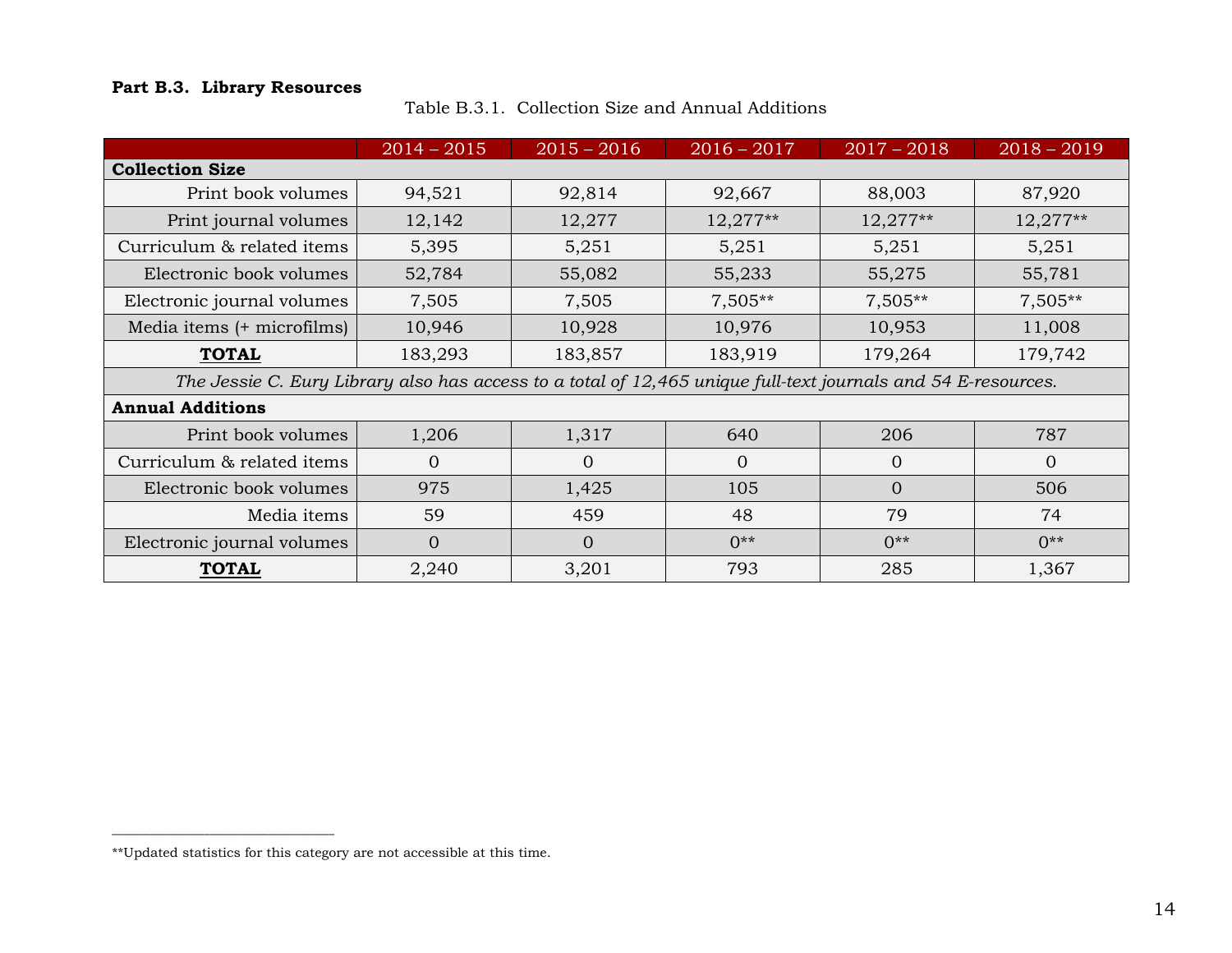<span id="page-18-0"></span>

|                                           | $2014 - 2015$ | $2015 - 2016$                 | $2016 - 2017$ | $2017 - 2018$ | $2018 - 2019$  |
|-------------------------------------------|---------------|-------------------------------|---------------|---------------|----------------|
|                                           |               | <b>Circulation Statistics</b> |               |               |                |
| Print volumes circulated                  | 23,781        | 27,050                        | 21,321        | 18,254        | 16,063         |
| Las Vegas circulated                      | 388           | 74                            | 50            | 39            | $\overline{0}$ |
| e-Books circulated                        | 4,744         | 2,809                         | $2,809**$     | 2,809**       | 2,809**        |
| Media items circulated                    | 1,115         | 758                           | 397           | 279           | 237            |
| Laptops circulated                        | 670           | 747                           | 554           | 264           | 309            |
| <b>Number circulated</b><br>subtotal      | 30,698        | 31,438                        | 25,131        | 21,645        | 19,418         |
| Database searches<br>(Excluding WorldCat) | 133,650       | 118,642                       | 118,642**     | 118,642**     | 118,642**      |
| Chapel downloads                          | 3,348         | 2,636                         | $2,636**$     | $2,636**$     | $2,636**$      |
| <b>Streaming Videos</b><br>Watched        | n/a           | 2,012                         | $2,012**$     | $2,012**$     | $2,012**$      |
| <b>TOTAL</b>                              | 167,696       | 154,728                       | 148,421       | 144,935       | 142,708        |
|                                           |               | <b>Interlibrary Loans</b>     |               |               |                |
| Loaned to other<br>libraries              | 5,001         | 3,496                         | 3,356         | 2,952         | 2,439          |
| Borrowed from other<br>libraries          | 2,104         | 1,973                         | 1,258         | 1,406         | 1,659          |
|                                           |               | <b>Services</b>               |               |               |                |
| Library annual<br>gate count              | 52,701        | 50,163                        | 47,410        | 43,823        | 38,998         |

### Table B.3.2. Circulation Statistics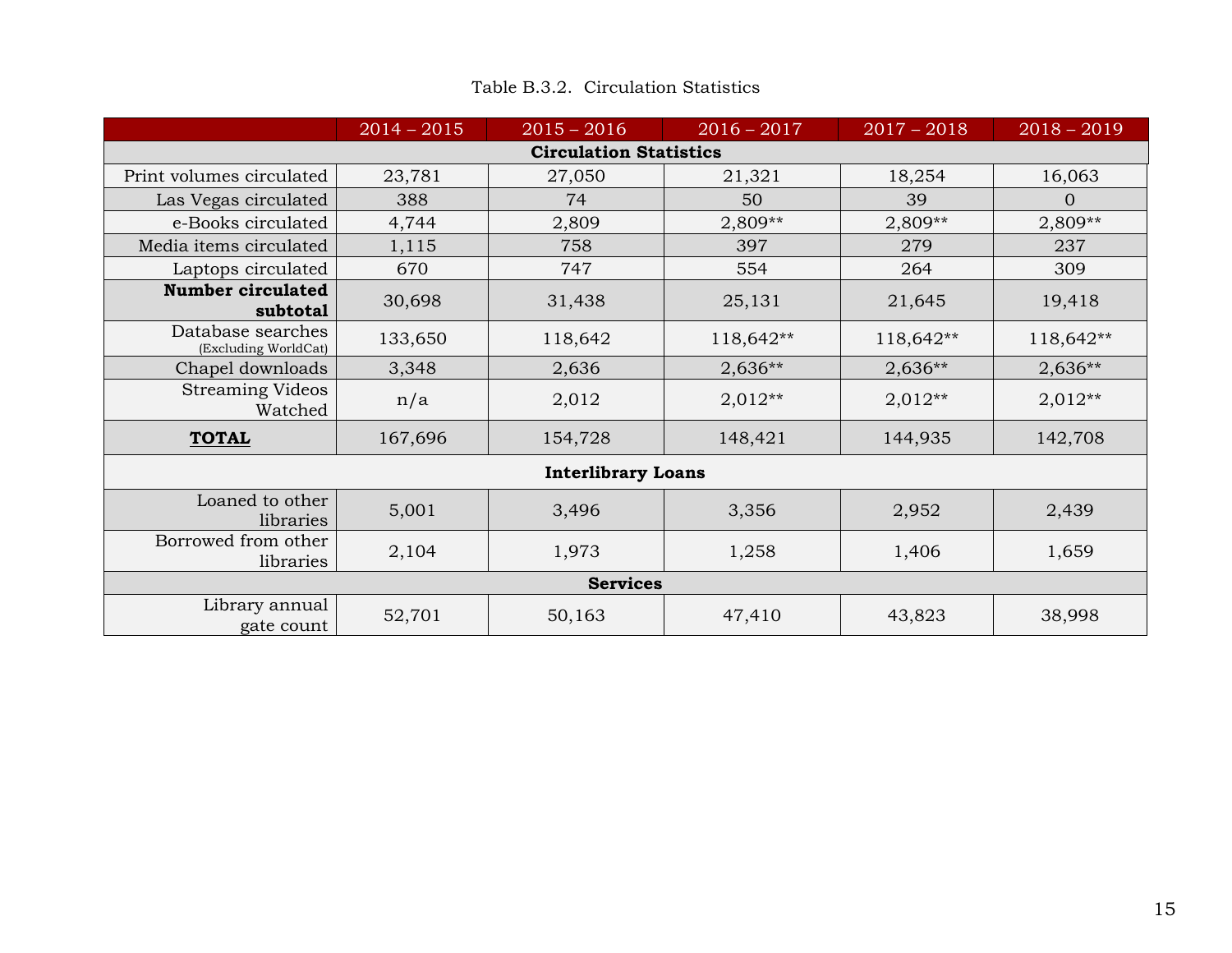#### Table B.3.3. Library Finances

<span id="page-19-0"></span>

|                                        | $2014 - 2015$ |           | $\mid$ 2015 – 2016 $\mid$ 2016 – 2017 $\mid$ 2017 – 2018 |              | $2018 - 2019$ |
|----------------------------------------|---------------|-----------|----------------------------------------------------------|--------------|---------------|
| Library Finances                       |               |           |                                                          |              |               |
| Cost for Personnel (includes benefits) | \$264,494     | \$279,944 | $\frac{$260,345.42}{}$                                   | \$220,770.09 | \$218,502.35  |
| Cost for Resources                     | \$79,182      | \$79,297  | \$56,373.67                                              | \$50,106.86  | \$55,320.39   |
| Cost for other expenses                | \$18,841      | \$19,006  | \$17,886.97                                              | \$18,172.08  | \$20,292.58   |
| <b>TOTAL</b>                           | \$362,517     | \$378,247 | \$334,606.06                                             | \$289,049.03 | \$294,115.32  |

Table B.3.4. Information Literacy

<span id="page-19-1"></span>

|                                           |        | $2014 - 2015$   2015 - 2016   2016 - 2017   2017 - 2018   2018 - 2019 |              |               |        |
|-------------------------------------------|--------|-----------------------------------------------------------------------|--------------|---------------|--------|
| Information Literacy                      |        |                                                                       |              |               |        |
| Information Literacy sessions             | 99     | $25**$                                                                | $22^{\circ}$ | $28^{\wedge}$ | 24     |
| Students in Information Literacy sessions | 1,256  | $424*$                                                                | 280          | 479           | 499    |
| Number of LibGuides                       | 63     | 71                                                                    | 89           | 94            | 114    |
| Hits on LibGuides                         | 34,745 | 18,422*                                                               | 20,707       | 22,513        | 24,321 |
| Number of screencasts                     | 31     | 33                                                                    | 25           | 34            | 34     |
| Hits on screencasts                       |        | 467                                                                   | 331          | 1,819         | 779    |
| Hits on Library Website                   |        |                                                                       | 26,267#      | 35,282        | 32,225 |

 $\overline{\phantom{a}}$  , and the set of the set of the set of the set of the set of the set of the set of the set of the set of the set of the set of the set of the set of the set of the set of the set of the set of the set of the s

<sup>\*</sup> Removal of the HS600 and HS290 courses greatly reduced the number of information literacy sessions (by 57%), students instructed (by 66%), and use of LibGuides (by 55.75%). Historically, instruction on LibGuides from the HS600 and HS290 courses resulted in the students actively using the LibGuides for their other courses. The students are not formally presented with this knowledge and awareness of LibGuides (reflected in the 55.75% drop in hits), despite their increase in number during 2015-2016.

<sup>^</sup> This total does not include the Library Modules in US500 Orientation to LCU, US098 Orientation to LCU, and DMIN1000 Orientation to Doctorate of Ministry Studies. These Library Modules only provide an awareness of the Library's resources and services; given the limited time structure no information literacy instruction is included. Thus, students in these Library Modules are not counted in the "Students in Information Literacy sessions" category.

<sup>#</sup>Jun-Oct 2016 the Library website was completely redesigned using Springshare LibGuides software, which provides usage statistics.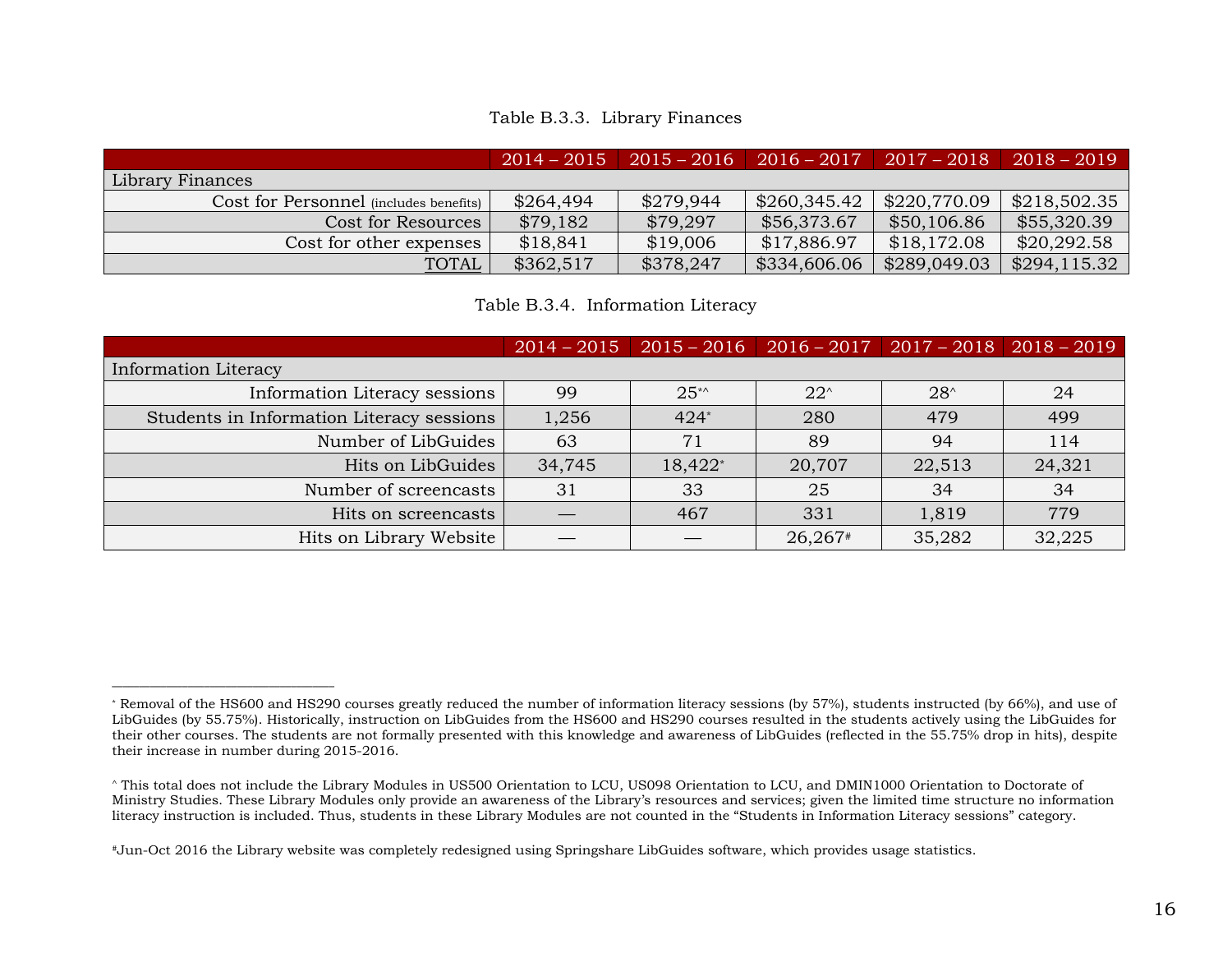### <span id="page-20-1"></span><span id="page-20-0"></span>**Part B.4. Financial Resources**

Table B.4.1. Tuition and Fees

|                       | $2013 - 2014$ | $2014 - 2015$ | $2015 - 2016$ | $2016 - 2017$ | $2017 - 2018$ | 2018-2019     |
|-----------------------|---------------|---------------|---------------|---------------|---------------|---------------|
| Traditional Undergrad | $$527$ per ch | $$430$ per ch | $$430$ per ch | $$434$ per ch | $$434$ per ch | $$440$ per ch |
| Non-Trad. Undergrad   | $$419$ per ch | \$430 per ch  | $$430$ per ch | $$434$ per ch | \$434 per ch  | $$440$ per ch |
| Graduate              | $$399$ per ch | $$418$ per ch | $$418$ per ch | $$434$ per ch | $$434$ per ch | $$440$ per ch |
| Seminary              | $$399$ per ch | $$418$ per ch | $$418$ per ch | $$434$ per ch | \$434 per ch  | $$440$ per ch |
| Seminary MAC          | $$499$ per ch | $$499$ per ch | $$499$ per ch | $$499$ per ch | $$499$ per ch | $$499$ per ch |
| Seminary DMin         | $$399$ per ch | $$418$ per ch | $$418$ per ch | $$434$ per ch | \$434 per ch  | $$440$ per ch |

Table B.4.2. Debt Trends

<span id="page-20-2"></span>

| (in thousands)                          | $2013 - 2014$ | $2014 - 2015$ | $2015 - 2016$ | $2016 - 2017$ | $2017 - 2018$ | $2018 - 2019$ |
|-----------------------------------------|---------------|---------------|---------------|---------------|---------------|---------------|
| <b>Operating Debt</b>                   | 1,626         | 1,242         | 1,814         | 2,298         | 2,162         | 2,147         |
| Capital Debt                            | 9,446         | 8,956         | 8,428         | 7,867         | 7,303         | 6,739         |
| Total Debt                              | 11,072        | 10,198        | 10,242        | 10,165        | 9,465         | 8,886         |
| Interest on Total Debt                  | 413           | 375           | 347           | 308           | 334           | 380           |
| Principal on Debt                       | 706           | 718           | 686           | 874           | 828           | 669           |
| Principal & Interest on Debt            | 1,118         | 1,249         | 1,033         | 1,182         | 1,162         | 1,049         |
| P & I Debt as % of Operating<br>Expense | 8.50%         | 10.40%        | 9.30%         | 11.26%        | 11.14%        | 10.39%        |
| Interest on Operating Debt              | 59            | 48            | 56            | 51            | 91            | 107           |
| Principal on Operating Debt             | 215           | 228           | 158           | $\Omega$      | 136           | 105           |
| P & I on Operating Debt                 | 286           | 276           | 214           | 51            | 227           | 212           |

Table B.4.3. Endowment

<span id="page-20-3"></span>

| (in thousands) | $2013 - 2014$ | $2014 - 2015$ |          | $2015 - 2016$   2016 - 2017   2017 - 2018 |       | $2018 - 2019$ |
|----------------|---------------|---------------|----------|-------------------------------------------|-------|---------------|
| Endowment      | 9,657         | 10,185        | 10,181   | 10,353                                    | 9,685 | 8.946         |
| Rate of Return | 5.00%         | $1.20\%$      | $1.20\%$ | 9.10%                                     | 5.4%  | $-0.2%$       |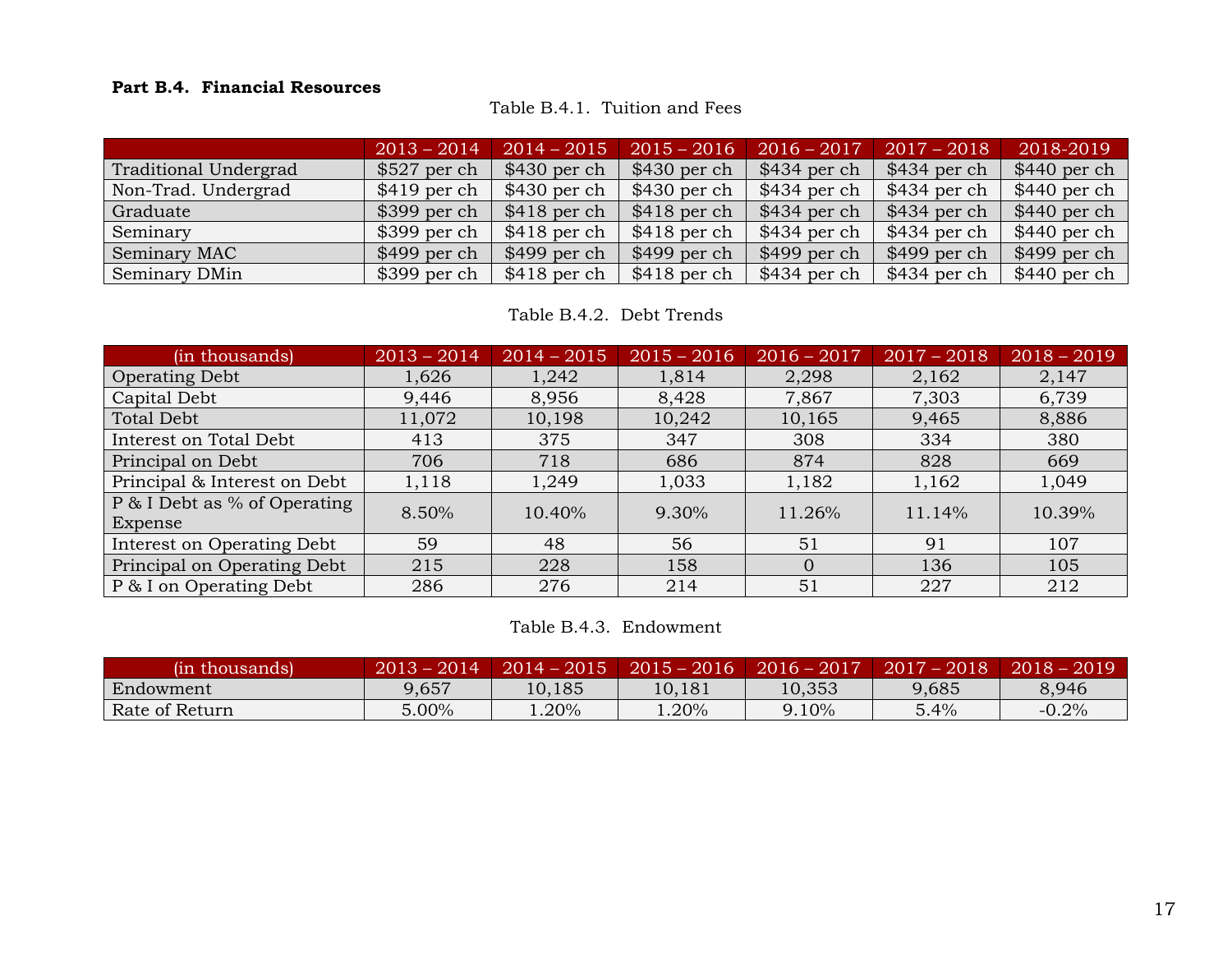<span id="page-21-0"></span>

| (in thousands)                                  | $2013 - 2014$               | $2014 - 2015$ | $2015 - 2016$ | $2016 - 2017$ | $2017 - 2018$ | $2018 - 2019$ |
|-------------------------------------------------|-----------------------------|---------------|---------------|---------------|---------------|---------------|
| Gross Tuition and Fees                          | 9,933                       | 9,181         | 7,614         | 6,794         | 6,718         | 6,437         |
| Less Donor-Funded Aid                           | 228                         | 206           | 209           | 203           | 176           | 198           |
| Less Institutional Aid                          | 1,882                       | 1,883         | 1,538         | 1,428         | 1,378         | 1,430         |
| Less Donor & Inst. Aid                          | 2,110                       | 2,089         | 1,747         | 1,631         | 1,554         | 1,628         |
| <b>Net Tuition and Fees</b>                     | 7,823                       | 7,092         | 5,867         | 5,164         | 5,164         | 4,809         |
| Private Gifts                                   | 2,155                       | 2,329         | 2,201         | 2,278         | 2,117         | 2,364         |
| <b>Auxiliary Services</b>                       | 2,175                       | 2,099         | 2,076         | 1,937         | 1,993         | 2,098         |
| Other Income                                    | 560                         | 445           | 393           | 397           | 406           | 673           |
| <b>Total Operating Revenue</b>                  | 12,713                      | 11,965        | 10,537        | 9,776         | 9,681         | 9,945         |
| Investment Income                               | 1,264                       | 121           | 140           | 297           | $-344$        | 40            |
| Non-Operating Revenue                           | 150                         | 159           | 234           | 115           | 121           | 229           |
| Change in value of split<br>interest agreements | $-27$                       | $-12$         | $-114$        | 188           | $-88$         | $-74$         |
| Miscellaneous                                   | $\mathcal{D}_{\mathcal{L}}$ | $\Omega$      | $\Omega$      | $\Omega$      | $\Omega$      | $\Omega$      |
| <b>Total Revenue</b>                            | 14,102                      | 12,233        | 10,797        | 10,376        | 9,369         | 10,140        |

Table B.4.4. Annual Revenue

### Table B.4.5. Revenue by Source

<span id="page-21-1"></span>

|                                | $2013 - 2014$ | $2014 - 2015$ |     | $2015 - 2016$   $2016 - 2017$   $2017 - 2018$ |       | $2018 - 2019$ |
|--------------------------------|---------------|---------------|-----|-----------------------------------------------|-------|---------------|
| Tuition and Fees               | 51%           | 58%           | 58% | 51%                                           | 55%   | 47.3%         |
| Government grants/contracts    | $0\%$         | $0\%$         | 0%  | $0\%$                                         | $0\%$ | $0.0\%$       |
| Private gifts/grants/contracts | 13%           | 20%           | 19% | 23%                                           | 23%   | 25.1%         |
| Investment Return              | 8%            | $1\%$         | 2%  | 3%                                            | $-3%$ | 0.4%          |
| Other Core Revenue             | 14%           | 21%           | 21% | 23%                                           | 26%   | 27.2%         |

| Table B.4.6.Residence Hall Occupancy |  |  |  |
|--------------------------------------|--|--|--|
|--------------------------------------|--|--|--|

<span id="page-21-2"></span>

|                            |     | $2015 - 2016$ | $2016 - 2017$ |               |     | $2017 - 2018$ |     | $2018 - 2019$ |     | $2019 - 2020$ |
|----------------------------|-----|---------------|---------------|---------------|-----|---------------|-----|---------------|-----|---------------|
|                            | No. | $\frac{0}{0}$ | No.           | $\frac{0}{0}$ | No. | $\frac{0}{0}$ | No. | $\%$          | No. | $\%$          |
| <b>Fall Total</b>          | 269 | 55%           | 223           | 46%           | 237 | 49%           | 245 | 50%           | 245 | 50%           |
| Alumni Hall (Capacity 204) |     |               | 118           | 58%           | 126 | 62%           | 130 | 64%           | 131 | 64%           |
| Ruth Hall (Capacity 282)   |     |               | 105           | 37%           | 111 | 39%           | 115 | 41%           | 114 | 40%           |
| <b>Spring Total</b>        | 221 | 45%           | 204           | 42%           | 205 | 42%           | 226 | 47%           |     |               |
| Alumni Hall (204)          |     |               |               |               |     |               |     |               |     |               |
| Ruth Hall (282)            |     |               |               |               |     |               |     |               |     |               |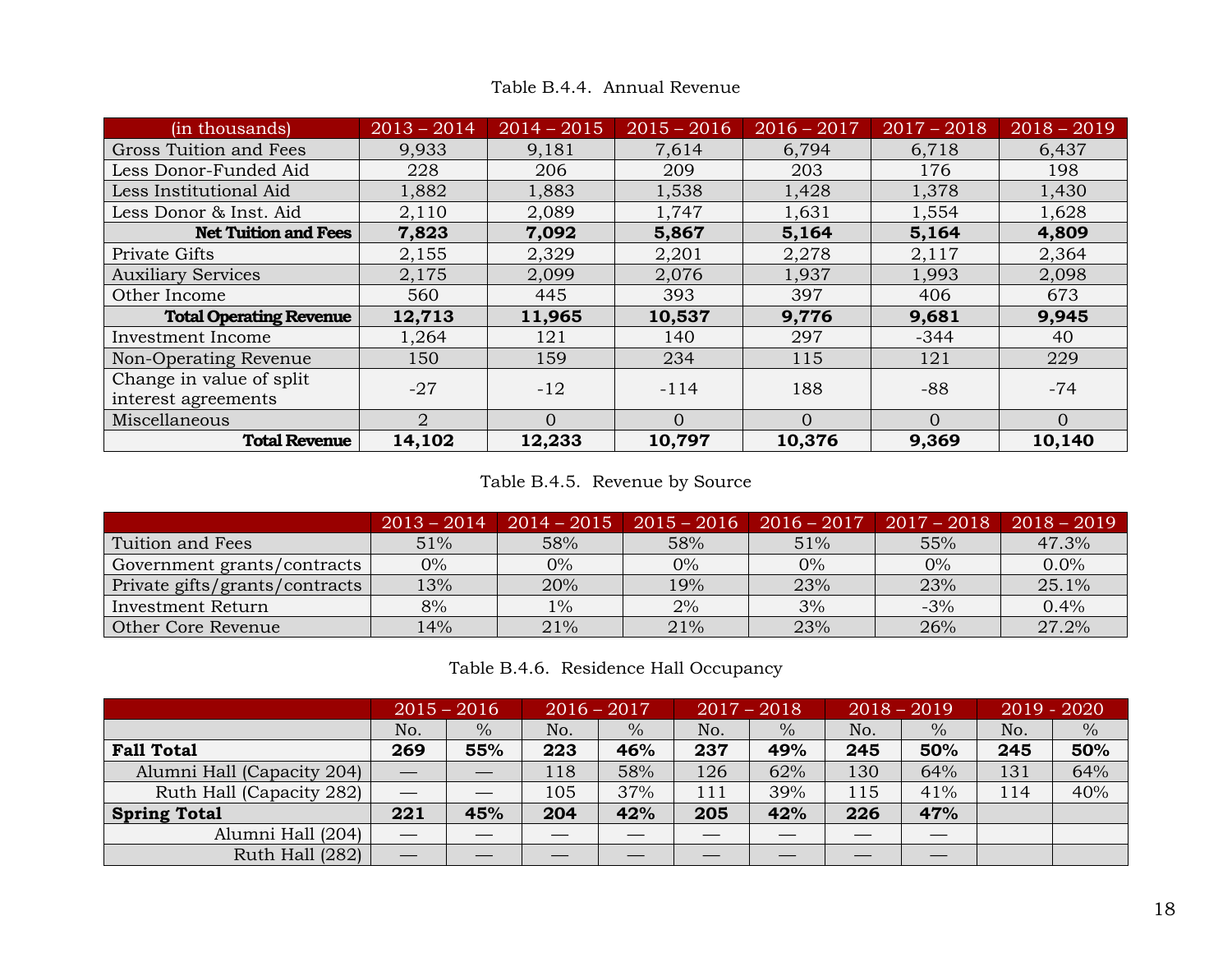<span id="page-22-0"></span>

| (in thousands)                  | $2013 - 2014$ | $2014 - 2015$ | $2015 - 2016$ | $2016 - 2017$ | $2017 - 2018$ | $2018 - 2019$ |
|---------------------------------|---------------|---------------|---------------|---------------|---------------|---------------|
| Instruction                     | 4,181         | 3,914         | 3,458         | 3,290         | 3,160         | 3,019         |
| Academic Support/Library        | 1,783         | 1,936         | 1,446         | 1,262         | 1,272         | 1,152         |
| <b>Student Services</b>         | 2,084         | 1,573         | 2,034         | 1,934         | 1,892         | 2,023         |
| <b>Institutional Support</b>    | 2,566         | 2,235         | 2,042         | 1,841         | 1,751         | 1,490         |
| Advancement                     | 531           | 477           | 380           | 385           | 455           | 393           |
| Total Education and General     | 11,144        | 10,074        | 9,361         | 8,712         | 8,530         | 8,216         |
| <b>Auxiliary Operations</b>     | 1,984         | 1,888         | 1,771         | 1,785         | 1,899         | 2,022         |
| <b>Total Operating Expenses</b> | 13,127        | 11,962        | 11,133        | 10,498        | 10,429        | 10,099        |
| Change in Net Assets            | 976           | 271           | $-333$        | $-121$        | $-1,059$      |               |

Table B.4.7. Expenses/Change in Net Assets

|  |  | Table B.4.8. Change in Unrestricted Net Assets |  |
|--|--|------------------------------------------------|--|
|--|--|------------------------------------------------|--|

<span id="page-22-1"></span>

|                  |            | $2013 - 2014$   $2014 - 2015$   $2015 - 2016$   $2016 - 2017$   $2017 - 2018$   $2018 - 2019$ |            |           |              |     |
|------------------|------------|-----------------------------------------------------------------------------------------------|------------|-----------|--------------|-----|
| Change in Assets | $-410,022$ | 29,753                                                                                        | $-684,655$ | 1,311,571 | $-1,574,550$ | 803 |

Table B.4.9. Financial Ratios

<span id="page-22-2"></span>

|                                      | $2013 - 14$ | $2014 - 15$ | $2015 - 16$ | $2016 - 17$ | $2017 - 18$ | 2018-19  | Goal          |
|--------------------------------------|-------------|-------------|-------------|-------------|-------------|----------|---------------|
| <b>USDE Financial Strength</b>       | 2.4         | 2.6         | 2.30        | 3.00        | 2.20        | 2.40     | > 1.5         |
| <b>HLC</b> Viability                 | 0.44        | 0.48        | 0.47        | 0.49        | 0.53        | 0.46     | >1.25         |
| <b>HLC Primary Reserve</b>           | 0.31        | 1.04        | 1.35        | 1.49        | 1.49        | 0.41     | > 0.40        |
| HLC Net Income                       | $-2.10%$    | 0.25%       | $-6.62%$    | 11.11%      | 1.085%      | $-5.01%$ | $> 3\%$       |
| <b>HLC Return on Net Assets</b>      | 6.56%       | 1.70%       | $-2.10%$    | $-0.80%$    | 0.68%       | $0.00\%$ | $> 6\%$       |
| HLC Debt Burden                      | 8.52%       | 8.60%       | 8.10%       | 9.40%       | 9.7%        | 10.50%   | $< 7\%$       |
| Debt Service Coverage                |             |             | 0.56        | 0.78        | $-0.23$     | 0.77     | > 1.25        |
| Total Liabilities to Net Assets      | 0.85        | 0.8         | 0.81        | 0.78        | 0.80        | 0.74     | < 2.25        |
| Private Gifts                        | 16%         | 20%         | 23%         | 23%         | 23%         | 25%      | 25-50%        |
| Investment Income                    | 8.96%       | 0.99%       | 1.30%       | 2.86%       | $-3.32\%$   | 0.40%    | $> 2.6\%$     |
| <b>Auxiliary Services Income</b>     | 15%         | 17%         | 19%         | 19%         | 21%         | 21%      | < 25%         |
| <b>Tuition Discount</b>              | 21%         | 23%         | 23%         | 24%         | 23%         | 25%      | < 25%         |
| <b>Instruction Allocation</b>        | 32%         | 33%         | 31%         | 31%         | 30%         | 30%      | > 35%         |
| <b>Academic Support Allocation</b>   | 14%         | 16%         | 13%         | 12%         | 12%         | 11%      | >12%          |
| <b>Student Services Allocation</b>   | 16%         | 13%         | 18%         | 18%         | 18%         | 20%      | > 10%         |
| Institutional Supp. Allocation       | 24%         | 23%         | 22%         | 21%         | 21%         | 19%      | $< 17\%$      |
| <b>Auxiliary Enterprises Surplus</b> | \$191,000   | \$211,000   | \$305,000   | \$151, 117  | \$94,142    | \$75,966 | $>$ \$250 $k$ |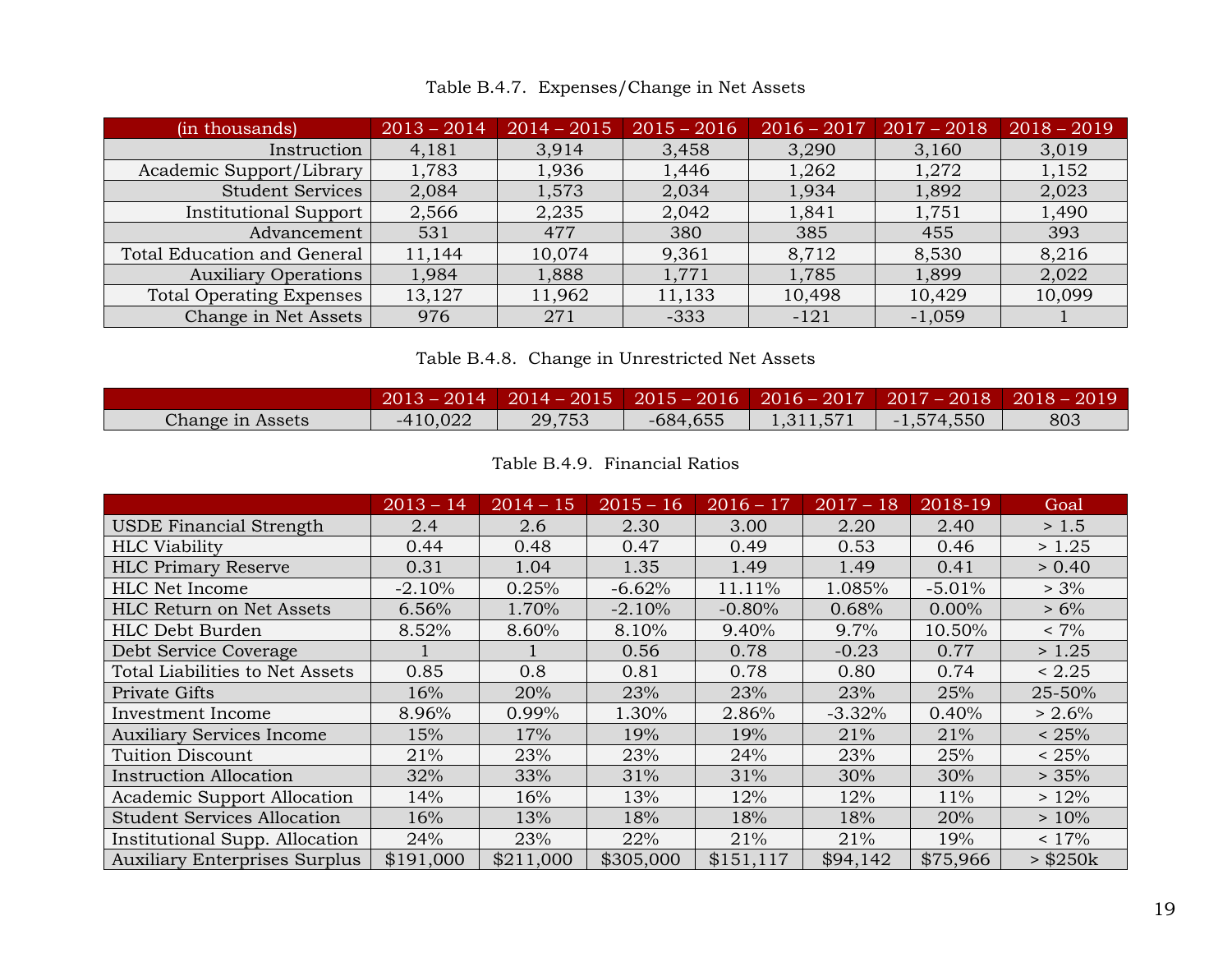<span id="page-23-0"></span>

| (in thousands)                      | $2014 - 2015$ | $2015 - 2016$ | $2016 - 2017$ | $2017 - 2018$ | $2018 - 2019$ |
|-------------------------------------|---------------|---------------|---------------|---------------|---------------|
| Traditional Undergraduate           |               |               |               |               |               |
| <b>Federal Grants</b>               | 665           | 561           | 531           | 602           | 573           |
| <b>State Grants</b>                 | 416           | 343           | 367           | 394           | 404           |
| Institutional Grants/Waivers        | 1,482         | 1,099         | 1,030         | 1,053         | 1,109         |
| Federal Work Study Funds            | 70            | 65            | 61            | 60            | 60            |
| Loans                               | 2,474         | 2,025         | 1,826         | 1,885         | 1,767         |
| <b>Total SUS Aid</b>                | 5,107         | 4,093         | 3,815         | 3,994         | 3,913         |
| Non-Traditional Undergraduate       |               |               |               |               |               |
| <b>Federal Grants</b>               | 507           | 429           | 332           | 258           | 187           |
| <b>State Grants</b>                 | 130           | 134           | 116           | 109           | 70            |
| Institutional Grants/Waivers        | 149           | 122           | 85            | 72            | 39            |
| Loans                               | 1,265         | 1,039         | 840           | 576           | 363           |
| Total Hargrove UG Aid               | 2,051         | 1,724         | 1,373         | 1,015         | 659           |
| Non-Seminary Graduate               |               |               |               |               |               |
| Institutional Grants/Waivers        | 84            | 113           | 89            | 78            | 79            |
| Loans                               | 1,010         | 882           | 728           | 621           | 356           |
| Total Hargrove Grad Aid             | 1,094         | 995           | 817           | 699           | 435           |
| Seminary                            |               |               |               |               |               |
| <b>Institutional Grants/Waivers</b> | 301           | 317           | 151           | 164           | 169           |
| Loans                               | 1,118         | 1,139         | 1,113         | 1,255         | 1,109         |
| <b>Total Seminary Aid</b>           | 1,419         | 1,456         | 1,264         | 1,419         | 1,278         |
| LCU Total:                          |               |               |               |               |               |
| Federal/State Grants                | 1,718         | 1,467         | 1,346         | 1,363         | 1,234         |
| Federal Work Study Funds            | 70            | 65            | 61            | 60            | 60            |
| Institutional Grants/Waivers        | 2,016         | 1,651         | 1,355         | 1,367         | 1,396         |
| Loans                               | 5,867         | 5,085         | 4,507         | 4,337         | 3,595         |
| <b>Total Aid</b>                    | 9,671         | 8,268         | 7,269         | 7,127         | 6,285         |

Table B.4.10. Student Financial Aid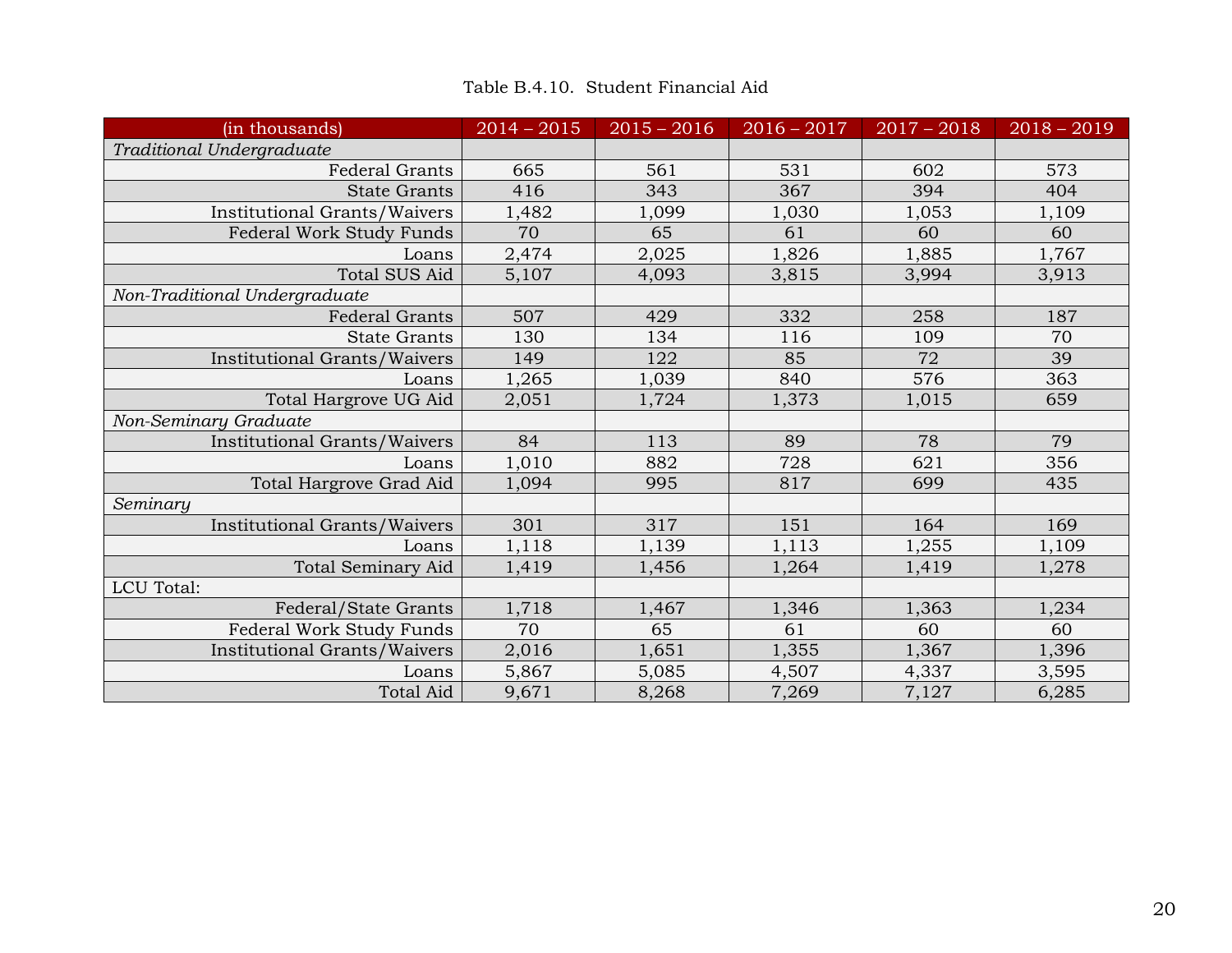### Table B.4.11. Number of Donors by Type

<span id="page-24-0"></span>

|                            | $2014 - 2015$ | $2015 - 2016$ | $2016 - 2017$ | $2017 - 2018$ | $2018 - 2019$ |       |
|----------------------------|---------------|---------------|---------------|---------------|---------------|-------|
|                            |               |               |               |               | Actual        | Goal  |
| Churches                   | 275           | 273           | 262           | 254           | 242           | 240   |
| <b>Other Organizations</b> | 56            | 46            |               | 79            | 60            | 60    |
| Individuals                | ,322          | 1,298         | 1,459         | 1,494         | 1,360         | .,500 |

### Table B.4.12. Gifts by Source and Amount

<span id="page-24-1"></span>

|                             | $2014 - 2015$ | $2015 - 2016$ | $2016 - 2017$ | $2017 - 2018$ | $2018 - 2019$ |             |
|-----------------------------|---------------|---------------|---------------|---------------|---------------|-------------|
|                             |               |               |               |               | Actual        | Goal        |
| Churches                    | \$837,764     | \$881,193     | \$723,591     | \$722,015     | \$743,698     | \$750,000   |
| Other Organizations         | \$398,453     | \$398,352     | \$193,338     | \$295,056     | \$281,753     | \$250,000   |
| Individuals (not<br>alumni) | \$308,581     | \$275,192     | \$291,871     | \$285,632     | \$337,004     | \$350,000   |
| Alumni                      | \$444,289     | \$446,933     | \$541,029     | \$579,811     | \$599,267     | \$600,000   |
| Estates/Annuities           | \$687,377     | \$470,582     | \$392,530     | \$196,918     | \$173,779     | \$175,000   |
| <b>Total Given</b>          | \$2,676,464   | \$2,472,252   | \$2,142,359   | \$2,079,432   | \$2,135,501   | \$2,125,000 |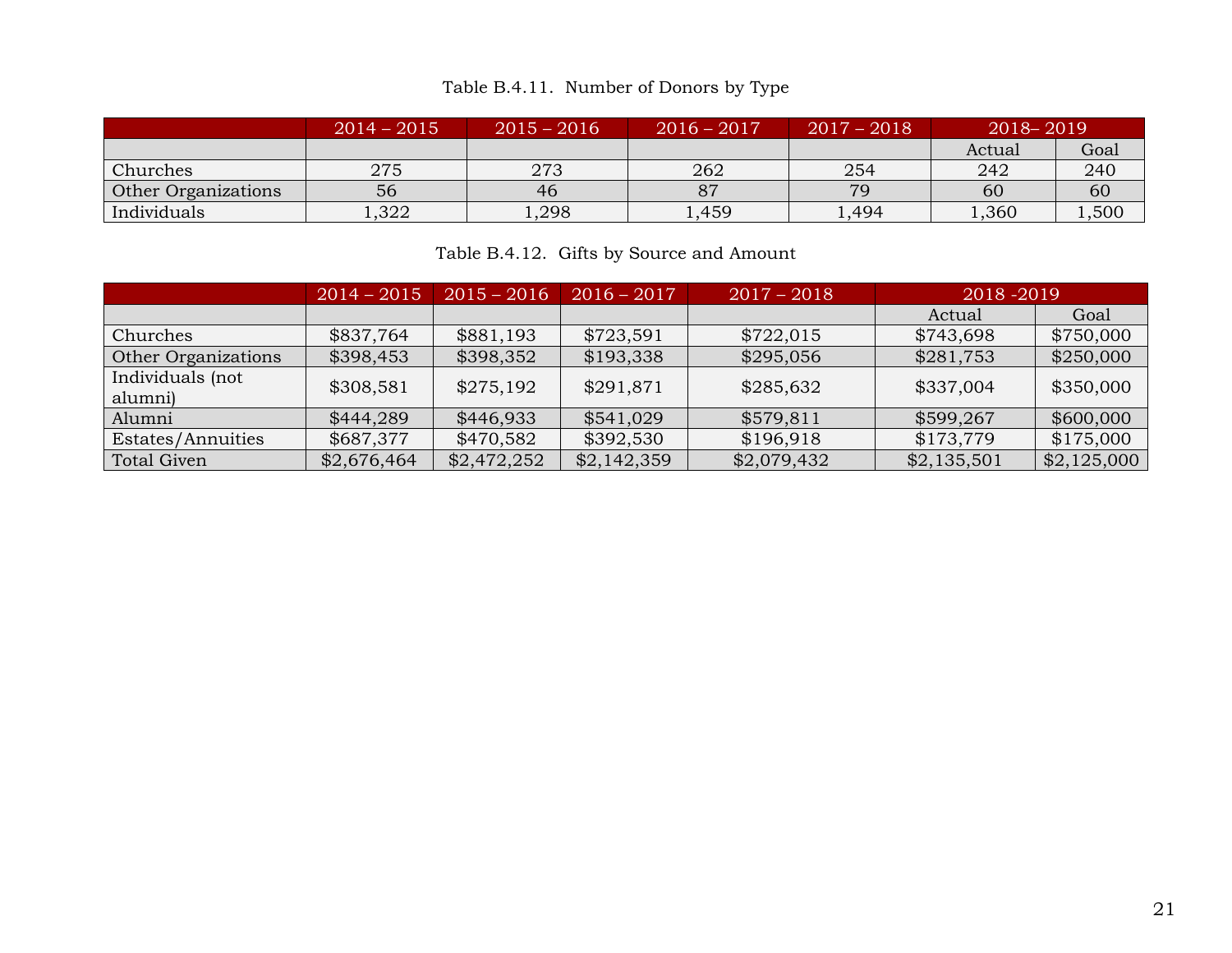<span id="page-25-0"></span>

|                | $2015 - 2016$                                                                             | $2016 - 2017$                                    | $2017 - 2018$                                  | $2018 - 2019$                                    |
|----------------|-------------------------------------------------------------------------------------------|--------------------------------------------------|------------------------------------------------|--------------------------------------------------|
| 1              | Resurrection Chr. Ch.                                                                     | First Christian Church                           | Lincoln Christian Church                       | Lincoln Christian Church                         |
|                | Kenai, AK                                                                                 | Fairfield, IL                                    | Lincoln, IL                                    | Lincoln, IL                                      |
|                | \$155,393                                                                                 | \$28,690                                         | \$25,559                                       | \$26,028                                         |
| $\overline{2}$ | Lincoln Christian Church                                                                  | Lincoln Christian Church                         | Minier Christian Church                        | First Christian Church                           |
|                | Lincoln, IL                                                                               | Lincoln, IL                                      | Minier, IL                                     | Salem, IL                                        |
|                | \$25,224                                                                                  | \$25,294                                         | \$24,931                                       | \$21,000                                         |
| 3              | First Christian Church                                                                    | Westside Christian Ch.                           | Northside Christian Ch.                        | Madison Park CC                                  |
|                | Clinton, IL                                                                               | Springfield, IL                                  | New Albany, IN                                 | Quincy, IL                                       |
|                | \$18,800                                                                                  | \$23,000                                         | \$21,300                                       | \$18,710                                         |
| $\overline{4}$ | First Christian Church                                                                    | Northside Christian Ch.                          | First Christian Church                         | First Christian Church                           |
|                | Fairfield, IL                                                                             | New Albany, IN                                   | Salem, IL                                      | Fairfield, IL                                    |
|                | \$18,690                                                                                  | \$16,379                                         | \$20,189                                       | \$18,690                                         |
| 5              | CC of Clarendon Hills                                                                     | Jefferson St. CC                                 | First Christian Church                         | Lone Oak Church of Christ                        |
|                | Clarendon Hills, IL                                                                       | Lincoln, IL                                      | Fairfield, IL                                  | Danville, IL                                     |
|                | \$18,300                                                                                  | \$15,847                                         | \$18,690                                       | \$17,446                                         |
| 6              | West Side Christian Ch.                                                                   | CC of Clarendon Hills                            | CC of Clarendon Hills                          | CC of Clarendon Hills                            |
|                | Springfield, IL                                                                           | Clarendon Hills, IL                              | Clarendon Hills, IL                            | Clarendon Hills, IL                              |
|                | \$18,000                                                                                  | \$15,300                                         | \$15,833                                       | \$16,900                                         |
| $\overline{7}$ | Catlin Church of Christ                                                                   | Kenney Christian Church                          | West Side Christian Ch.                        | West Side Christian Ch.                          |
|                | Catlin, IL                                                                                | Kenney, IL                                       | Springfield, IL                                | Springfield, IL                                  |
|                | \$13,608                                                                                  | \$14,200                                         | \$14,000                                       | \$15,000                                         |
| 8              | Jefferson Street CC                                                                       | Catlin Church of Christ                          | Clover Road CC                                 | Fairmount Christian Ch.                          |
|                | Lincoln, IL                                                                               | Catlin, IL                                       | Hannibal, MO                                   | Mechanicsville, VA                               |
|                | \$13,409                                                                                  | \$13,608                                         | \$13,925                                       | \$14,872                                         |
| 9              | First Christian Church                                                                    | Clover Road CC                                   | Catlin Church of Christ                        | Clover Road CC                                   |
|                | Morris, IL                                                                                | Hannibal, MO                                     | Catlin, IL                                     | Hannibal, MO                                     |
|                | \$13,133                                                                                  | \$13,450                                         | \$13,608                                       | \$14,100                                         |
| 10             | Plainfield Christian Ch.                                                                  | Plainfield Christian Ch.                         | Jefferson St. CC                               | Catlin Church of Christ                          |
|                | Plainfield, IN                                                                            | Plainfield, IN                                   | Lincoln, IL                                    | Catlin, IL                                       |
|                | \$13,000                                                                                  | \$13,000                                         | \$13,223                                       | \$13,608                                         |
|                | \$307,557<br>(34% of all church giving)<br>(Overall Goal: 20-25% of<br>all church giving) | \$178,768<br>(24.7% of overall church<br>giving) | \$181,258<br>(25% of overall church<br>giving) | \$176,354<br>(23.7% of overall church<br>giving) |

### Table B.4.13. Top 10 Financial Supporting Churches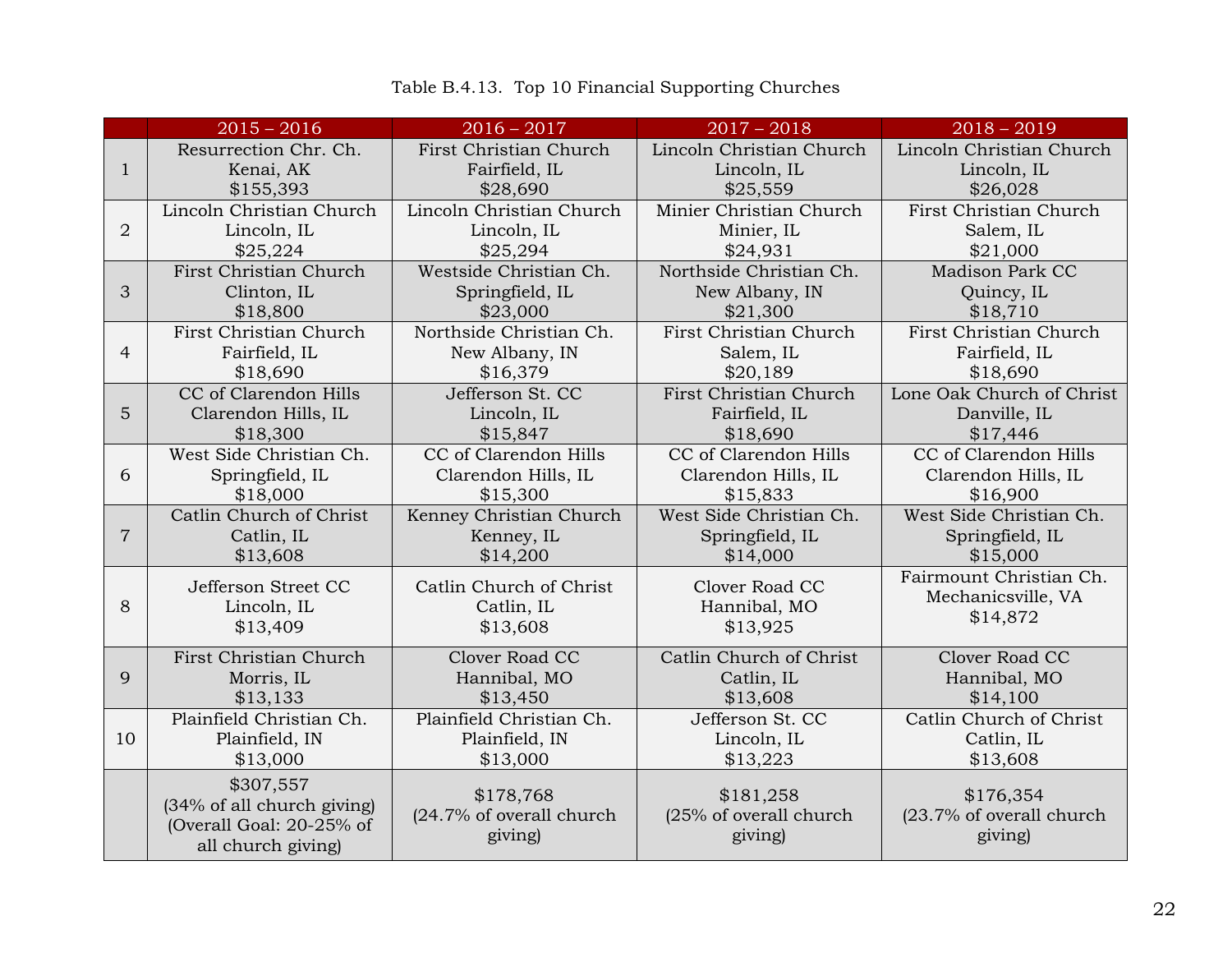### **Part C: What are the Results?**

### <span id="page-26-1"></span><span id="page-26-0"></span>**Part C.1. Retention**

### Table C.1.1. Student Retention

<span id="page-26-2"></span>

|                                                             | Fall 2015              | Fall 2016                      | Fall 2017              | Fall 2018                      | <b>Fall 2019</b>      |      |
|-------------------------------------------------------------|------------------------|--------------------------------|------------------------|--------------------------------|-----------------------|------|
|                                                             |                        |                                |                        |                                | Actual                | Goal |
| Traditional Undergraduate<br>First Time Freshmen            | 55%                    | 58%                            | 82%                    | 82%                            | 77%                   | 80%  |
| Traditional Undergraduate<br>Transfer                       | 87%                    | 60%                            | 72%                    | 72%                            | 53%                   | 75%  |
| Non-Traditional Undergraduate<br><b>First Time Students</b> | 44%<br>$(19$ students) | 20%<br>$(75 \text{ students})$ | 60%<br>$(75$ students) | 40%<br>$(75 \text{ students})$ | 50%<br>$(2$ students) | 75%  |
| Non-Traditional Undergraduate<br>Transfer                   | 72%                    | 56%                            | 82%                    | 57%                            | 67%                   | 80%  |
| Non-Seminary First Time<br><b>Graduate Students</b>         | 60%                    | 66%                            | 68%                    | 77%                            | 78%                   | 80%  |
| Seminary First Time Graduate<br>Students                    | 60%                    | 60%                            | 67%                    | 58%                            | 73%                   | 80%  |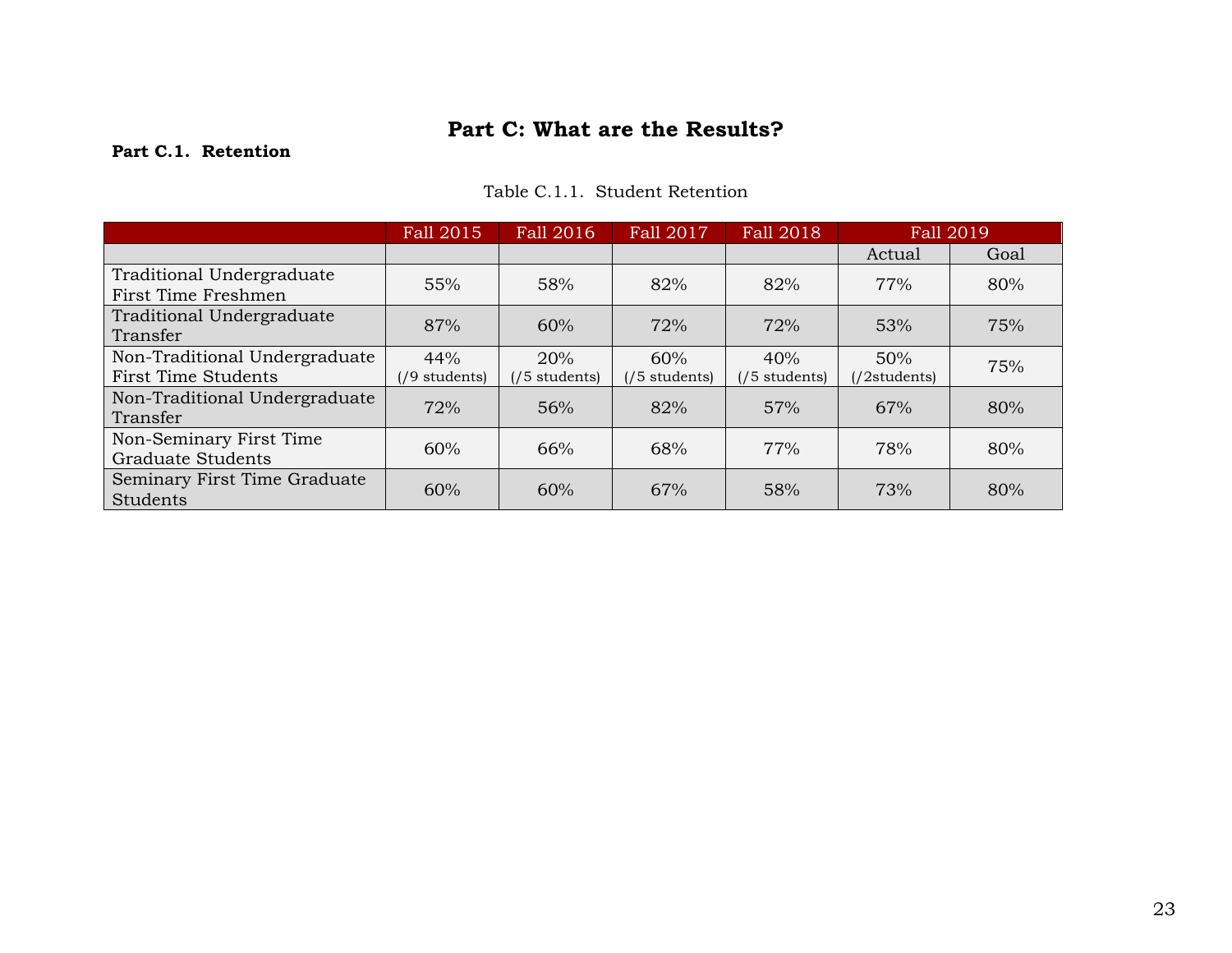### <span id="page-27-0"></span>**Part C.2. Graduation Rate (150%)**

|                                                                                    | $2014 - 2015$    | $2015 - 2016$                                                       | $2016 - 2017$                        | $2017 - 2018$    | $2018 - 2019$     |  |  |  |
|------------------------------------------------------------------------------------|------------------|---------------------------------------------------------------------|--------------------------------------|------------------|-------------------|--|--|--|
|                                                                                    | (2008 FA Cohort) | (2009 FA Cohort)                                                    | (2010 FA Cohort)                     | (2011 FA Cohort) | (2012 FA Cohort)  |  |  |  |
| <b>LCU</b> Total                                                                   | 50 of 87 (57%)   | 39 of 71 (55%)                                                      | 62 of 106 (58%)                      | 75 of 109 (69%)  | 65 of 92 (71%)    |  |  |  |
| Male                                                                               | 33 of 44 (75%)   | 14 of 27 (52%)                                                      | 23 of 42 (55%)                       | 36 of 54 (67%)   | 26 of 43 (61%)    |  |  |  |
| Female                                                                             | 17 of 43 (40%)   | 28 of 42 (67%)                                                      | 39 of 64 (61%)                       | 39 of 55 (71%)   | 39 of 49 (80%)    |  |  |  |
| Recipients of Federal<br>Pell Grants                                               | 13 of 50 (26%)   | 23 of 71 (32%)                                                      | 31 of 62 (50%)                       | 29 of 75 (39%)   | 14 of 65 $(22\%)$ |  |  |  |
| Recipients of a<br>subsidized Stafford<br>loan who did not<br>receive a Pell Grant | 16 of 50 (32%)   | 20 of 71 (28%)                                                      | 9/62(15%)                            | 5 of 75 (6%)     | 9 of 65 $(14\%)$  |  |  |  |
| Students who did not<br>receive either a Pell<br>Grant                             | 21 of 50 (42%)   | 28 of 71 (39%)                                                      | $22/62$ (35%)                        | 41 of 75 (55%)   | 42 of 65 (66%)    |  |  |  |
| White                                                                              | 46 of 83 (56%)   | 37 of 71 (52 %)                                                     | 54 of 98 (55%)                       | 69 of 96 (72%)   | 59 of 80 (74%)    |  |  |  |
| Nonresident Alien                                                                  |                  |                                                                     |                                      |                  |                   |  |  |  |
| Hispanic/Latino                                                                    |                  |                                                                     |                                      |                  |                   |  |  |  |
| American Indian or                                                                 |                  |                                                                     |                                      |                  |                   |  |  |  |
| Alaskan Native                                                                     |                  |                                                                     |                                      |                  |                   |  |  |  |
| Asian                                                                              |                  |                                                                     |                                      |                  |                   |  |  |  |
| <b>Black or African</b>                                                            |                  | LCU enrolled too few of these students to disclose this information |                                      |                  |                   |  |  |  |
| American                                                                           |                  |                                                                     | with confidence and confidentiality. |                  |                   |  |  |  |
| Native Hawaiian or                                                                 |                  |                                                                     |                                      |                  |                   |  |  |  |
| Other Pacific Islander                                                             |                  |                                                                     |                                      |                  |                   |  |  |  |
| Two or more races                                                                  |                  |                                                                     |                                      |                  |                   |  |  |  |
| Race and ethnicity                                                                 |                  |                                                                     |                                      |                  |                   |  |  |  |
| unknown                                                                            |                  |                                                                     |                                      |                  |                   |  |  |  |

<span id="page-27-1"></span>Table C.2.1. Fall Cohort of First Time, Full Time Undergraduate Freshman Graduation Rate as reported in IPEDS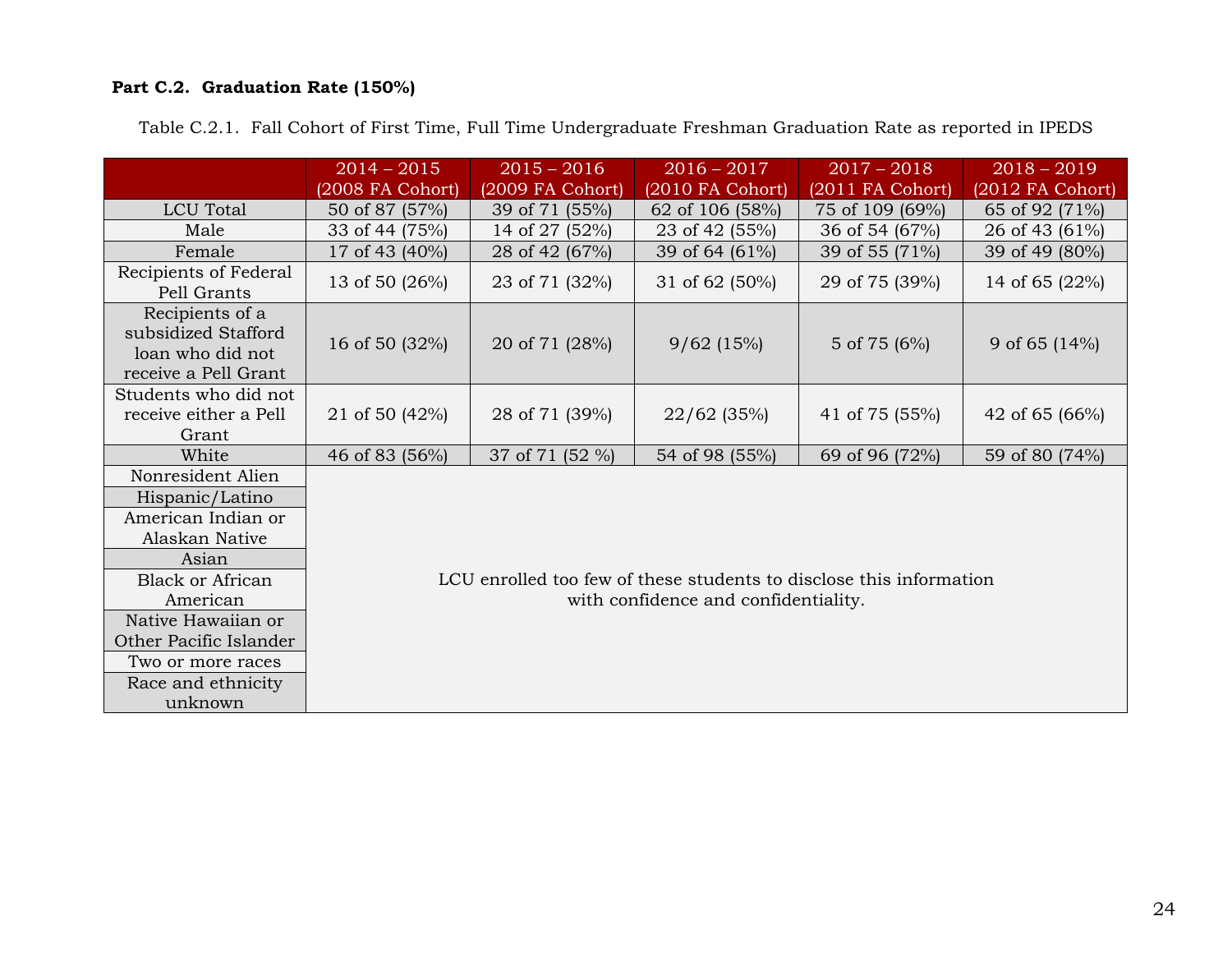### <span id="page-28-1"></span><span id="page-28-0"></span>**Part C.3. Student Learning**

### Table C.3.1. 2018 – 2019 Assessment Results

|                                                        | Goals Met      | <b>Goals Not</b><br>Met                                                        | Action to be Taken                                                                                                                                                                                                                                                                                                                                                                                                                                                                                                                                                           |  |  |
|--------------------------------------------------------|----------------|--------------------------------------------------------------------------------|------------------------------------------------------------------------------------------------------------------------------------------------------------------------------------------------------------------------------------------------------------------------------------------------------------------------------------------------------------------------------------------------------------------------------------------------------------------------------------------------------------------------------------------------------------------------------|--|--|
| ARC/Learning Resource<br>Center                        | $\overline{2}$ | $\overline{2}$                                                                 | 2 of 4 program learning outcomes were met. Additional evaluation methods are being<br>added to the assessment plan for 2019-2020. Changes are being made to course<br>content and textbook selection related to LO (learning outcome) 1. Last year's efforts<br>to reach out to students not on probation via increased evening office hours and email<br>advertisements were successful in increasing student activity in the ARC.                                                                                                                                          |  |  |
| AA (Bible)                                             |                | Assessment rubrics/measures are being developed; no data available for 2019-20 |                                                                                                                                                                                                                                                                                                                                                                                                                                                                                                                                                                              |  |  |
| AA (Education)                                         | 2              | $\mathbf 0$                                                                    | In relationship to the 2 program outcomes, 10 thresholds were identified out of which 8<br>were met or exceeded. The two not met only involved 2 students whose scores (B-) were<br>not significantly below the threshold. With a new program director and at least one new<br>articulation agreement with a regional university possibly being added, it may be<br>necessary to revisit the assessment plan after 2019-2020.                                                                                                                                                |  |  |
| AS (Pre-Nursing)                                       | $\overline{4}$ | $\mathbf{1}$                                                                   | The syllabi for Goals 1 and 3 will require review for next year. Goal 4 was not met<br>because the course was not offered this academic year due to changes required for<br>iTransfer acceptance.                                                                                                                                                                                                                                                                                                                                                                            |  |  |
| Gen Ed Core<br>(Undergrad)                             | $\overline{2}$ | $\overline{2}$                                                                 | Goals 1 and 3 were not met by the slimmest of margins. For Goal 1, the 2018-19 new<br>learning outcome corrected the weakness of the "formulate a Christian worldview"<br>which had been problematic. A presidential task force has been appointed to review the<br>content and status of the Interdisciplinary Studies offerings. Students failing (receiving<br>0 credit) on written assignments did so due to plagiarism. Obtaining plagiarism<br>software such as Turnitin will aid the University and students well if purchased.                                       |  |  |
| Bible/Theology Core                                    | 3              | $\overline{2}$                                                                 | Goal 1 was not measured this year as there was insufficient comparative growth data<br>available. In 2019-20, the exam will be administered to graduating seniors to compare<br>against student entry scores so the data can be gathered. Measurement of Goal 2<br>indicated the exegetical skills of the NET students was significantly less than residential<br>students. The program director will need to address the low achievement of online<br>students in 2019-20.                                                                                                  |  |  |
| Christian Ministry<br>Core/BA in Christian<br>Ministry | 3              | $\mathbf{1}$                                                                   | Revisions have been made to assessment plan to clarify artifacts and thresholds related<br>to LO1. NET students failed to meet threshold more often than residential students.<br>Clearer instructions and more frequent communication are planned for NET students<br>beginning 2019 Fall.                                                                                                                                                                                                                                                                                  |  |  |
| <b>BA</b> in Biblical Studies                          | 3              | $\mathbf{1}$                                                                   | The small number of students in the program makes it difficult to draw meaningful<br>generalizations to date but the available data suggest that program goals are largely<br>being met. A standardized final exam is being developed for LO1 to provide more<br>consistent basis for comparative evaluation over time. In relation to LO2, a new rubric<br>is being developed to distinguish between content based grading criteria and criteria<br>related to writing quality. LO4 requires either an artifact for measurement or to be<br>revised so as to be measurable. |  |  |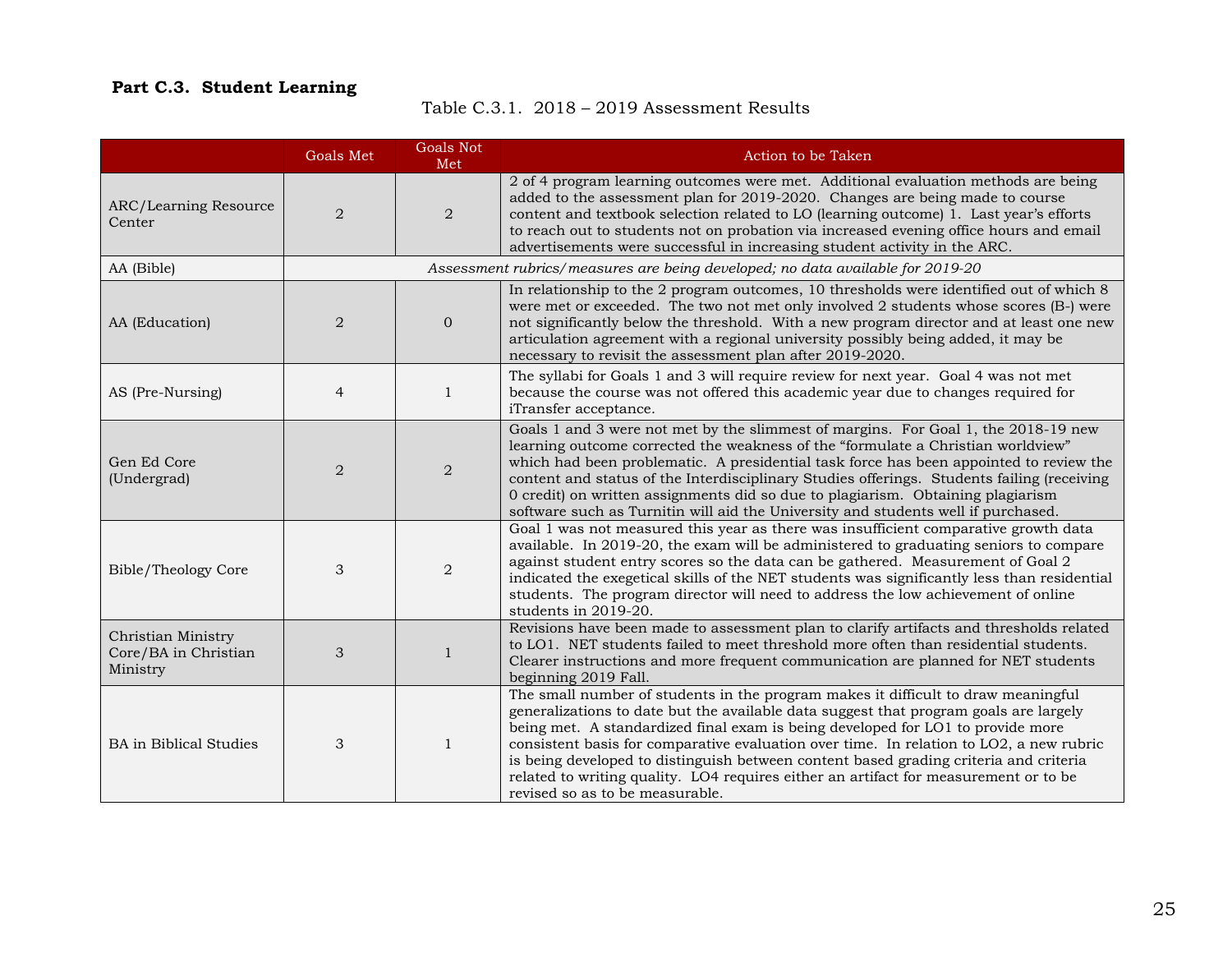| BA in Business<br>Administration |          | Course internal adjustments in testing methods will be made. The impact of course size<br>on student performance will be monitored. Changes will be made to technology policies<br>in some courses.              |
|----------------------------------|----------|------------------------------------------------------------------------------------------------------------------------------------------------------------------------------------------------------------------|
| BA in Children's<br>Ministry     | $\Omega$ | Assessment rubric for ED 238 artifact for evaluating LO1 has been adjusted. Ministry<br>Plan artifact is being added for YM 318 in 2019-2020. LO4 will be measured in 2019-<br>2020 (not measured in 2018-2019). |

|                                              | Goals Met | <b>Goals Not Met</b> | Action to be Taken                                                                                                                                                                                                                                                                                                                                                                                                                                                                                                                                                                                                                                                            |
|----------------------------------------------|-----------|----------------------|-------------------------------------------------------------------------------------------------------------------------------------------------------------------------------------------------------------------------------------------------------------------------------------------------------------------------------------------------------------------------------------------------------------------------------------------------------------------------------------------------------------------------------------------------------------------------------------------------------------------------------------------------------------------------------|
| <b>BA</b> in Communication<br><b>Studies</b> | 5         | $\mathbf{1}$         | Revision of the rubric for Goal 4 will be done in the coming year; Goal 6 was not met<br>because the course was not offered this year, thus no data was measured. Revision of<br>the rubric for Goal 4 will be necessary for next year (too narrow to collect meaningful<br>data). It is strongly recommended that the university invest in plagiarism detection<br>software such as Turnitin to aid both students to achieve success in writing and<br>professors to identify problem areas. At some future date, purchasing the EBSCO<br>Communication and Mass Media database/s will address a continuing need of students<br>to properly develop research bibliographies. |
| BA in Intercultural<br><b>Studies</b>        | 5         | $\overline{0}$       | Although all five goals were met again this year, the program director will continue to<br>address the slowly declining enrollment over the years as he is able.                                                                                                                                                                                                                                                                                                                                                                                                                                                                                                              |
| BA in Philosophy                             | 3         | $\mathbf{1}$         | Goal 2 was not met this year because the course was not offered this year. Due to the<br>small enrollment for this major (2 students in 2018-19), a proposal to merge the<br>Philosophy major with the Theology major will be proposed by the program director for<br>the School of Bible/Theology to consider in the coming year.                                                                                                                                                                                                                                                                                                                                            |
| BA in Preaching Ministry                     | 2         | $\overline{2}$       | Two goals met, two goals not measured this year. As a result of low enrollment in this<br>major, curriculum and personnel are currently under review.                                                                                                                                                                                                                                                                                                                                                                                                                                                                                                                         |
| <b>BA</b> in Psychology                      | 2         | $\overline{2}$       | The program director will review the difficulty of the assignments for the coming year<br>and make appropriate changes as needed to enhance student learning.                                                                                                                                                                                                                                                                                                                                                                                                                                                                                                                 |
| BA in Spiritual<br>Formation and Ministry    | 3         | $\overline{2}$       | Three of the five goals were met. Goal 3 was not met, and Goal 4 was not measured this<br>year. With the transition of the program director, both the curriculum and personnel in<br>this program are under review.                                                                                                                                                                                                                                                                                                                                                                                                                                                           |
| BA in Worship Ministry                       | 5         | $\Omega$             | All five goals were met this year. Curricular tweaks will be done to this program in the<br>coming year in order to improve the success rate of student learning.                                                                                                                                                                                                                                                                                                                                                                                                                                                                                                             |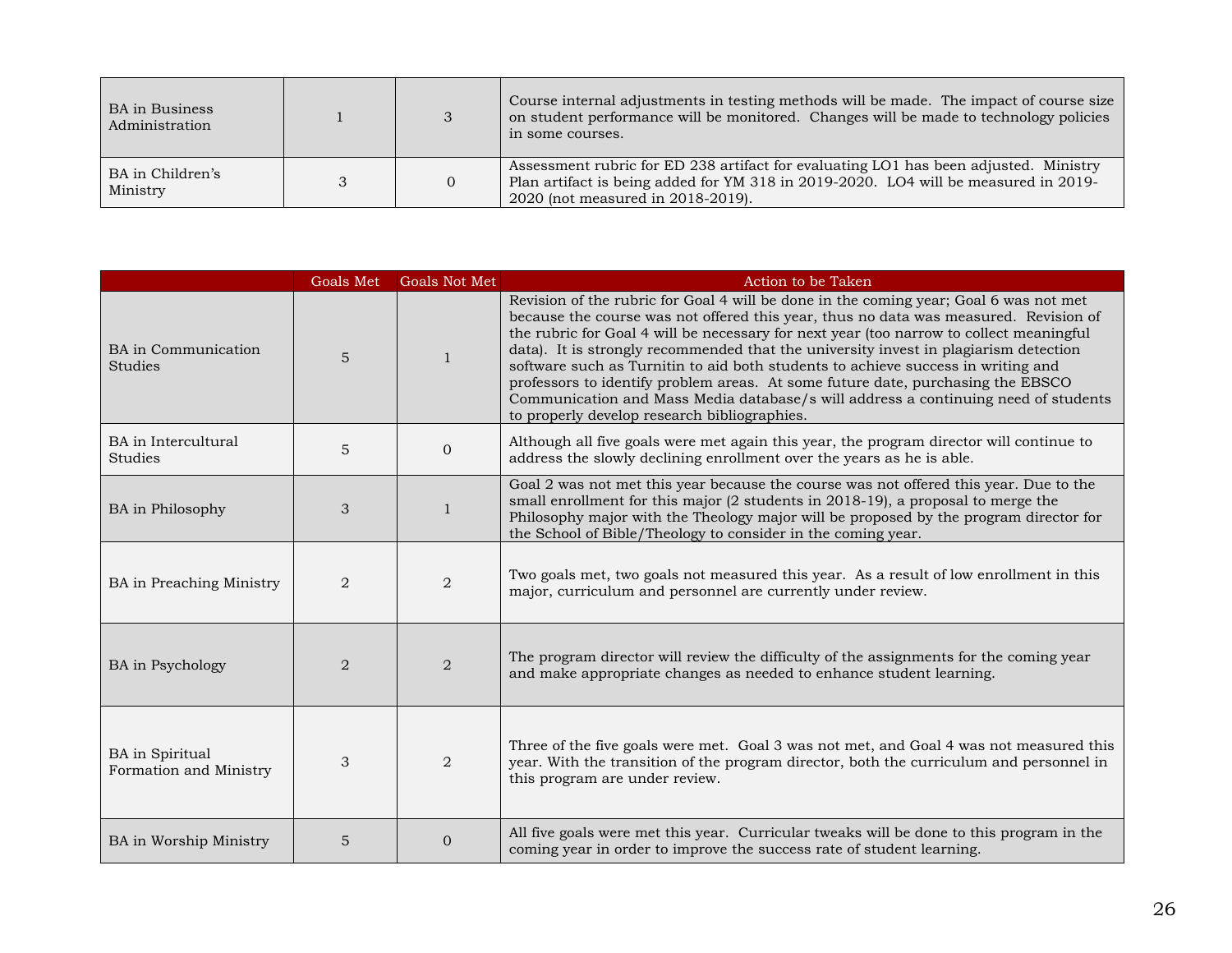| BA in Youth and Family<br>Ministry |  |  | Five goals were met this year. Goal 6 was not met due to the revision in the program of<br>the internship requirement. It was observed that the changes made to last year's<br>assessment measures had a beneficial effect on this year's results of student learning. |
|------------------------------------|--|--|------------------------------------------------------------------------------------------------------------------------------------------------------------------------------------------------------------------------------------------------------------------------|
|------------------------------------|--|--|------------------------------------------------------------------------------------------------------------------------------------------------------------------------------------------------------------------------------------------------------------------------|

|                                         | Goals Met                                         | <b>Goals Not Met</b> | Action to be Taken                                                                                                                                                                                                                                                                                                                                                                                                               |  |  |
|-----------------------------------------|---------------------------------------------------|----------------------|----------------------------------------------------------------------------------------------------------------------------------------------------------------------------------------------------------------------------------------------------------------------------------------------------------------------------------------------------------------------------------------------------------------------------------|--|--|
| MA in Bible and Theology                | $\overline{4}$                                    | $\Omega$             | All four goals for student learning were met in this program. As a result, the program<br>director will review the thresholds for differentiating between diverse levels of<br>achievement for the coming year.                                                                                                                                                                                                                  |  |  |
| MA in Intercultural<br><b>Studies</b>   | This program is on teach out. No assessment done. |                      |                                                                                                                                                                                                                                                                                                                                                                                                                                  |  |  |
| MA in Marriage and<br>Family Therapy    | Program is on teach out. No assessment done.      |                      |                                                                                                                                                                                                                                                                                                                                                                                                                                  |  |  |
| MA in Organizational<br>Leadership      | 3                                                 | 2                    | Three of the five learning goals were met. With a new program director in place for this<br>program, the assessment plan is being reviewed for improvement.                                                                                                                                                                                                                                                                      |  |  |
| MA in Spiritual<br>Formation (Eastview) | $\overline{5}$                                    | $\Omega$             | All five program goals were met. Each goal maps to at least two of the twelve courses in<br>the program. The program has historically been assessed through a reflective oral exam<br>in the capstone course. This year, a student questionnaire was added to broaden and<br>deepen assessment data. While the assessment plan uses much qualitative data, such<br>is appropriate for a degree focused on spiritual development. |  |  |
| MA (Biblical Studies)                   | 3                                                 | $\Omega$             | All three goals were met. Program faculty are revising the assessment plan for next<br>year.                                                                                                                                                                                                                                                                                                                                     |  |  |

|                     | Goals Met | Goals Not Met | Action to be Taken                                                                                                                                                                                   |
|---------------------|-----------|---------------|------------------------------------------------------------------------------------------------------------------------------------------------------------------------------------------------------|
| MA (Theology)       |           |               | All three goals were met for this program. The program director noted that a clearer<br>distinction between the MA (Theology) and the MA in Bible Theology may be useful to<br>prospective students. |
| MA (Church History) |           |               | All three goals were met for this program. As a result of the assessment this year,<br>additional artifacts will be added for next year to measure Goal 1.                                           |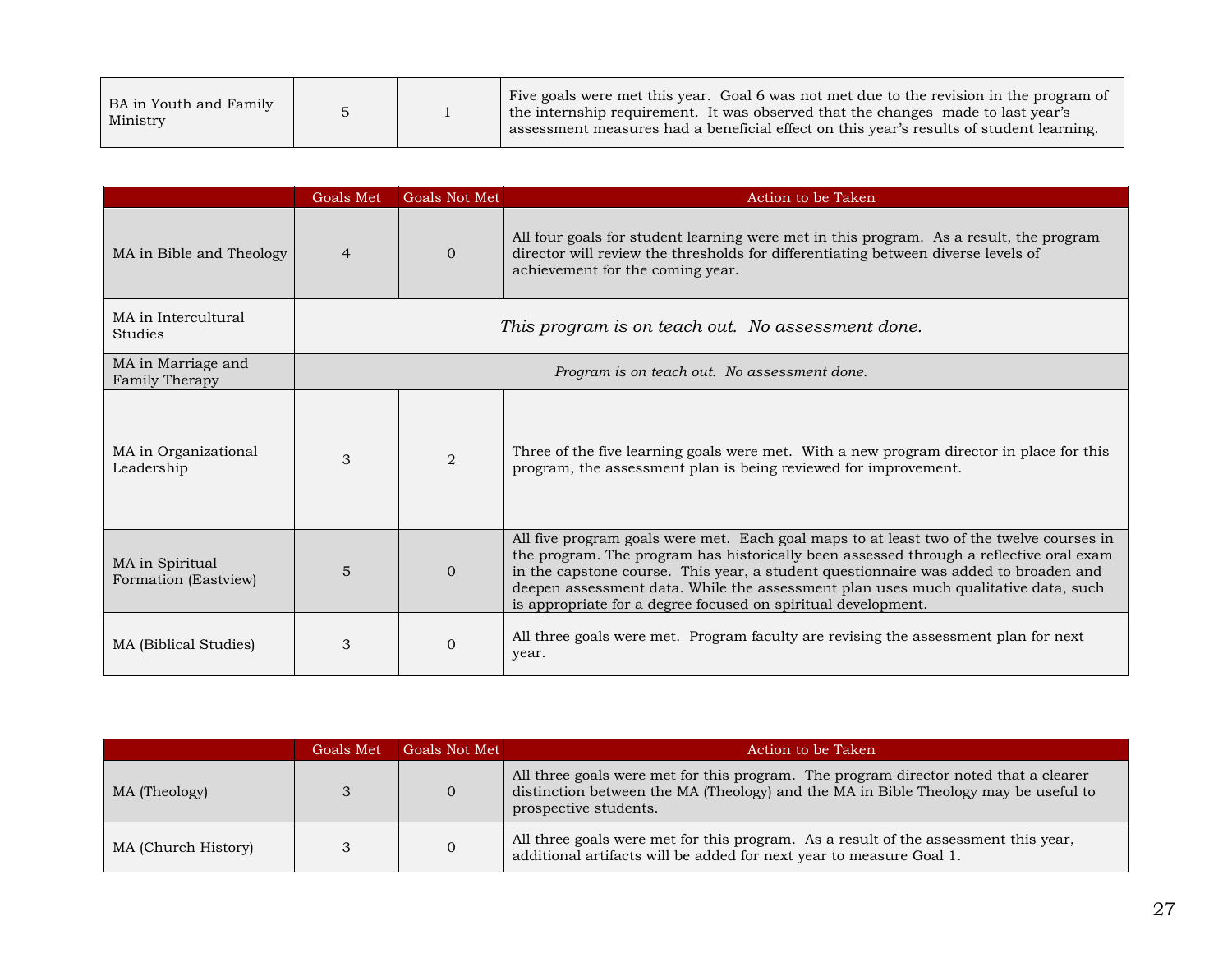| MA (Philosophy and<br>Apologetics) |          | $\Omega$       | All four program goals met. All graduating majors had "high pass" grade on thesis or<br>comprehensive exam. Course TH 710 provides assessment artifacts for this program<br>and the MDiv program, and evaluation of assessment artifacts from that course proved<br>difficult. The objectives and measurement related to that course are being re-evaluated<br>during the 2019-2020 academic year. All four program goals met. All graduating majors<br>had "high pass" grade on thesis or comprehensive exam. Course TH 710 provides<br>assessment artifacts for this program and the MDiv program, and evaluation of<br>assessment artifacts from that course proved difficult. The objectives and measurement<br>related to that course are being re-evaluated during the 2019-2020 academic year. |
|------------------------------------|----------|----------------|-------------------------------------------------------------------------------------------------------------------------------------------------------------------------------------------------------------------------------------------------------------------------------------------------------------------------------------------------------------------------------------------------------------------------------------------------------------------------------------------------------------------------------------------------------------------------------------------------------------------------------------------------------------------------------------------------------------------------------------------------------------------------------------------------------|
| <b>MRE</b>                         | 6        | $\Omega$       | All 6 goals met. It should be noted that while all six goals were clearly met, some<br>artifacts were not collected because courses that generate them were not offered during<br>the 2019-2020 academic year. It is recommended that the program director review for<br>the assessment plan to ensure the measures are current.                                                                                                                                                                                                                                                                                                                                                                                                                                                                      |
| MA in Counseling                   |          | $\overline{0}$ | All four of the LCU Learning Outcomes were met this year. The program director noted<br>that although some specific indicators were not met, overall the students achieved<br>successful thresholds to meet the goals. It is noted that the MAC program is the most<br>sensitive program to maintain the correct Faculty to Student ratio that LCU has and<br>accreditation (CACREP) is dependent on maintaining the ratio.                                                                                                                                                                                                                                                                                                                                                                           |
| MA in Formative Worship            | $\Omega$ | 5              | Four of the five goals were not measured this year. This is a new program in 2018-19<br>so a majority of the data is not yet available. The capstone portfolio, which contains<br>student learning measurements for the program, is collected over time and students will<br>be developing it over the course of the program.                                                                                                                                                                                                                                                                                                                                                                                                                                                                         |
| MA in Ministry                     | 5        | $\Omega$       | All five of the learning objectives of this program were met. Minor curricular changes<br>will be made as a result of the review. Adjustments to rigor of rubric suggested last year<br>were implemented and seemed effective. The program director recommends an<br>additional assignment (using Life Map) to help measure Goal 5. The Seminary faculty<br>plans to review MA in Ministry Curriculum during the 2019-2020 academic year in light<br>of the establishing of residency programs in churches.                                                                                                                                                                                                                                                                                           |

|              | Goals Met | <b>Goals Not Met</b> | Action to be Taken                                                                                                                                                                                                                                                                                                                                                                                                                                                                                                                                                                                                                                                                                                              |
|--------------|-----------|----------------------|---------------------------------------------------------------------------------------------------------------------------------------------------------------------------------------------------------------------------------------------------------------------------------------------------------------------------------------------------------------------------------------------------------------------------------------------------------------------------------------------------------------------------------------------------------------------------------------------------------------------------------------------------------------------------------------------------------------------------------|
| <b>MDiv</b>  |           |                      | Three of four goals met, the one not met was not the same one missed last year. The<br>MDiv assessment continues to a complex and cumbersome process for two reasons: 1)<br>Some courses that generate artifacts contain students from three or more programs<br>making it difficult to isolate MDIv-relevant data, and 2) twenty-one separate measures<br>are collected, and in some years only a handful, or even one, MDiv student is<br>represented the measure. Program director and faculty recommend a review of the<br>curriculum and assessment plan, and in response to a growing distributed student<br>population, a classroom equipped for synchronous video instruction and more<br>technology support is needed. |
| DMin         |           |                      | Five of the six goals were met. The artifact to measure the remaining goal was not<br>available because the course that generates is was not offered in the academic year<br>under review. Schedule changes to conform to state and federal reporting guidelines are<br>being made.                                                                                                                                                                                                                                                                                                                                                                                                                                             |
| <b>TOTAL</b> | 99        | 27                   | $99 / 126 = 79\%$                                                                                                                                                                                                                                                                                                                                                                                                                                                                                                                                                                                                                                                                                                               |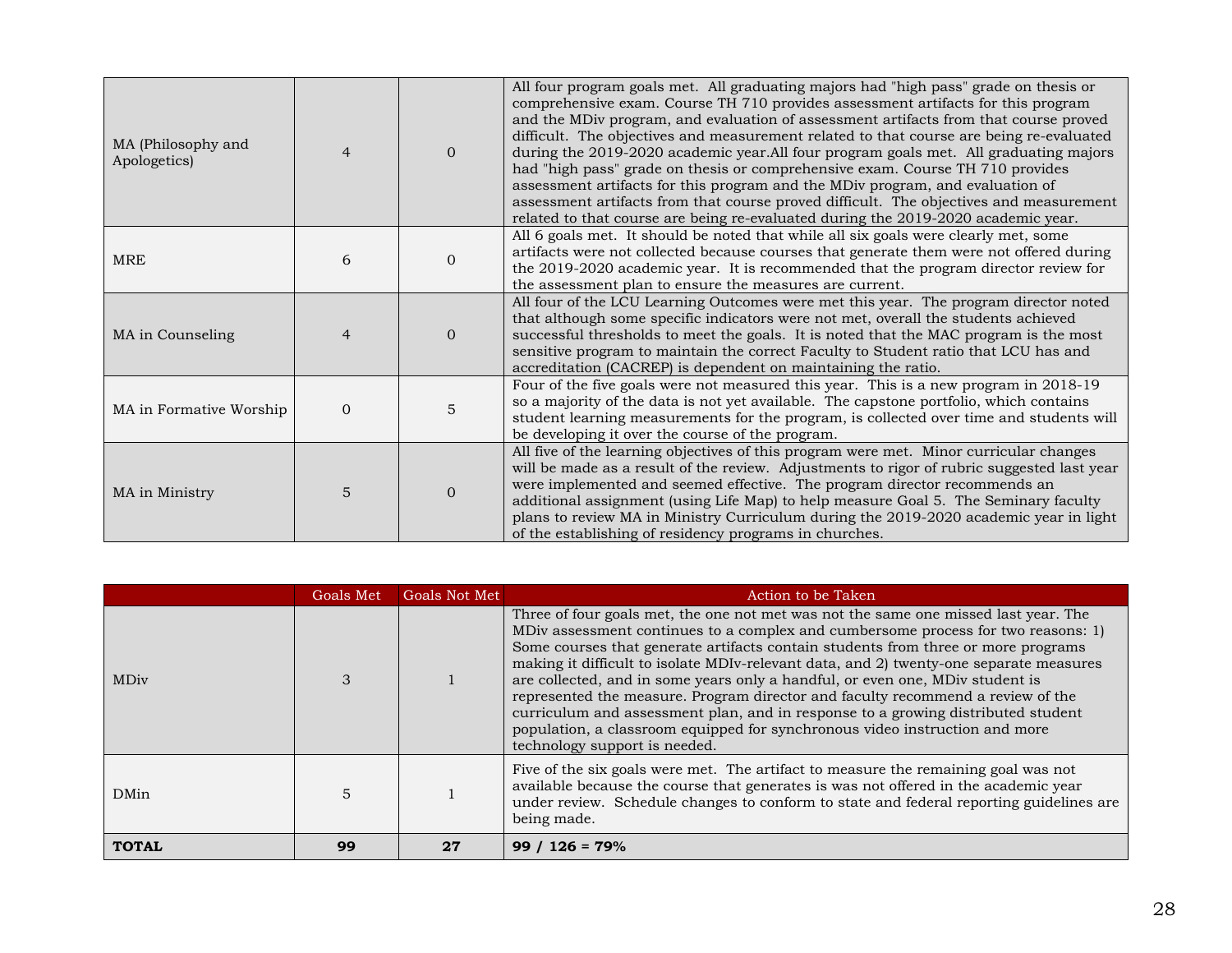<span id="page-32-1"></span><span id="page-32-0"></span>

|                                                                                                                                          | Fall 2018<br>resp.) | Spring 2019<br>resp.) |
|------------------------------------------------------------------------------------------------------------------------------------------|---------------------|-----------------------|
| <b>Work Load Evaluation:</b> <sup>11</sup>                                                                                               |                     |                       |
| The amount of work required for this course was:                                                                                         | 3.1                 | 3.0                   |
| The amount of reading required for this course was:                                                                                      | 3.2                 | 3.1                   |
| <b>Course and Professor Evaluation:</b>                                                                                                  |                     |                       |
| My responsibilities in this course were clear.                                                                                           | 4.0                 | 4.3                   |
| The assignments were well-designed (meaning they helped me learn, allowed my<br>instructor to measure my learning, or both).             | 4.1                 | 4.2                   |
| The grading for this course was fair.                                                                                                    | 4.2                 | 4.5                   |
| I had a desire to take this course.                                                                                                      | 4.1                 | 4.1                   |
| I will be a better critical thinker when encountering this topic in the future.                                                          | 4.3                 | 4.4                   |
| This course helped me develop my research skills.                                                                                        | 3.9                 | 4.0                   |
| This was an excellent course.                                                                                                            | 4.1                 | 4.3                   |
| The instructor was knowledgeable about the subject being taught.                                                                         | 4.5                 | 4.8                   |
| The instructor integrated biblical worldview implications with course content.                                                           | 4.4                 | 4.5                   |
| The instructor integrated critical thinking skills with course content.                                                                  | 4.1                 | 4.5                   |
| The instructor made use of instructional technology.                                                                                     | 4.4                 | 4.3                   |
| The instructor modeled decorum and respect for others.                                                                                   | 4.4                 | 4.7                   |
| The instructor required students to model classroom respect and decorum for others.                                                      | 4.2                 | 4.7                   |
| The instructor motivated me to learn and engage the subject of the course.                                                               | 4.4                 | 4.5                   |
| The instructor provided clear timely communication and was available to answer<br>questions (after class, by office hours and/or email). | 4.4                 | 4.5                   |
| The instructor was committed to my holistic growth.                                                                                      | 4.4                 | 4.5                   |
| The instructor held classes (or, in the case of online courses, modules) regularly.                                                      | 4.4                 | 4.6                   |
| The instructor was reliable and followed through on commitments.                                                                         | 4.3                 | 4.6                   |
| The instructor modeled spiritual maturity.                                                                                               | 4.4                 | 4.7                   |
| This was an excellent instructor.                                                                                                        | 4.3                 | 4.6                   |
| <b>Course Objectives Average:</b>                                                                                                        | 4.3                 | 4.5                   |

 $11$  For the Work Load Evaluation, the target score is 3 (1-2 is the "too little" range, 4-5 is the "too much" range).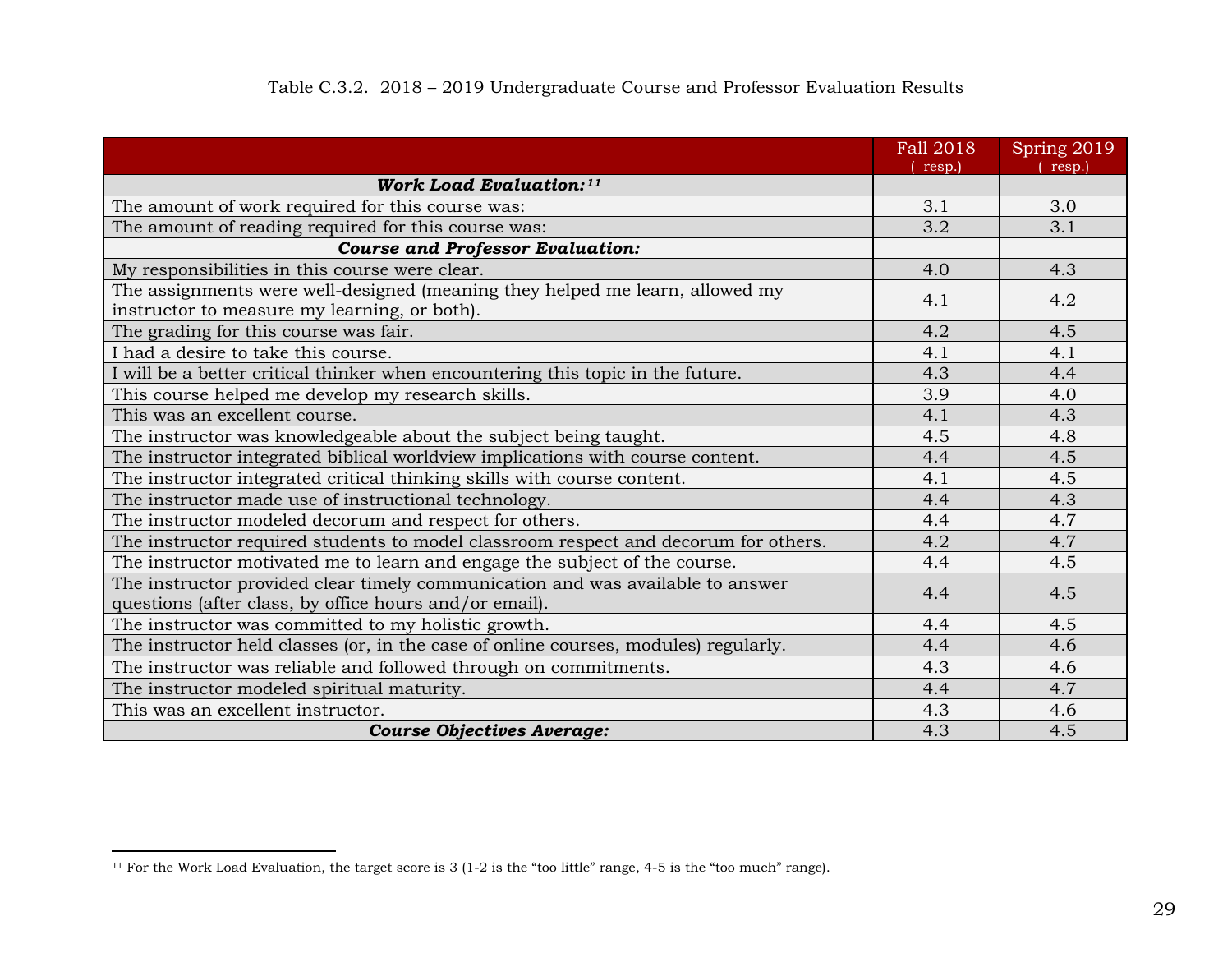<span id="page-33-0"></span>

|                                                                                     | Fall 2018<br>(resp.) | Spring 2019<br>(resp.) |
|-------------------------------------------------------------------------------------|----------------------|------------------------|
| <b>Work Load Evaluation:</b> <sup>12</sup>                                          |                      |                        |
| The amount of work required for this course was:                                    | 3.1                  | 3.2                    |
| The amount of reading required for this course was:                                 | 3.2                  | 3.4                    |
| <b>Course and Professor Evaluation:</b>                                             |                      |                        |
| My responsibilities in this course were clear.                                      | 4.4                  | 4.4                    |
| The assignments were well-designed (meaning they helped me learn, allowed my        | 4.5                  | 4.5                    |
| instructor to measure my learning, or both).                                        |                      |                        |
| The grading for this course was fair.                                               | 4.5                  | 4.3                    |
| I had a desire to take this course.                                                 | 4.3                  | 4.2                    |
| I will be a better critical thinker when encountering this topic in the future.     | 4.6                  | 4.5                    |
| This course helped me develop my research skills.                                   | 4.3                  | 4.1                    |
| This was an excellent course.                                                       | 4.6                  | 4.5                    |
| The instructor was knowledgeable about the subject being taught.                    | 5.0                  | 4.8                    |
| The instructor integrated biblical worldview implications with course content.      | 4.7                  | 4.6                    |
| The instructor integrated critical thinking skills with course content.             | 4.8                  | 4.5                    |
| The instructor made use of instructional technology.                                | 4.5                  | 4.5                    |
| The instructor modeled decorum and respect for others.                              | 4.7                  | 4.7                    |
| The instructor required students to model classroom respect and decorum for others. | 4.7                  | 4.8                    |
| The instructor motivated me to learn and engage the subject of the course.          | 4.6                  | 4.5                    |
| The instructor provided clear timely communication and was available to answer      | 4.5                  | 4.6                    |
| questions (after class, by office hours and/or email).                              |                      |                        |
| The instructor was committed to my holistic growth.                                 | 4.5                  | 4.5                    |
| The instructor held classes (or, in the case of online courses, modules) regularly. | 4.6                  | 4.7                    |
| The instructor was reliable and followed through on commitments.                    | 4.7                  | 4.7                    |
| The instructor modeled spiritual maturity.                                          | 4.7                  | 4.6                    |
| This was an excellent instructor.                                                   | 4.8                  | 4.5                    |
| <b>Course Objectives Average:</b>                                                   | 4.5                  | 4.5                    |

### <span id="page-33-1"></span>Table C.3.3. 2018 – 2019 Seminary Course and Professor Evaluation Results

 $12$  For the Work Load Evaluation, the target score is 3 (1-2 is the "too little" range, 4-5 is the "too much" range).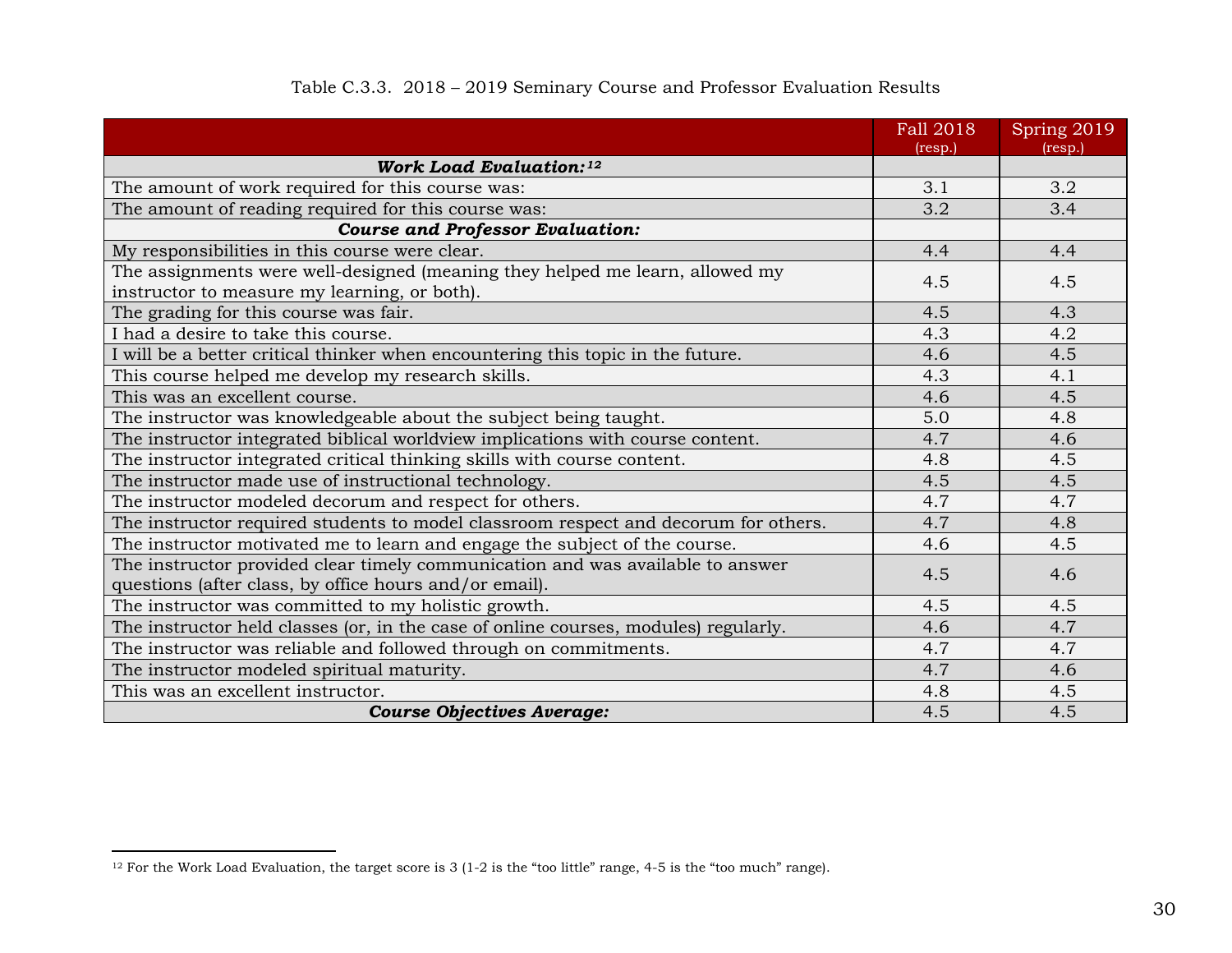<span id="page-34-0"></span>

|                                                                                                                                          | Fall 2018<br>(resp.) | Spring 2019<br>(resp.) |
|------------------------------------------------------------------------------------------------------------------------------------------|----------------------|------------------------|
| <b>Work Load Evaluation: 13</b>                                                                                                          |                      |                        |
| The amount of work required for this course was:                                                                                         | 3.1                  | 3.2                    |
| The amount of reading required for this course was:                                                                                      | 3.2                  | 3.3                    |
| <b>Course and Professor Evaluation:</b>                                                                                                  |                      |                        |
| My responsibilities in this course were clear.                                                                                           | 4.5                  | 4.4                    |
| The assignments were well-designed (meaning they helped me learn, allowed my<br>instructor to measure my learning, or both).             | 4.5                  | 4.5                    |
| The grading for this course was fair.                                                                                                    | 4.5                  | 4.4                    |
| I had a desire to take this course.                                                                                                      | 4.3                  | 4.3                    |
| I will be a better critical thinker when encountering this topic in the future.                                                          | 4.5                  | 4.5                    |
| This course helped me develop my research skills.                                                                                        | 4.3                  | 4.2                    |
| This was an excellent course.                                                                                                            | 4.6                  | 4.5                    |
| The instructor was knowledgeable about the subject being taught.                                                                         | 5.0                  | 4.8                    |
| The instructor integrated biblical worldview implications with course content.                                                           | 4.7                  | 4.6                    |
| The instructor integrated critical thinking skills with course content.                                                                  | 4.7                  | 4.6                    |
| The instructor made use of instructional technology.                                                                                     | 4.5                  | 4.6                    |
| The instructor modeled decorum and respect for others.                                                                                   | 4.7                  | 4.7                    |
| The instructor required students to model classroom respect and decorum for others.                                                      | 4.7                  | 4.8                    |
| The instructor motivated me to learn and engage the subject of the course.                                                               | 4.6                  | 4.6                    |
| The instructor provided clear timely communication and was available to answer<br>questions (after class, by office hours and/or email). | 4.5                  | 4.6                    |
| The instructor was committed to my holistic growth.                                                                                      | 4.5                  | 4.6                    |
| The instructor held classes (or, in the case of online courses, modules) regularly.                                                      | 4.6                  | 4.7                    |
| The instructor was reliable and followed through on commitments.                                                                         | 4.6                  | 4.7                    |
| The instructor modeled spiritual maturity.                                                                                               | 4.7                  | 4.7                    |
| This was an excellent instructor.                                                                                                        | 4.8                  | 4.5                    |
| <b>Course Objectives Average:</b>                                                                                                        | 4.6                  | 4.6                    |

### <span id="page-34-1"></span>Table C.3.4. 2018 – 2019 All Graduate and Seminary Course and Professor Evaluation Results

<sup>13</sup> For the Work Load Evaluation, the target score is 3 (1-2 is the "too little" range, 4-5 is the "too much" range).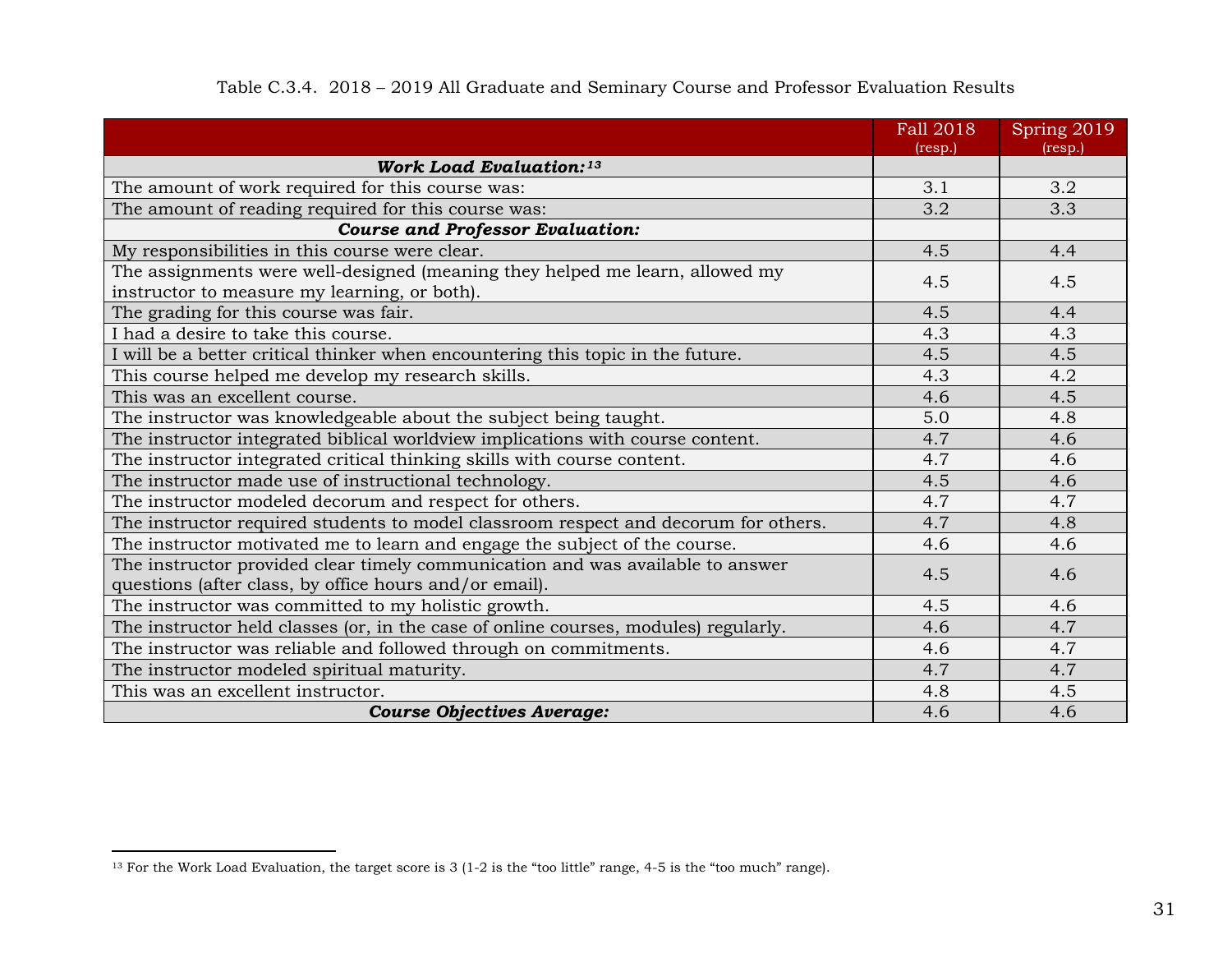### <span id="page-35-1"></span><span id="page-35-0"></span>**Part C.4. Degrees Conferred**

| <b>Undergraduate Degrees</b>              | 2014-15         | 2015-16         | $\overline{2016-17}$ | 2017-18        | 2018-19         | 5-Year<br>Totals |
|-------------------------------------------|-----------------|-----------------|----------------------|----------------|-----------------|------------------|
| <b>Traditional Undergraduate</b>          |                 |                 |                      |                |                 |                  |
| 39.0201 AA in Bible                       | $\mathbf{1}$    | $\overline{0}$  | $\mathbf{0}$         | $\overline{2}$ | 3               | 6                |
| 13.1210 AA in Education                   | $\overline{4}$  | 3               | $\overline{4}$       | $\Omega$       | $\overline{7}$  | 18               |
| 51.1105 AS in Pre-Nursing                 | $\overline{0}$  | $\mathbf{1}$    | $\overline{4}$       | $\overline{2}$ | $\overline{2}$  | 9                |
| 39.0201 Biblical Studies                  | $\overline{4}$  | $\mathbf{1}$    | $\mathbf{1}$         | $\overline{2}$ | $\mathbf{1}$    | $\overline{9}$   |
| 52.0201 Business Administration           | 12              | 3               | $\overline{5}$       | 11             | $\overline{7}$  | 38               |
| 39.0702 Children's Ministry               | $\overline{3}$  | $\overline{6}$  | $\overline{6}$       | $\overline{4}$ | $\overline{0}$  | $\overline{19}$  |
| 39.0601 Christian Ministry                | $\overline{8}$  | $\overline{8}$  | $\overline{12}$      | 10             | $\overline{5}$  | 43               |
| 09.0100 Communication Studies             | $\overline{0}$  | $\overline{2}$  | $\mathbf{1}$         | 5              | $\overline{2}$  | 10               |
| 24.0101 General Ministry*                 | $\overline{0}$  | $\overline{0}$  | $\overline{0}$       | $\overline{0}$ | $\overline{0}$  | $\mathbf 0$      |
| 24.0101 General Studies*                  | 6               | $\overline{2}$  | $\boldsymbol{0}$     | $\overline{0}$ | $\overline{1}$  | $\overline{9}$   |
| 39.0301 Intercultural Studies             | $\overline{13}$ | $\overline{16}$ | $\overline{8}$       | $\overline{2}$ | $\overline{8}$  | 47               |
| 38.0101 Philosophy                        | $1\,$           | $\mathbf{1}$    | $\overline{2}$       | $\mathbf{1}$   | $\mathbf{1}$    | 6                |
| 39.0602 Preaching Ministry                | $\overline{4}$  | $\mathbf{1}$    | 3                    | $\mathbf{1}$   | $\overline{4}$  | 13               |
| 42.0101 Psychology                        | $\overline{11}$ | $\overline{15}$ | $\overline{7}$       | 13             | $\overline{10}$ | 56               |
| 39.0699 Spiritual Formation and Ministry  | $\overline{8}$  | 9               | 10                   | $\overline{7}$ | $\overline{4}$  | 38               |
| 39.0501 Worship Ministry                  | $\overline{5}$  | 10              | 6                    | 3              | $\overline{7}$  | 31               |
| 39.0702 Youth and Family Ministry         | $\overline{7}$  | $\overline{7}$  | 10                   | $\overline{3}$ | $\overline{5}$  | $\overline{32}$  |
| <b>Non-Traditional Undergraduate</b>      |                 |                 |                      |                |                 |                  |
| 39.0201 AA in Bible (online)              | $\overline{11}$ | 5               | $\overline{4}$       | $\mathbf{1}$   | $\mathbf{1}$    | 22               |
| 24.0101 AA in General Studies*            | $\overline{2}$  | $\overline{0}$  | $\mathbf{0}$         | $\mathbf{1}$   | $\overline{0}$  | 3                |
| 13.1210 AAS in Early Childhood Education* | $\overline{4}$  | $\overline{2}$  | $\mathbf{0}$         | $\mathbf{0}$   | $\mathbf{0}$    | 6                |
| 39.0201 BS in Bible*                      | $\mathbf{1}$    | $\overline{0}$  | $\mathbf{1}$         | $\mathbf{1}$   | $\mathbf{1}$    | $\overline{4}$   |
| 52.0201 Business Administration (online)  | 18              | $\overline{7}$  | 5                    | 9              | $\overline{4}$  | 43               |
| 39.0601 Christian Ministry (online)       | 6               | 8               | $\overline{1}$       | 8              | 6               | 29               |
| 44.0000 Human Services*                   | 14              | $\overline{5}$  | $\overline{7}$       | 6              | $\overline{2}$  | $\overline{34}$  |
| 24.0101 Individualized Study*             | $\overline{7}$  | 5               | $\overline{2}$       | $\overline{0}$ | $\overline{1}$  | $\overline{15}$  |
| 42.0101 Psychology (online)               | $\overline{0}$  | $\overline{0}$  | $\overline{2}$       | 6              | $\overline{7}$  | $\overline{15}$  |
| 39.0703 Urban Ministry*                   | 3               | $\overline{0}$  | $\overline{0}$       | $\overline{0}$ | $\mathbf{1}$    | 4                |
| Certificate in Christian Service          | $\mathbf{0}$    | $\overline{0}$  | $\mathbf{1}$         | $\overline{0}$ | $\overline{1}$  | $\overline{2}$   |
| 13.1401 TESOL Certificate*                | $\overline{5}$  | $\overline{0}$  | $\mathbf{1}$         | $\overline{0}$ | $\overline{0}$  | 6                |
| Total:                                    | 158             | 117             | 103                  | 98             | 91              | 567              |

<span id="page-35-2"></span>Table C.4.1. Undergraduate Degrees Conferred by Program[14](#page-35-2)

<sup>14</sup> All degree conferment numbers are based on Summer-Fall-Spring groupings (for May Commencement).

<sup>\*</sup> This program is no longer offered.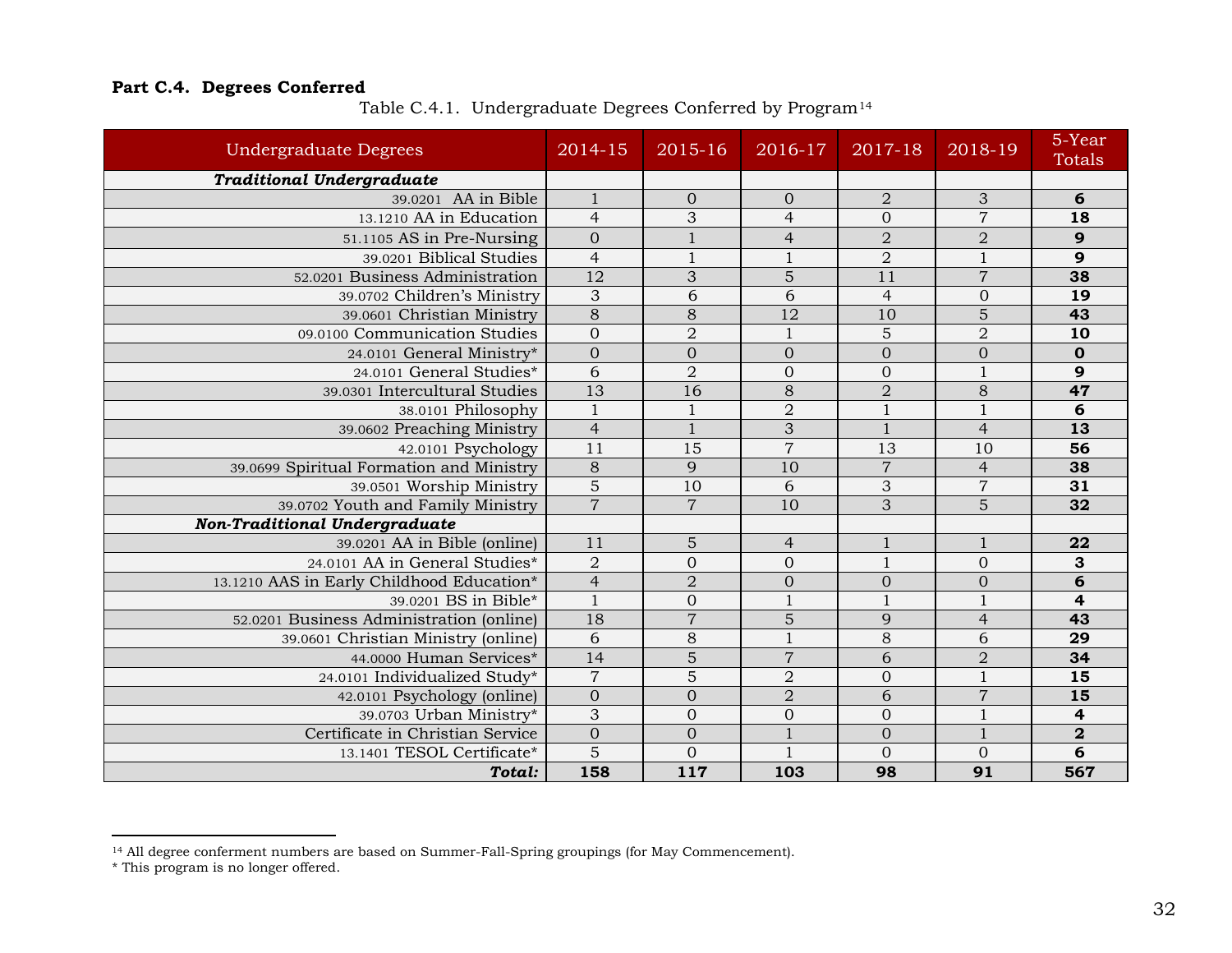<span id="page-36-0"></span>

| Graduate/Seminary Programs                           | 2014-15        | 2015-16        | 2016-17        | $2017 - 18$    | 2018-19        | 5-Year<br>Totals |
|------------------------------------------------------|----------------|----------------|----------------|----------------|----------------|------------------|
| Graduate                                             |                |                |                |                |                |                  |
| 39.0201 Master of Arts in Bible & Theology           | 13             | 20             | 11             | 13             | 9              | 66               |
| 39.0301 Master of Arts in Intercultural Studies      | $\overline{2}$ | 3              |                | $\Omega$       | 3              | 9                |
| 51.1505 Master of Arts in Marriage & Family Therapy* | $\mathbf 0$    | $\overline{0}$ | 11             | $\overline{7}$ | 5              | 23               |
| 52.0213 Master of Arts in Organizational Leadership  | 17             | 18             | 19             | 13             | 12             | 79               |
| 39.0699 Master of Arts in Spiritual Formation        | 11             | 8              | 12             | $\overline{4}$ | $\overline{7}$ | 42               |
| 13.1401 Master of Arts in TESOL*                     | 9              | 15             | 10             | 8              | $\Omega$       | 42               |
| 13.1401 TESOL Certificate*                           |                | $\overline{4}$ | $\overline{4}$ |                | $\overline{0}$ | 10               |
| Seminary                                             |                |                |                |                |                |                  |
| 39.0699 Master of Arts                               | 15             | 14             | 8              | 15             | 14             | 66               |
| 42.2803 Master of Arts in Counseling                 | 15             | 14             | 8              | 11             | 12             | 60               |
| 39.0601 Master of Arts in Ministry                   | $\Omega$       | 10             | $\overline{7}$ | 10             | 6              | 33               |
| 39.0602 Master of Divinity                           | 9              | 9              | 10             | 10             | $\overline{7}$ | 45               |
| 39.0401 Master of Religious Education                | 6              | 3              | 4              | $\mathfrak{D}$ |                | 16               |
| <b>Doctoral</b>                                      |                |                |                |                |                |                  |
| 39.0602 Doctor of Ministry                           |                |                | 4              | 5              | 5              | 16               |
| Total:                                               | 99             | 119            | 109            | 99             | 81             | 507              |

<span id="page-36-3"></span>Table C.4.2. Graduate/Seminary Degrees Conferred by Program[15](#page-36-3)

#### <span id="page-36-2"></span><span id="page-36-1"></span>**Part C.5. Graduate Placement**

Table C.5.1. One-Year-Out Placement Survey

|                                                               | 2017 – 2018 Graduates (54 out of 197; 27%) |         |
|---------------------------------------------------------------|--------------------------------------------|---------|
|                                                               | Actual                                     | Goal    |
| I am employed or not seeking employment.                      | $91\%$ (49/54)                             | $>85\%$ |
| My employment is related to my LCU degree.                    | 73% (35/48)                                | $>85\%$ |
| My employment is at a satisfactory level (full or part-time). | 96% (46/48)                                | $>85\%$ |
| I am engaged in paid ministry.                                | 35% (19/54)                                | $>50\%$ |
| I am engaged in volunteer ministry.                           | 63% (34/54)                                |         |
| I am enrolled in further higher education.                    | 44% (24/54)                                |         |
| I typically attend a weekly church service.                   | 93% (50/54)                                |         |

<sup>&</sup>lt;sup>15</sup> All degree conferment numbers are based on Summer-Fall-Spring groupings (for May Commencement).

<sup>\*</sup> This program is no longer offered.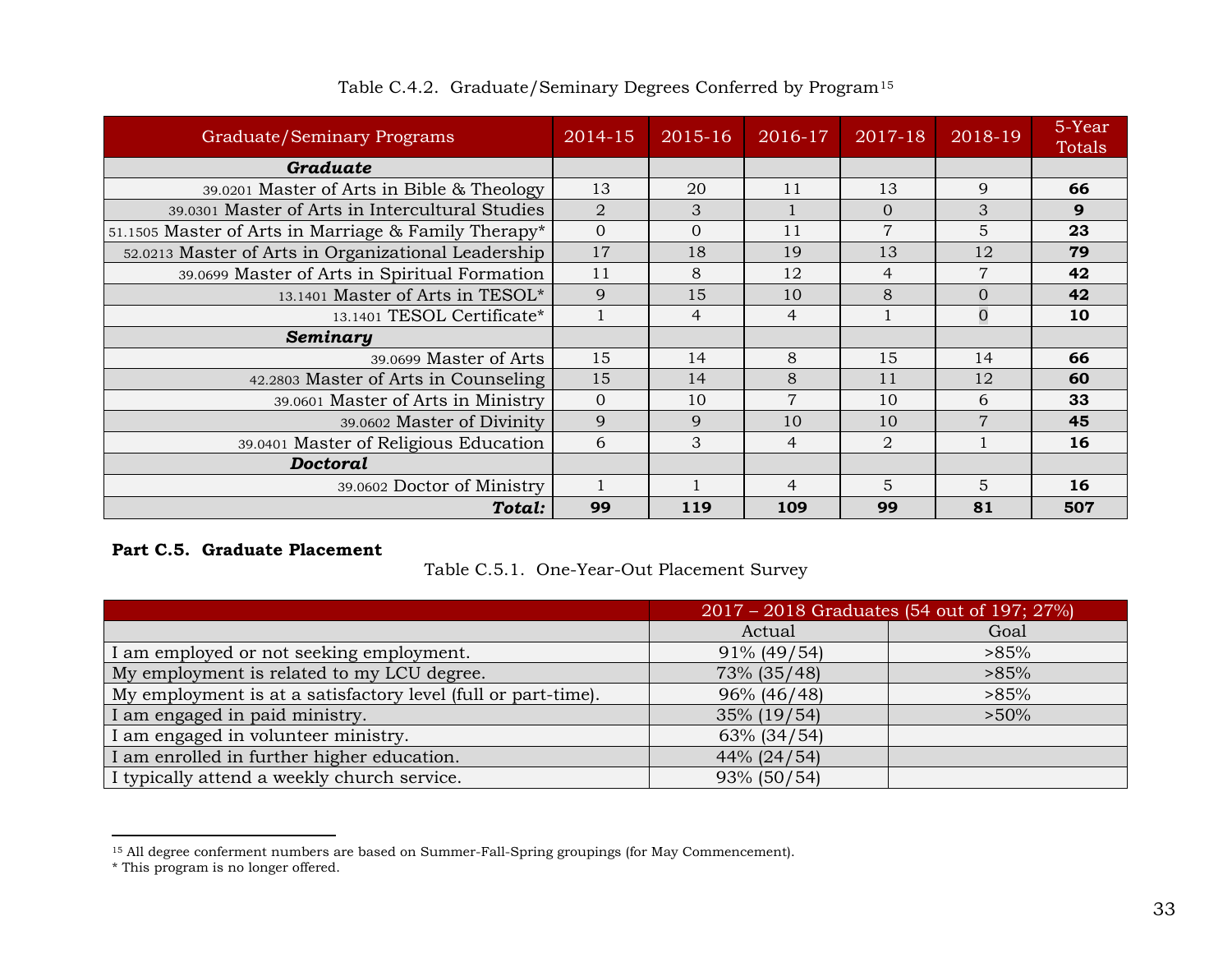### <span id="page-37-0"></span>**Part C.6. Student Debt Statistics**

<span id="page-37-1"></span>

|                   | FY 2014                       |                                                   | <b>FY 2015</b>    |       |                   | <b>FY 2016</b> | FY 2017 |     |                                 | FY 2018' |
|-------------------|-------------------------------|---------------------------------------------------|-------------------|-------|-------------------|----------------|---------|-----|---------------------------------|----------|
| After Three Years | 17/295                        | $\overline{\phantom{a}}$<br>$.7\%$<br>ວ. <i>ເ</i> | 13/310            | 4.1%  | 26/273            | 9.5%           | n/a     | n/a | n/a                             | n/a      |
| National Average  | $\overbrace{\phantom{12333}}$ | $1.5\%$                                           | $\hspace{0.05cm}$ | 10.8% | $\hspace{0.05cm}$ | 10.0%          |         | n/a | $\hspace{0.1mm}-\hspace{0.1mm}$ | n/a      |

Table C.6.1. Number of LCU Students in Default

### Table C.6.2. Student Borrowing Trends

<span id="page-37-2"></span>

|                                                     | $2014 - 2015$ | $2015 - 2016$ | $2016 - 2017$ | $2017 - 2018$ | $2018 - 2019$ |
|-----------------------------------------------------|---------------|---------------|---------------|---------------|---------------|
| <b>Traditional Undergraduate</b>                    |               |               |               |               |               |
| Loan as percentage of all aid                       | 47%           | 51%           | 48%           | 44%           | 42%           |
| % of students with loans                            | 64%           | 63%           | 64%           | 60%           | 61%           |
| % of grads leaving with loans                       | 85%           | 79%           | 70%           | 71%           | 86%           |
| Average indebtedness for<br>borrowers at graduation | \$32,194      | \$31,335      | \$22,841      | \$23,845      | \$29,631      |
| Non-traditional Undergraduate                       |               |               |               |               |               |
| Loan as percentage of all aid                       | 61%           | 60%           | 61%           | 55%           | 51%           |
| % of students with loans                            | 69%           | 72%           | 83%           | 55%           | 54%           |
| % of grads leaving with loans                       | 88%           | 79%           | 90%           | 76%           | 67%           |
| Average indebtedness for<br>borrowers at graduation | \$34,220      | \$30,060      | \$28,857      | \$32,933      | \$22,781      |
| Graduate                                            |               |               |               |               |               |
| Loan as percentage of all aid                       | 94%           | 89%           | 89%           | 83%           | 67%           |
| % of students with loans                            | 41%           | 31%           | 60%           | 49%           | 34%           |
| % of grads leaving with loans                       | 37%           | 47%           | 45%           | 28%           | 58%           |
| Average indebtedness for<br>borrowers at graduation | \$22,162      | \$27,423      | \$31,911      | \$31,864      | \$24,812      |
| Seminary                                            |               |               |               |               |               |
| Loan as percentage of all aid                       | 84%           | 78%           | 88%           | 78%           | 74%           |
| % of students with loans                            | 34%           | 36%           | 41%           | 40%           | 34%           |
| % of grads leaving with loans                       | 57%           | 65%           | 46%           | 35%           | 51%           |
| Average indebtedness for<br>borrowers at graduation | \$38,922      | \$36,293      | \$36,778      | \$33,489      | \$38,169      |